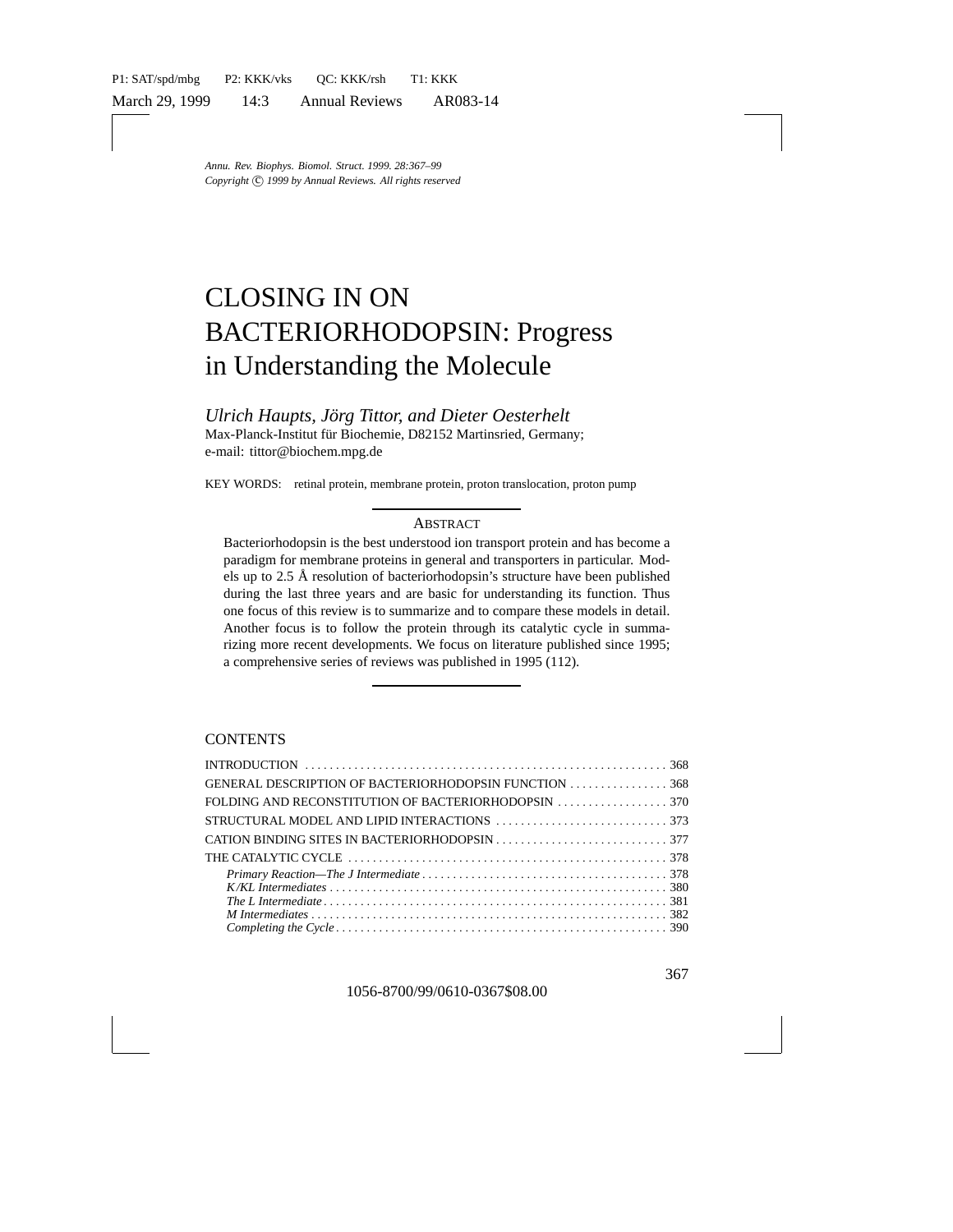# INTRODUCTION

Halophilic archea thrive in high-temperature saturated salt brines that are exposed to bright sunlight. To extract energy as well as information provided by the light and its spectral composition, haloarchea possess a set of four related retinal proteins in their cell membrane: bacteriorhodopsin (BR), halorhodopsin (HR), and two sensory rhodopsins (SRI and SRII).

Bacteriorhodopsin converts the energy of "green" light (500–650 nm) into an electrochemical proton gradient, which in turn is used for ATP production by ATP-synthases. Halorhodopsin is involved in maintaining iso-osmolarity of the cytoplasm during cell growth by transporting chloride ions into the cell, exploiting a similar spectral range (108). Sensory rhodopsin I and II, on the other hand, mediate phototactic behavior, thus permitting the cell to avoid harmful blue and UV light and to accumulate in regions favorable for photosynthesis (61, 146).

Bacteriorhodopsin is the focus of much interest and has become a paradigm for membrane proteins in general and transporters in particular. It also has technical applications not covered in this review. Instead, we focus first on refolding studies of BR in vitro as an example of membrane protein folding and then summarize insights obtained from recently published crystal structural models, including the role of lipids in determining biological properties. Finally, we follow the protein through its catalytic cycle, and evaluate the experimental data describing each step. We restrict ourselves to recent literature. Other recent reviews on BR and retinal proteins can be found in References 86, 109, and 112.

# GENERAL DESCRIPTION OF BACTERIORHODOPSIN FUNCTION

As a basis for discussion, we start with a brief description of BR's structural model and function. Although all retinal proteins fold into a seven-transmembrane helix topology with short interconnecting loops, only BR naturally forms patches of two-dimensional crystals in the cell membrane, called purple membrane (PM). The helices (named A to G) are arranged in an arc-like structural model and tightly surround a retinal molecule that forms a Schiff base (SB) with a conserved lysine on helix G (K216 in BR). The cross section of BR with residues important for proton transfer is shown in Figure 1. Retinal separates a cytoplasmic (CP) from an extracellular (EC) half channel that is lined by amino acids crucial for efficient proton transport by BR (especially D96 in the cytoplasmic and D85 in the extracellular half channel). The geometry of the retinal, the protonation state of the Schiff base, and its precise electrostatic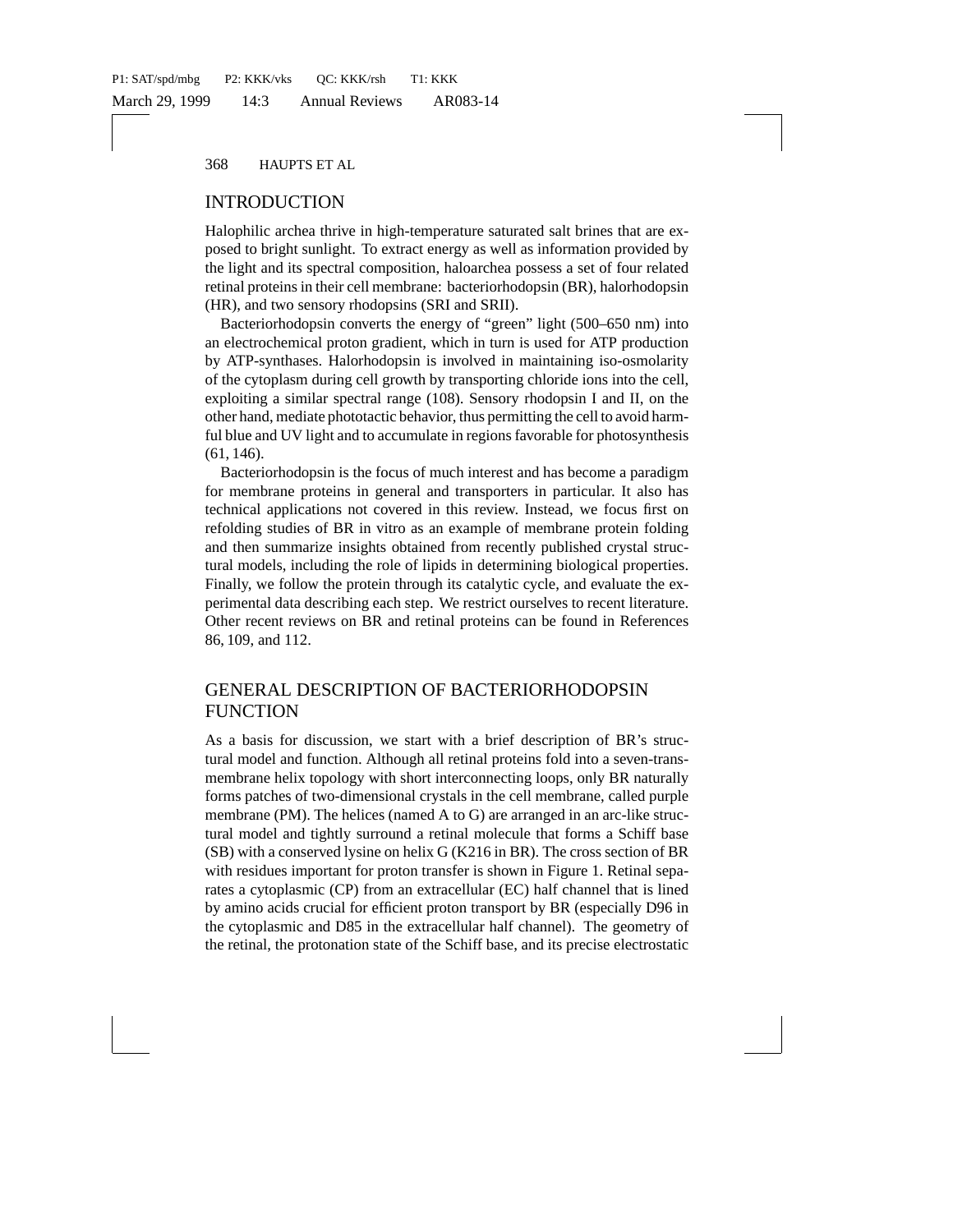

*Figure 1* Cross section of the structural model VI (PDB entry BRR) of bacteriorhodopsin with selected residues important for proton transfer steps shown in *ball and stick* representation. The possible path of protons is indicated by *arrows*.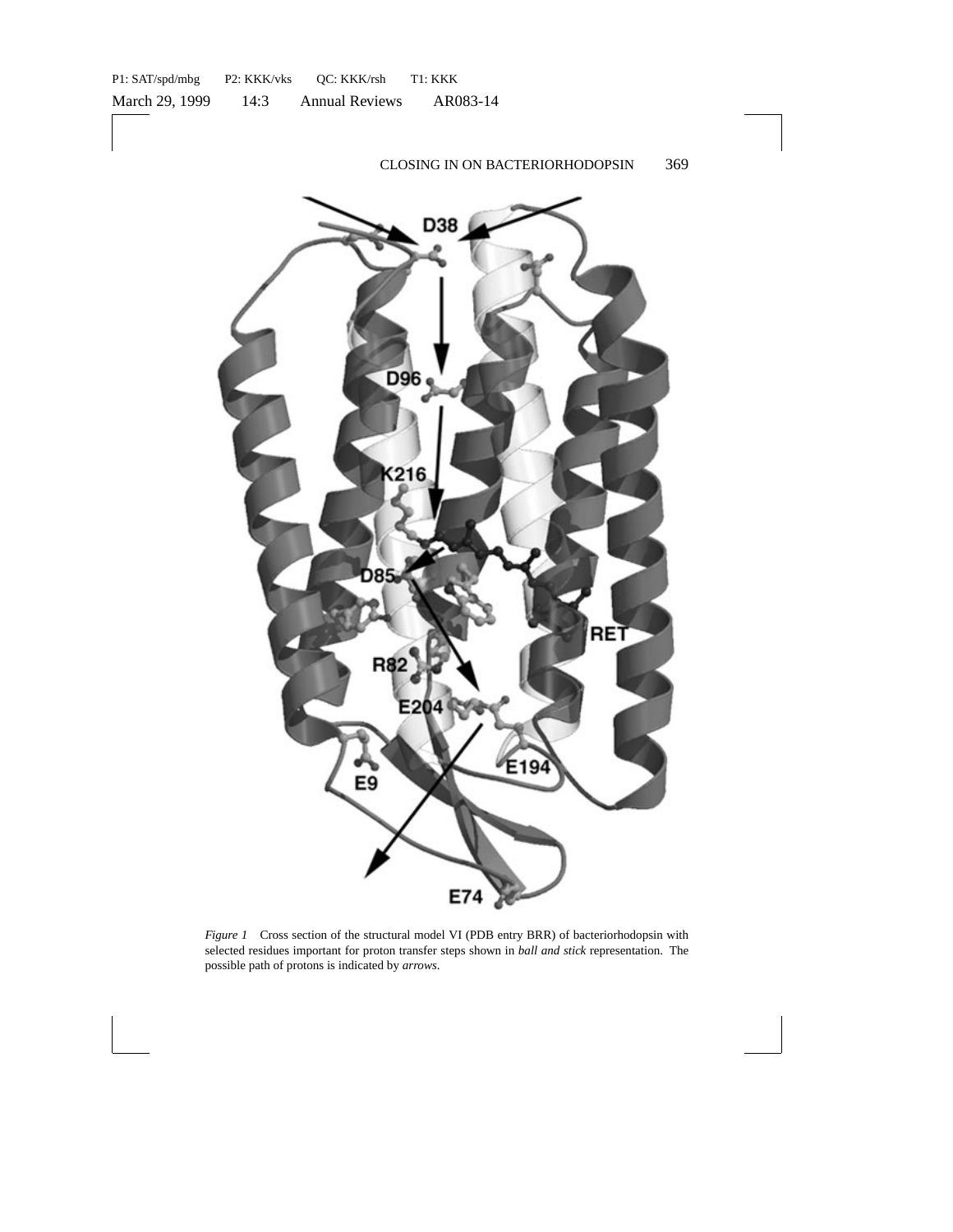interaction with surrounding charges (D85, D212, and R82 in BR) and dipoles tune the absorption maximum to fit its biological function.

Absorption of a photon by BR initiates a catalytic cycle that leads to vectorial transport of a proton out of the cell. Thermal intermediates during the cycle were initially defined on the basis of time-resolved absorption spectroscopy and were termed J, K, KL, L,  $M_1$ ,  $M_2$ , N, and O. Tremendous efforts have been made, using a host of biophysical methods, to determine the exact nature of changes in each step and to relate them to transport function. The cycle can be formally described in terms of six steps of isomerization, ion transport, and accessibility change (switch). Retinal first photo-isomerizes from an all-*trans* to a 13-*cis* configuration followed by a proton transfer from the Schiff base (SBH) to the proton acceptor D85. Concomitantly, a proton is released to the bulk phase by a group X, the exact nature of which is still under debate. To allow vectorial transport, the Schiff base needs to change its accessibility from extracellular to intracellular before reprotonation occurs from D96 in the cytoplasmic channel. After reprotonation of D96 from the CP surface, retinal reisomerizes thermally and the accessibility of the Schiff base switches back to extracellular. These steps represent the minimal number of steps needed to account for vectorial transport in wild-type BR (WT-BR) and also for transport modes of its mutants (156a), halorhodopsin (5) and sensory rhodopsin (7, 49). These modes include inversion of direction of transport (156a), two-photon-driven transport, and the alternative transport of protons or chloride ions by one and the same molecule (132a, 155). Further information on BR and retinal proteins can be found in other recent reviews (81, 83–85, 87, 109).

# FOLDING AND RECONSTITUTION OF BACTERIORHODOPSIN

Bacteriorhodopsin and its mutants or fusion proteins have been expressed in several heterologous systems (yeast: 60; *Xenopus leavis* oocytes: 104; COS-1 and Sf9 cells: 58) or even by cell-free translation (145). Translation products in *Escherichia coli* are not properly inserted into the membrane and had to be recovered from inclusion bodies and folded in vitro using a dimyristoyl phosphatidyl choline (DMPC) sodium dodecyl sulfate (SDS) mixed vesicle system (66, 90). This procedure formed the basis for recent studies on BR folding from a mechanistic point of view rather than for protein recovery. The folding kinetics of only two other membrane proteins have been studied so far, namely light-harvesting complex II from higher plants (11) and *E. coli* outer-membrane porin (151).

Folding of BR denatured in SDS was initiated by rapid mixing with detergent lipid micelles (SDS/DMPC/CHAPS) with or without retinal present, and the process was followed by time-resolved fluorescence (9, 10), absorbance (8, 12),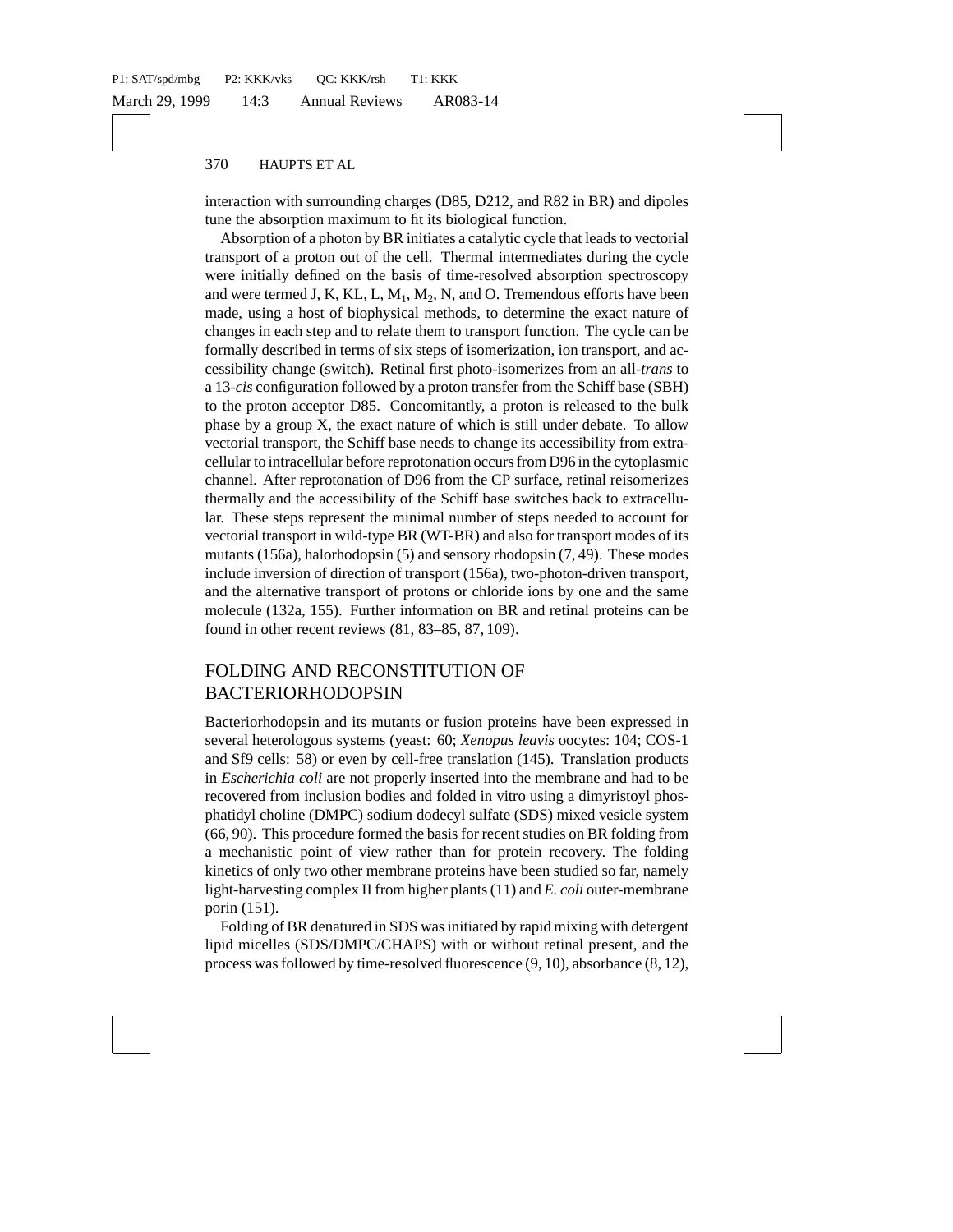or circular dichroism (126). The simplest scheme emerging from these studies is described by

$$
BO^*SDS \rightleftharpoons I_1 \rightleftharpoons I_2 \stackrel{Ret}{\rightleftharpoons} I_R \rightleftharpoons I_3 \rightleftharpoons BR.
$$

It should be kept in mind that BR in SDS still retains about 60% of its secondary structural model, equivalent to three or four transmembrane  $\alpha$ -helices (90, 126). Complete loss of secondary structure can be induced by organic acids (66). Based on light-scattering changes, two kinetic components,  $v_1$  $(250-420 \text{ s}^{-1})$  and  $v_2$   $(2-10 \text{ s}^{-1})$ , also observed as fluorescence changes, have been assigned to micelle mixing events; however, there are indications that  $v<sub>2</sub>$ might also involve protein folding events to form intermediate  $I_1$ . Specifically, removal of the positive charge at position 175 (R or K), which is highly conserved among BR and HR sequences (101) and has been invoked in stabilizing helix arrangement (54), results in the loss of  $v<sub>2</sub>$  (8). CD spectroscopy suggests the formation of a helical structure during the folding process corresponding to about 70 amino acids. The foldings of 40 amino acids are not time-resolved (126). The remaining 30 amino acids adopt an  $\alpha$ -helical conformation in the rate-limiting step ( $v_3 = 0.01 \text{ s}^{-1}$ ) leading to intermediate  $I_2$ . This step depends on the rigidity/composition of the bilayer  $(12)$ . I<sub>2</sub> is the key intermediate, with native-like helical content and a well-structured retinal binding pocket. Addition of retinal to pre-equilibrated  $I_2$  results in formation of intermediate  $I_R$ in a second-order reaction.  $I_R$  is characterized by an absorption maximum of 430 nm and most likely has retinal bound in its pocket but without the Schiff base formed. It would then correspond to the intermediate absorbing at 430/460 nm found when bleached PM is reconstituted with retinal (137) or to the final chromophore in K216 mutants unable to form a covalent linkage with retinal (141). The final phase of folding involves formation of the Schiff base and small structural rearrangements of the helices with at least one intermediate (time scale of minutes). Most of the apoprotein (bacterioopsin, BO) folding is suggested to occur up to intermediate  $I_2$ , when retinal slips into a preformed binding pocket. In this context, an interesting observation is that the  $pK_a$ of the Schiff base of BR depends on preparation conditions (79). Addition of retinal to a culture of JW5 cells, which are deficient in retinal synthesis, leads to in vivo BR formation with a Schiff base  $pK_a > 10.2$ , as in WT-BR. BR reconstituted in vitro from apomembranes (AM) of JW5 cells and retinal had a  $pK_a$  of 8.5. The authors suggest that during in vivo folding, retinal acts as a template for the exact folding of the polypeptide chain, leading to a tighter packing of the side chains around the chromophore. Despite these differences in the Schiff base  $pK_a$ , the photocycle kinetics of M-rise and decay are very similar. One difference in the preparation conditions seems to be that biogeneration of BR is under high salt, whereas reconstitution as well as in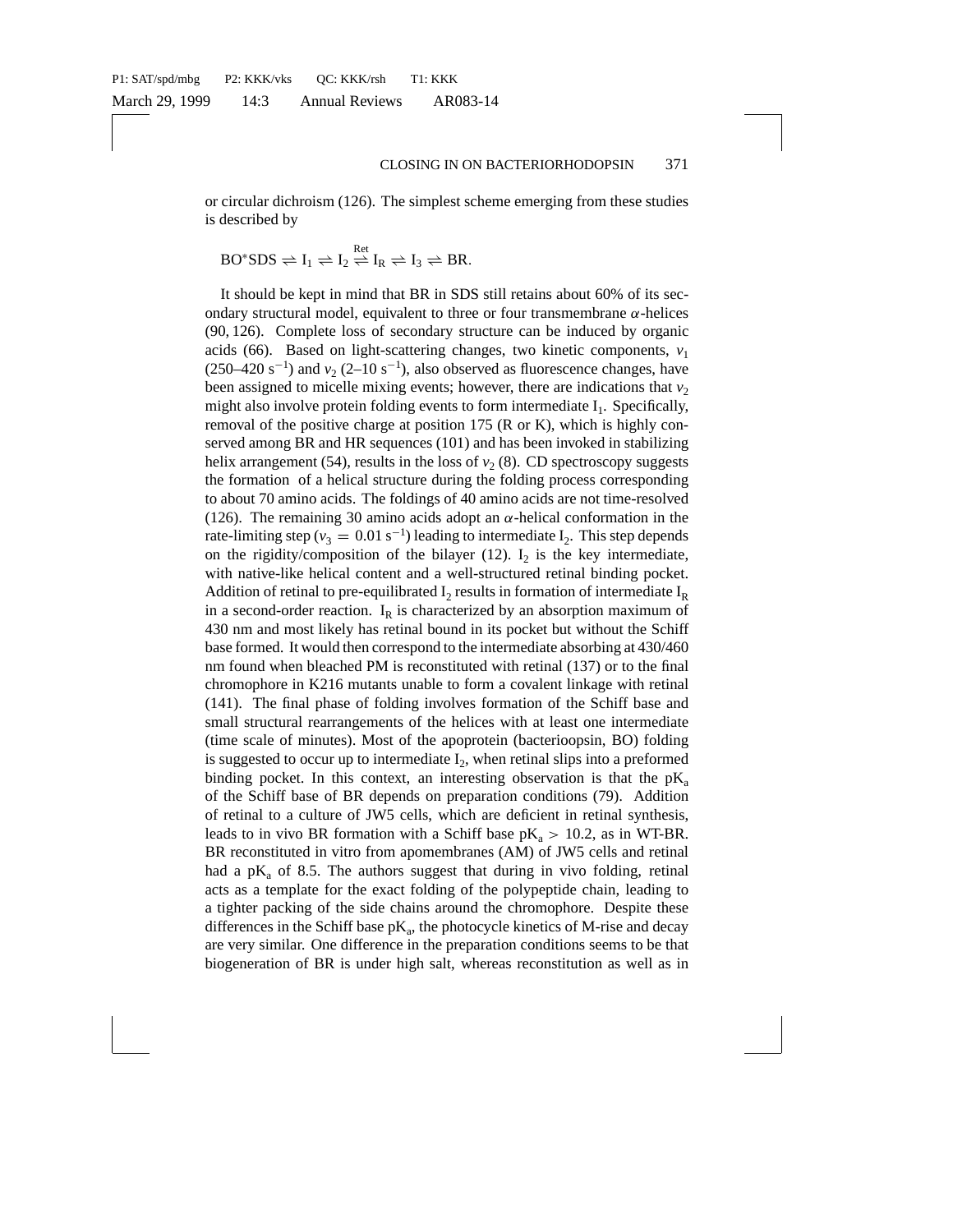vitro folding studies are performed in low salt. Although BR is stable under all conditions, a folding process to achieve the final structural model might be affected by ionic strength.

Folding of functional BR is possible from two or three fragments containing complementary sets of helices (70, 95, 113). These studies demonstrate that none of the loops connecting helices A through F is essential for correct association and orientation of the helices, although they stabilize the structure (71, 95). Even fragments containing redundant sets of helices (e.g. A–E and C–G) form functional BR (95). It has also been suggested that the helices (or sets of helices) represent independent folding units that are preformed before the functional molecule is assembled in a second stage of folding (122). This may not be true for each of the helices; it was found that peptides corresponding to helices A to E form stable transmembrane  $\alpha$ -helices but that helix F does not form any stable secondary structural model at all, helix G forms a hyperstable  $\beta$ -sheet, and helix C reversibly inserts into the membrane in a pH-dependent manner (67, 68). For these peptides, some external constraints may be necessary to adopt a helical structure.

BR may also be reconstituted from BO and inactive retinal, e.g. 9-*cis* retinal can be used as a "caged retinal." 9-*cis* retinal is fixed in the binding pocket of BO but does not form a Schiff-base linkage (138). Upon illumination with blue light, retinal isomerizes to all-*trans* and reconstitutes the chromophore (34, 93). This approach was used to study the role of water during reconstitution (127, 128). Films of the BO/9-*cis* complex  $(BR_{390})$  were equilibrated to different humidity and irradiated with blue light. Low humidity leads to formation of a species absorbing at 470 nm that has no covalent linkage to K216, whereas high humidity favors a 570-nm-absorbing species. Exposing  $BR<sub>470</sub>$  to water vapor converts  $BR_{470}$  and residual  $BR_{390}$  to  $BR_{570}$ , demonstrating the role of water in the formation of the Schiff-base linkage. Two forms of the 570-nmabsorbing species could be differentiated. Above 86% humidity,  $WT-BR_{570}$  is formed, whereas below 86%, a species called  $BR'_{570}$  can be distinguished by the rise and decay kinetics of its  $M'$  intermediate and the absorbance shifts observed upon desiccation. In contrast to the mutant D96N, which formes a mixture of  $BR_{470}$  and  $BR'_{570}$  even at 100% humidity, the mutant E204Q converts to  $BR_{570}$ at humidities as low as 57%. It was suggested that these two residues have key roles in binding water molecules inside the protein.

In an attempt to identify groups that protonate/deprotonate during reconstitution (33), the BO/9 *cis*-to-BR<sub>570</sub> reaction was followed with Fourier-transform infrared difference spectroscopy using WT-BR and mutants D38N, D96N, D115N, and E204Q (131). Surprisingly, none of the aspartate residues undergoes a protonation change; only changes in the hydrophobicity of the environment are seen. Instead, a hydrogen-bonded network including the side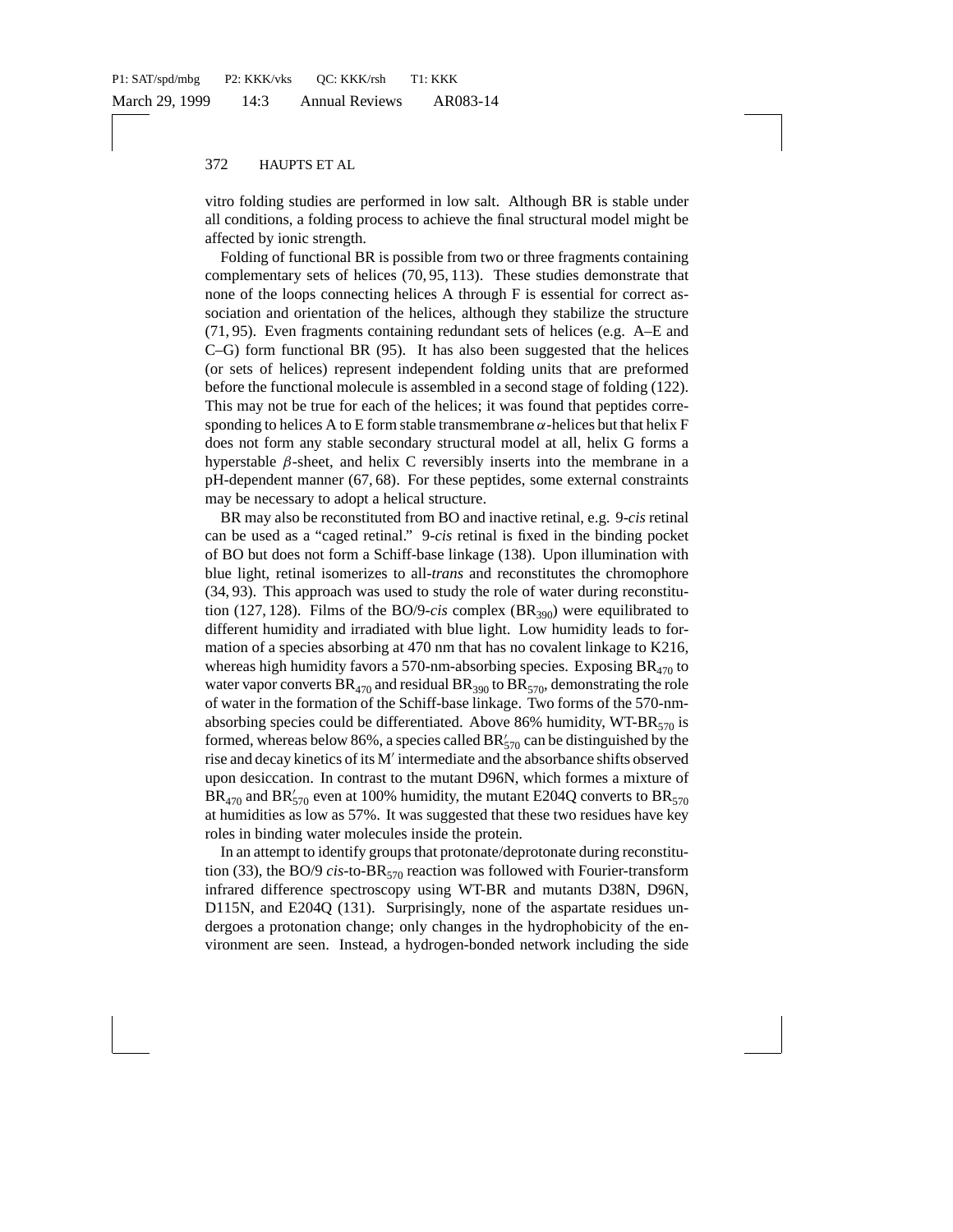chains of E204, D85, R82, Y57, and bound water was suggested to be responsible for proton release/uptake during chromophore reconstitution.

#### STRUCTURAL MODEL AND LIPID INTERACTIONS

Although the three-dimensional structural model of a protein determined with classical X-ray crystallography or electron diffraction is static, it is invaluable in understanding the function of a protein because it guides the interpretation of dynamic changes observed in time-resolved measurements or the design of mutants thought to be of functional significance. The unique two-dimensional crystalline nature of PM allowed determination of the molecular structural model with electron diffraction methods at cryo temperatures. The initial lowresolution model of PM (54; 1BRD: structural model I) was later refined to a resolution of 3.5 Å (43; 2BRD: structural model II) and 3.0 Å (77; 1AT9: structural model III). Data were taken from either completely dried samples in the presence of glucose (I, II) or partially dried samples in the presence of trehalose (III), respectively. Three recent X-ray crystallographic studies [117, 1AP9: structural model IV; 92, 1BRX (V); 32, 1BRR (VI)] seem to add even more information on the precise location of amino acid side chains, internal water molecules, and lipids as well as their interaction with the protein. BR crystals were obtained from the lipid cubic phase (IV, V) or were grown on benzamidin crystals from detergent phase (VI). In all cases, data collection was done at cryo temperatures. It should be pointed out, however, that the X-ray crystallographic studies do not provide independent verification of the two electron crystallographic structural models because they used the coordinates of structural models II and/or III during the molecular replacement procedure. The quality of the derived models, however, strongly depends on the search model used and whether simulated annealing and omit maps were correctly calculated to minimize model bias. Table 1 provides some key distances discussed in the respective publications and below. Obviously, some distances deviate from each other by larger values than the reported resolution would allow. This indicates that either the models are not yet completely correct or that the different conditions of sample preparation, e.g. native membrane versus detergent or lipid phase, cause differences in the structures. Both causes may contribute to the deviations.

All structural models agree on the general arrangement and orientation of the helices. Concerning proton transport, the most interesting parts of the structural models are the proton release pathway on the extracellular side (SBH, D85, D212, R82, E194, E204, E9, T205, T89, Y83, Y57, Y185, W86, water), the reprotonation pathway in the cytoplasmic half channel (D96, T49, D38, water), and the cytoplasmic membrane surface for proton capture and guidance (D104,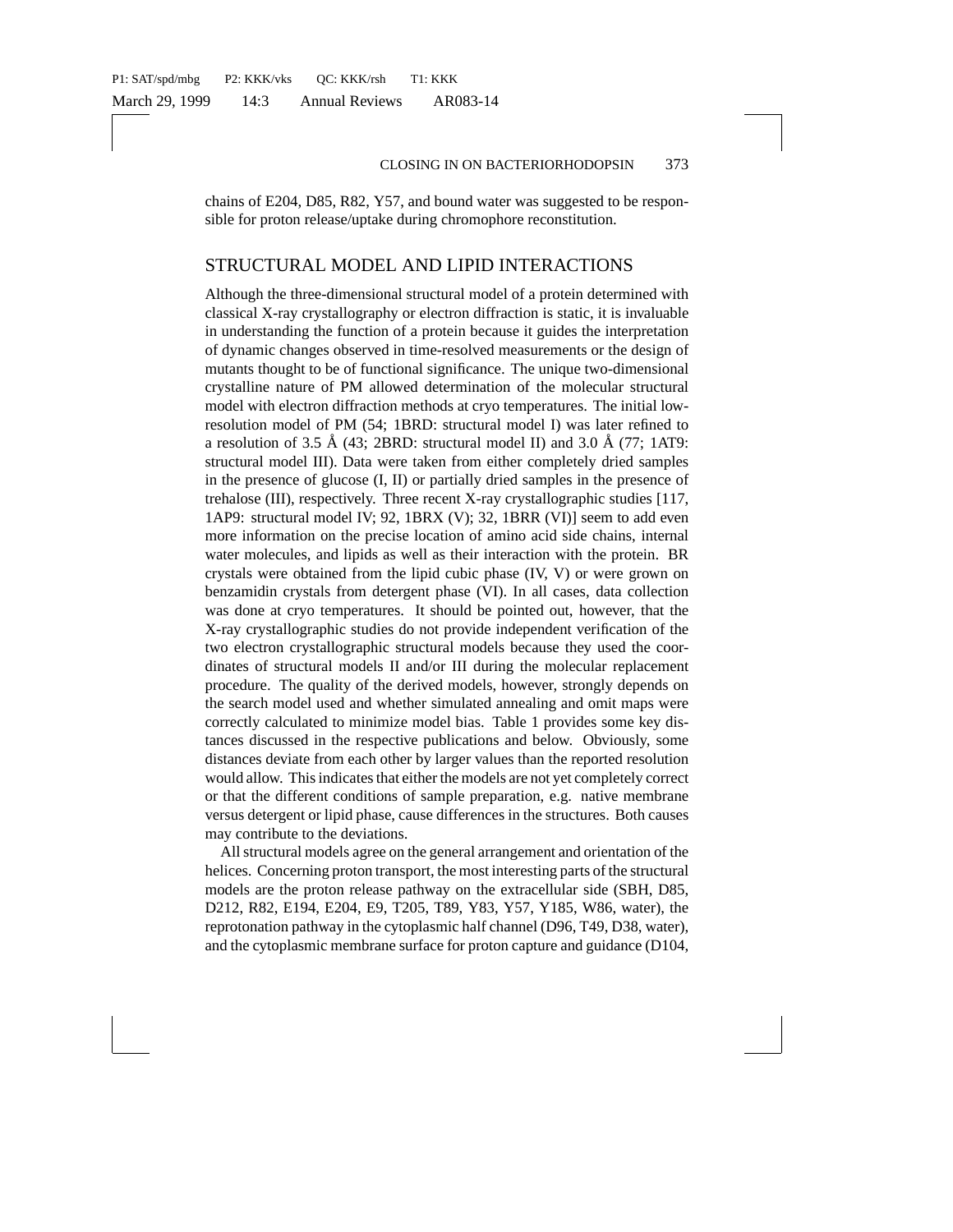|               | Distance between | PDB-entry code |          |               |              |           |  |  |  |
|---------------|------------------|----------------|----------|---------------|--------------|-----------|--|--|--|
| Atom A        | Atom B           | AP9/IV         | AT9/III  | <b>BRD/II</b> | <b>BRX/V</b> | BRR(B)/VI |  |  |  |
| <b>K216NZ</b> | D85OD2           | 4.31           | 3.85     | 3.71          | 4.19         | 4.34      |  |  |  |
|               | <b>D85OD1</b>    | 6.22           | 4.31     | 3.82          | 4.28         | 4.81      |  |  |  |
|               | D212OD1          | 5.52           | 3.15     | 3.96          | 3.66         | 3.59      |  |  |  |
|               | D212OD2          | 4.43           | 3.53     | 4.81          | 4.87         | 4.81      |  |  |  |
|               | T89OG1           | 3.57           | 3.71     | 3.81          | 3.99         | 4.78      |  |  |  |
| D212OD1       | W86NE1           | 4.53           | 3.64     | 2.86          | 3.74         | 3.60      |  |  |  |
| D212OD2       | W86NE1           | 3.49           | 4.74     | 3.41          | 4.27         | 3.97      |  |  |  |
| D212OD2       | Y57OH            | 2.82           | 1.98     | 2.87          | 2.80         | 2.67      |  |  |  |
| D212OD1       | Y185OH           | 2.89           | 2.94     | 2.88          | 2.56         | 2.6       |  |  |  |
| D212OD2       | Y185OH           | 4.30           | 5.09     | 4.96          | 4.61         | 4.61      |  |  |  |
| D212OD2       | <b>R82NH1</b>    | 6.21           | 5.32     | 6.38          | 3.34         | 4.34      |  |  |  |
|               | <b>R82NH2</b>    | 8.45           | 5.43     | 8.29          | 4.34         | 6.52      |  |  |  |
| D85OD1        | T89OG1           | 5.92           | 4.38     | 3.10          | 2.73         | 4.82      |  |  |  |
| D85OD2        | T89OG1           | 3.94           | 4.12     | 4.90          | 4.55         | 2.96      |  |  |  |
| D85OD1        | W86NE1           | 4.39           | 4.53     | 5.50          | 5.12         | 5.26      |  |  |  |
| D85OD2        | W86NE1           | 4.36           | 6.42     | 4.29          | 4.28         | 4.89      |  |  |  |
| W86NE1        | R82NH1           | 6.42           | 4.71     | 7.10          | 4.37         | 6.09      |  |  |  |
|               | <b>R82NH2</b>    | 8.63           | 4.33     | 8.82          | 6.56         | 8.16      |  |  |  |
|               | Y830H            | 8.60           | 8.51     | 8.64          | 8.16         | 8.47      |  |  |  |
| E1940E1       | E204OE1          | 10.71          | 9.00     | 6.93          | 5.41         | 5.28      |  |  |  |
|               | E204OE2          | 10.54          | 7.83     | 8.40          | 3.93         | 3.76      |  |  |  |
| E1940E2       | E204OE1          | 9.72           | 7.35     | 7.73          | 4.52         | 4.01      |  |  |  |
|               | E204OE2          | 9.98           | 6.09     | 9.45          | 4.00         | 3.45      |  |  |  |
| E1940E1       | Y83OH            | 4.94           | 8.82     | 6.60          | 2.83         | 2.67      |  |  |  |
| E194OE2       | Y83OH            | 3.39           | 8.51     | 5.53          | 4.80         | 4.01      |  |  |  |
| E204OE1       | Y83OH            | 9.43           | 5.81     | 7.88          | 8.13         | 7.48      |  |  |  |
| E204OE2       | Y83OH            | 10.14          | 6.08     | 10.05         | 6.35         | 6.05      |  |  |  |
| E204OE1       | R82NE            | 7.99           | 3.45     | 4.87          | 7.17         | 4.84      |  |  |  |
| E204OE2       | R82NE            | 9.37           | 4.54     | 6.41          | 5.72         | 5.47      |  |  |  |
| E204OE1       | <b>R82NH2</b>    | 7.38           | 4.39     | 3.02          | 7.71         | 4.75      |  |  |  |
| E204OE2       | <b>R82NH2</b>    | 8.79           | 6.08     | 4.19          | 6.55         | 6.14      |  |  |  |
| D96OD1        | T46OG1           | 4.00           | 5.61     | 5.91          | 3.93         | 2.45      |  |  |  |
| D96OD2        | T46OG1           | 3.32           | 4.48     | 5.04          | 3.64         | 3.61      |  |  |  |
|               | <b>K216NZ</b>    | 11.01          | 10.95    | 13.76         | 11.17        | 13.30     |  |  |  |
|               | D38OD1           | 12.79          | 15.65    | 10.55         | 13.15        | 9.93      |  |  |  |
|               | E166OE2          | 12.24          | 17.63    | 17.79         |              | 16.47     |  |  |  |
| Retinal       |                  | twisted        | straight | straight      | straight     | twisted   |  |  |  |
| RetC20        | RetC19           | 5.93           | 5.45     | 5.45          | 5.39         | 5.44      |  |  |  |
| RetC19        | RetC18           | 4.83           | 5.26     | 5.26          | 5.11         | 5.21      |  |  |  |

**Table 1** Distance comparison between the different structural models for residues in bacteriorhodopsin important for proton transfer and conformational rearrangements. Distances are given in Å. Given a favorable orientation, hydrogen bonds are considered possible in the distance range of 2.5 Å to 3.5 Å.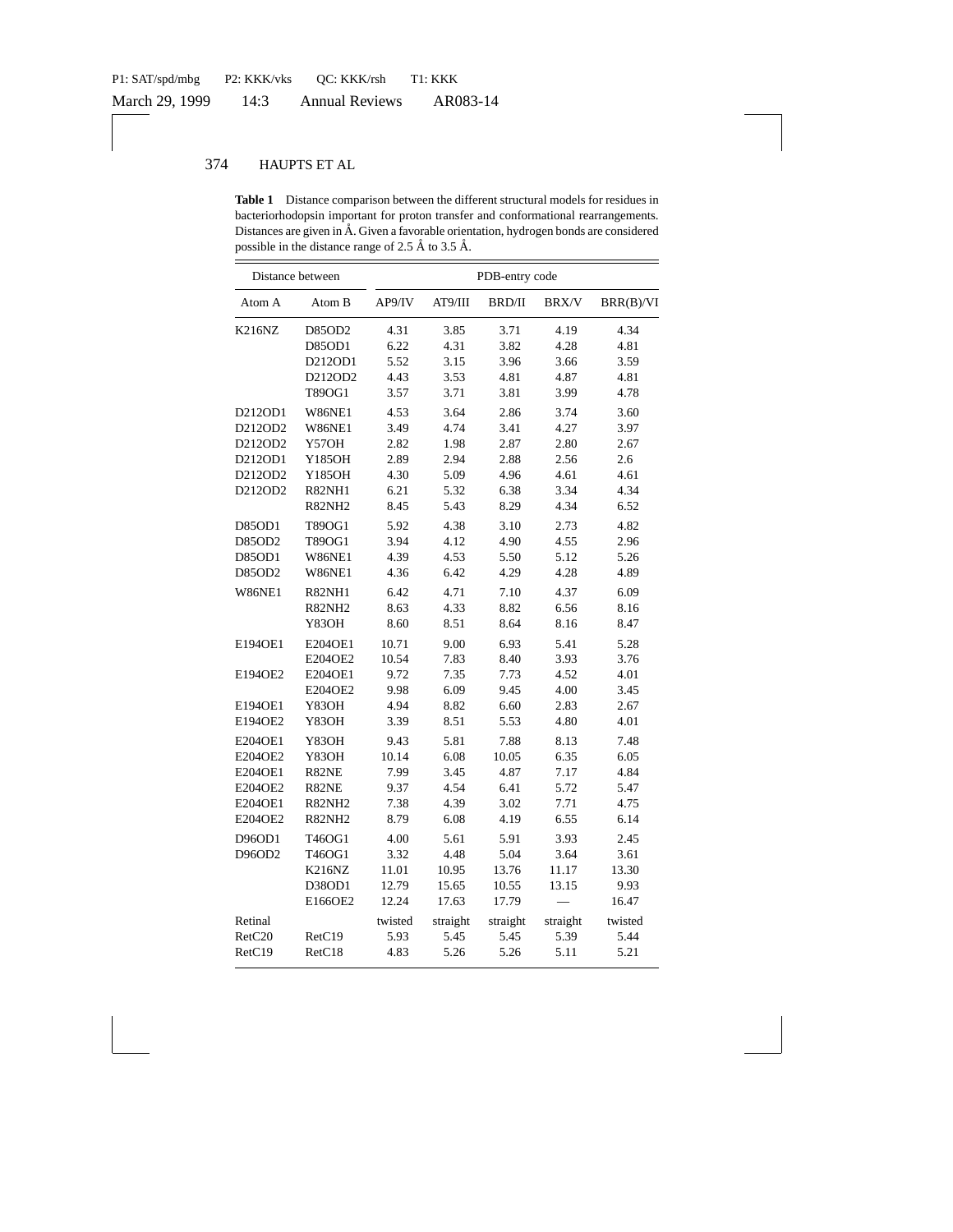D102, D36, lipid head groups). Several cavities large enough to accommodate one or more water molecules have been identified in each structural model. The highest resolution, allowing localization of water molecules, is needed to differentiate mechanisms of proton transport based on the identification of hydrogen bonds. The role of water molecules in the transport mechanism, although suggested long ago (59), found increased appreciation lately, but their positions mostly eluded exact identification in the structural models. Only in structural model V are three water molecules localized on the basis of their electron density; otherwise their presence is inferred from the identification of cavities large enough to accommodate them. The presence of 7–12 water molecules in the EC and CP channel was detected by neutron diffraction data; four of these molecules are tightly bound in the structure (114).

The distance between the protonated Schiff base (SBH) and D85 (4.2  $\AA$  to OD2 in structural model VI) is too far for a direct hydrogen bond. Although in structural model IV no water molecules are found in hydrogen-bonding distance to D85, in structural models V and VI a cavity large enough to accommodate water molecules between SBH, D85, and R82 is identified. The oxygen atom OD2 of D85 is hydrogen bonded to T89 (not in III and IV) and the two oxygen atoms OD1 and OD2 of D212 to Y57 and Y185, respectively. Additional hydrogen bonds are found between OD1 of D212 and the SBH (II, III) whereas OD2 forms a hydrogen bond to W86 in model II but to R82 and the water between the SBH and D85 in model V. The orientation of R82 has been much debated, as it points downwards in structural model II, although it was expected to be part of the complex counter ion of the Schiff base (6). In more recent structural models (III, V, VI), R82 points toward D212, to which a hydrogen bond is postulated (V) or appears to be immersed in a local water pool of two surrounding cavities large enough to accommodate several water molecules (V, VI). The following alternative proton-release pathways are discussed. The orientations and distances of the amino acid side chains slightly favor a release through D85, R82, T205, and E9 in structural models II and IV, whereas the alternative involves D85, R82, E204, and E194 (V, VI), the latter two forming a dyad in the proton-release pathway (VI). Despite the detailed mechanisms proposed, it should be kept in mind that mutational analysis bears problems if used to draw conclusions about wild-type proton transfer pathways. Removal of a component in the proton exit pathway possibly opens alternatives that do not contribute to proton transport in the wild type. One such example is the reprotonation kinetics of wild-type, D96N, and D96G mutants (99).

The reprotonation of the Schiff base occurs from D96 over a distance of  $~\sim$ 12 Å. No obvious proton pathway is discernible between D96 and the Schiff base in the dark state of the protein. A cavity capable of holding one or two water molecules is located near D96 (II, V, VI) and may be part of the reprotonation pathway after the Schiff base has changed its accessibility during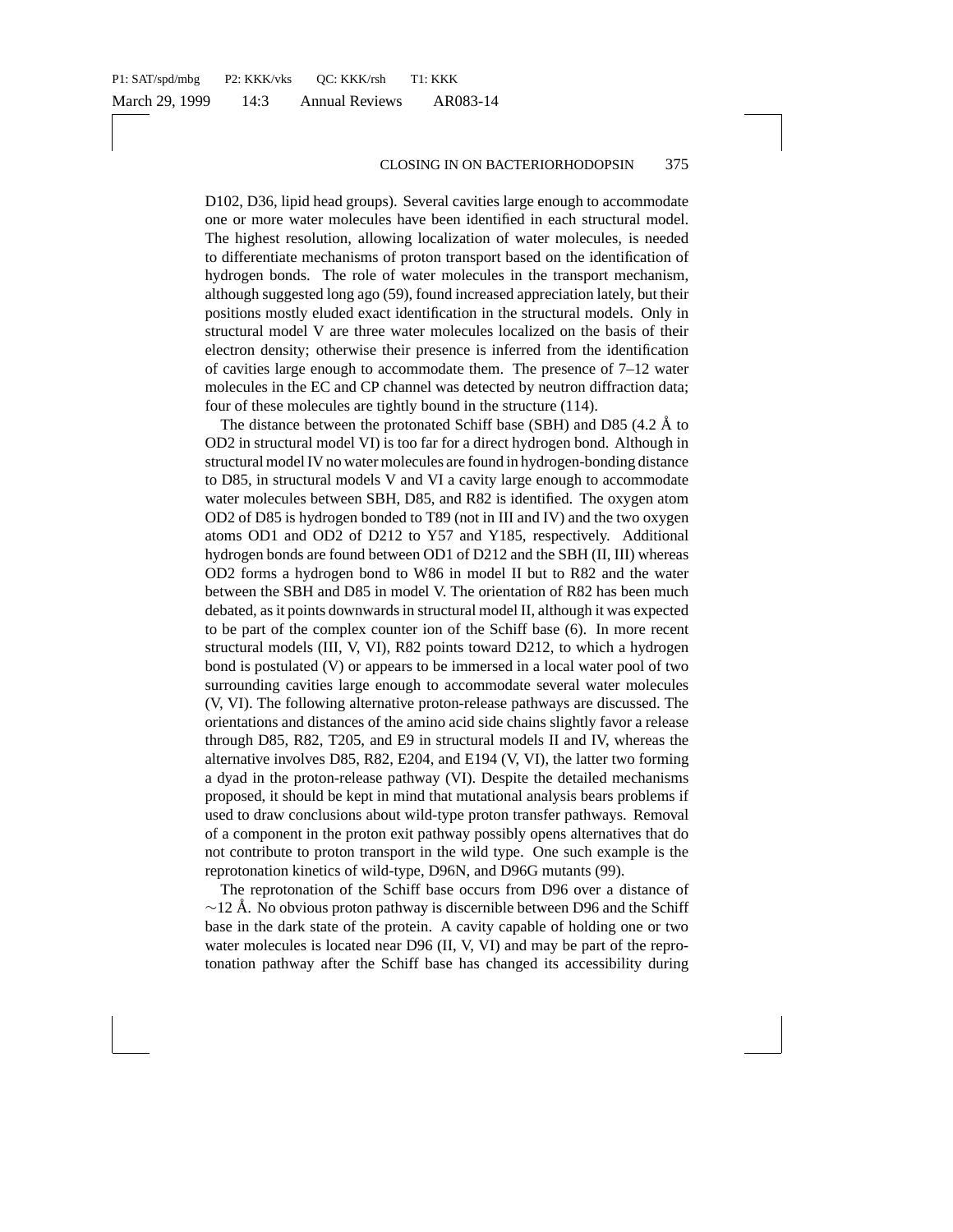the cycle. The existence of hydrogen-bonded networks in the extracellular and cytoplasmic half channel were suggested on the basis of continuum bands found in FTIR studies (88, 124). Also, azide was suggested to accelerate M-decay in the D96N mutant by inducing a hydrogen-bonded network in the cytoplasmic half channel (88). D96, in turn, is reprotonated from the cytoplasmic membrane surface, which functions as a proton collector (20, 102). The reprotonation pathway of D96, by all likelihood starting at D38, again has no obvious H-bond network spanning the  $12 \text{ Å}$  distance in the initial state structural models. Residue D38 was identified to play a key role in the reprotonation of D96 as well as in the structural changes associated with the  $M_1 \rightarrow M_2$  transition (135). The cytoplasmic surface carries an excess of negatively charged groups, i.e. acidic residues in loops (D36, D102, D104, E161, E166) and the C terminus (E227, E234, E237, D242) as well as negatively charged phospho head groups of surrounding lipids. These protonatable groups are potentially involved in proton capture from the bulk and allow rapid proton diffusion along the membrane surface (53).

The purple membrane contains up to 10 lipid molecules per BR monomer, which account for 25% of its mass. In *Halobacterium salinarium*, C2 and C3 of sn-glycerol is ether linked to dihydrophytanoyl side chains (archeol), whereas C1 carries one of several polar head groups to form phosphatidylglycerol phosphate (PGP), phosphatidylglycerol phosphate methylester (PGP-Me), phosphatidylglycerol sulfate (PGS), and a sulfated triglycoside lipid (S-TGA-1). Partial removal of lipids by mild detergent treatment affects photocycle kinetics (29). Wild-type kinetics can be restored by adding back halobacterial lipids, whereas phospholipids lacking the ether-linked dihydrophytanoyl side chains are not effective (100, 121), suggesting a specific role for the lipids in maintaining BR functionality.

The structural model II includes ten lipid molecules per BR monomer; however, half of the dihydrophytanoyl side chains and all of the head groups are disordered. Two lipid molecules showed electron density in structural model VI, i.e. one S-TGA-1 and the side chains of one phospholipid molecule. The latter bind tightly to the protein because they are not fully removed even in detergent-solubilized BR (116); they seem to play a special role in stabilizing the PM structure. Specific labeling of S-TGA-1 with deuterated sugars allowed the localization of two molecules per BR monomer in a neutron diffractionstudy (166).

Three S-TGA-1 molecules are located within the BR trimers (corresponding to side chains 261 in model II). One of their elongated 3-phytanoyl chains specifically fits into a hydrophobic groove on helix D, providing a molecular explanation for the finding that mutations on helix D disrupt PM formation (82). The second phytanoyl chain makes tight contact with W80 on helix C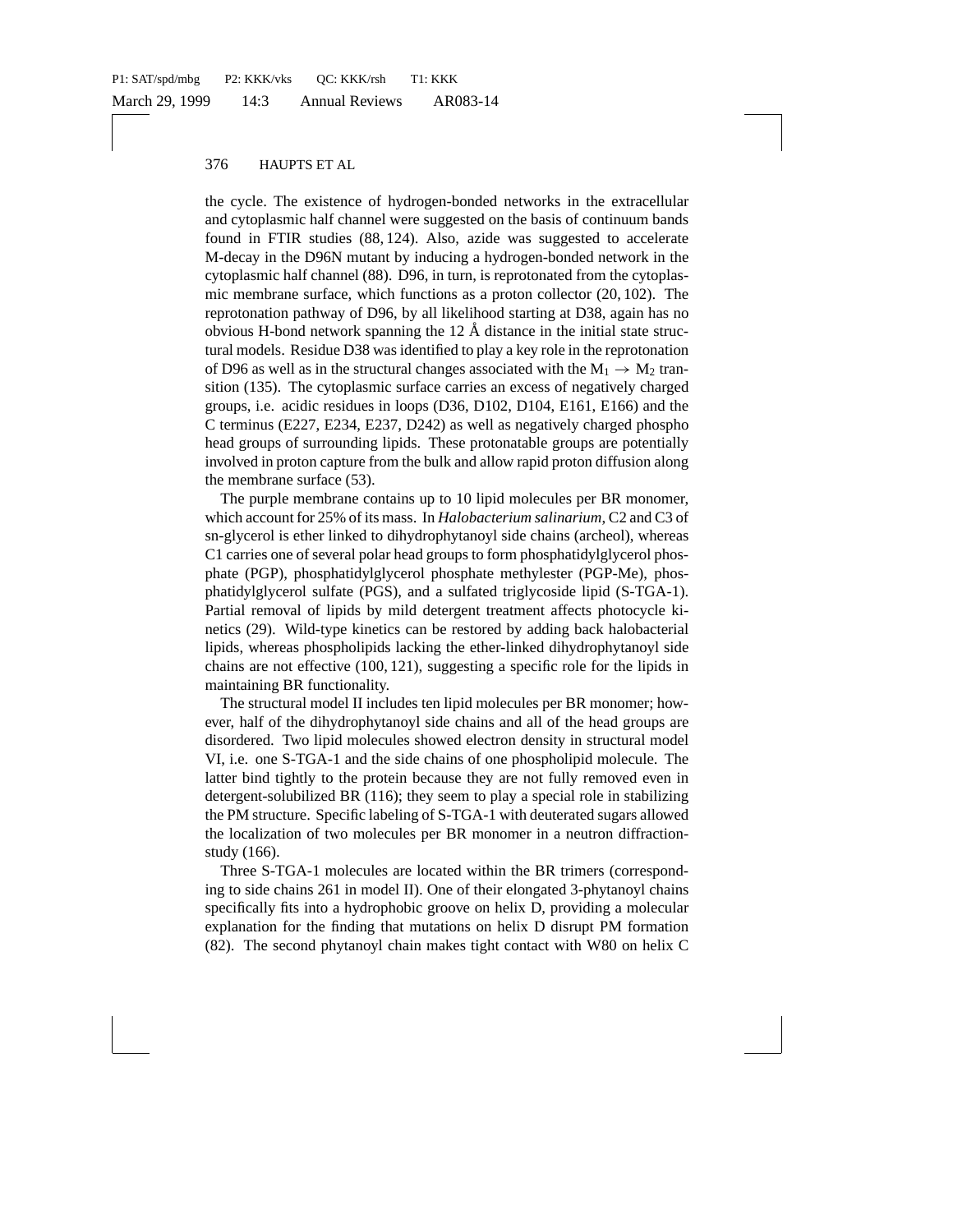and might provide part of the driving force for trimer formation. As expected, substituting W80 with smaller residues disrupts PM formation (H Besir & D Oesterhelt, unpublished), presumably by destabilizing the trimer units. The second S-TGA-1 molecule mediates interaction between trimers by contacting helices A/G and helix E of two monomers (166). Residues W12 and W10 on helix A are likely candidates for interactions with the lipid, and preliminary results show decreased PM formation upon mutation of W12 (H Besir & D Oesterhelt, unpublished).

An electron-crystallographic structural model of deoxycholate-treated PM (42), which lacks roughly half of the lipid molecules, reveals virtually identical structural features of the protein monomer, whereas electron density at positions corresponding to the second S-TGA-1 molecule between trimers is missing. As a result, the arrangement of the trimers is changed and leads to different contacts.

Although the structural information gained from X-ray diffraction studies is static, the temperature factors give an indication of the flexibility of different parts of the molecule. Roughly, the temperature factors increase from the center of the structural model embedded in the membrane toward the loop regions on either side of the membrane. Direct experimental evidence for a hard core vs a soft shell was obtained from neutron diffraction studies of selectively labeled BR (125). Obviously, the amplitude of thermal fluctuations around retinal must be smaller than the structural changes induced by retinal isomerization. On the other hand, the outer parts of the molecule must be flexible enough to allow for larger changes that might be necessary for proton transport. Upon dehydration and delipidation of PM, a reduction of internal flexibility was found that points toward a role of the lipids in influencing protein dynamics (35).

### CATION BINDING SITES IN BACTERIORHODOPSIN

Deionization of purple membranes leads to a color change from purple to blue that is reversed upon addition of mono-, di- or trivalent cations. Five (76) to sixteen (69) cation binding sites of high as well as low affinity were reported. Enzymatic removal of the carboxy terminus of BR eliminates all but one binding site of the low-affinity type, indicating their surface location. Based on the finding that replacement of D85 or D212 reduces the binding constant of the high-affinity site while leaving the low-affinity binding unaffected (172), it was suggested that the former is composed of the protonated Schiff base, D85, D212 and R82. Thus the change in electrostatics in the immediate vicinity of the retinal causes the color change from blue to purple (69, 115, 143). However, none of the published BR structural models gives any indication for the presence of a cation, nor did any of the molecular dynamic calculations include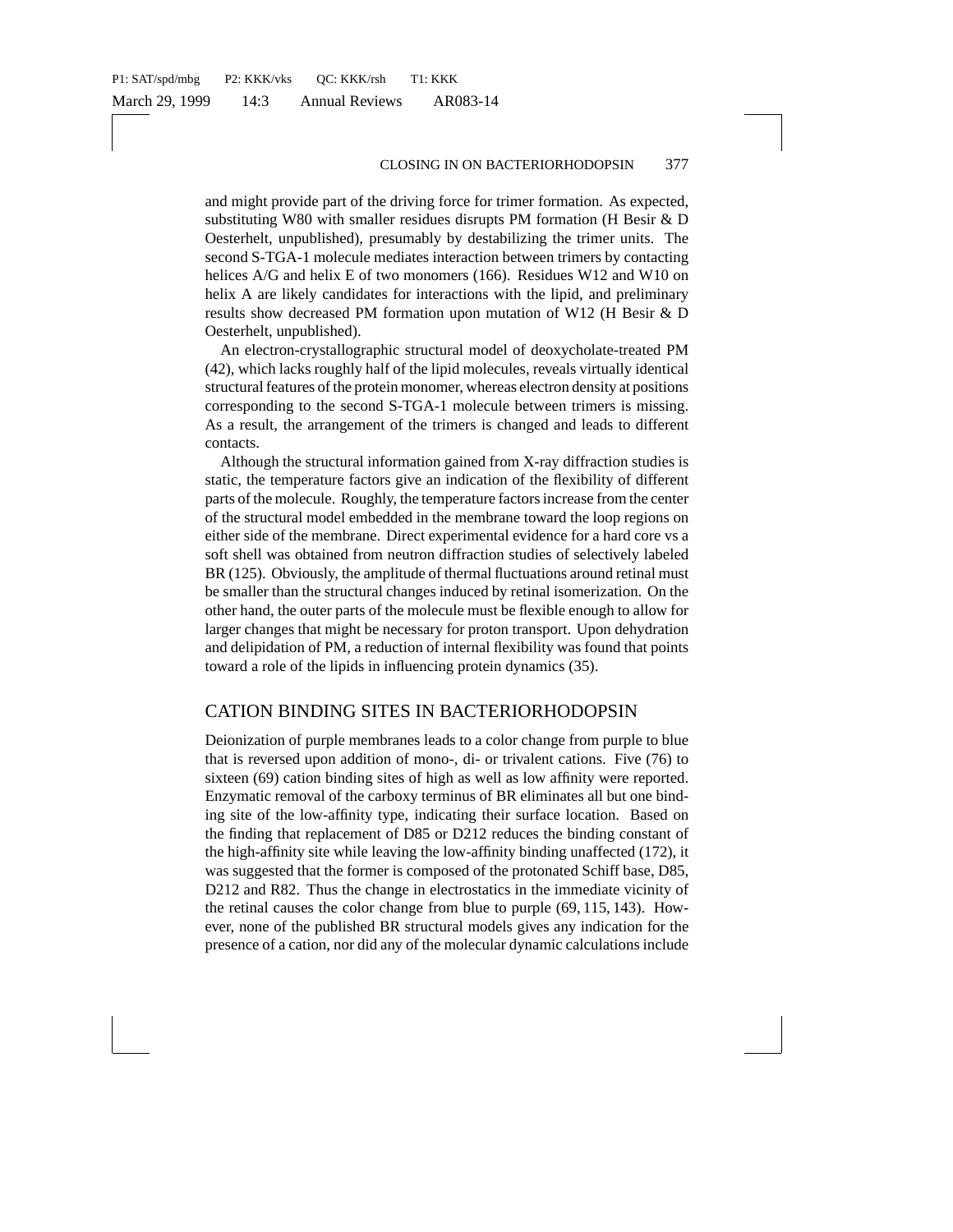a cation close to the Schiff base in order to yield reasonable  $pK_a$  values for the protonatable groups in BR (6, 107, 132).

In an alternative model, the metal ions were treated as free cations uniformly distributed on the surface of PM, thereby influencing the surface pH via the Gouy-Chapman effect (152). A low surface pH in the absence of cations would lead to protonation of intrinsic carboxylates, i.e. D85 and D212, which has been shown to induce a redshift of the absorption maximum. Strong experimental evidence for this model comes from the finding that the kinetics of the blue-topurple transition is independent of the size and charge of the cations, such as monovalent or divalent ammonium ions up to the size of  $\sim$ 10 Å (37). In quantum chemical calculations, small organic cations could be accommodated in the retinal binding pocket but not at the site proposed for  $Ca^{2+}$  binding (153) and not of the size used in the experiments described above. These cations could not be accommodated, by any means, in the retinal binding pocket nor in any other location in the interior of BR (3). Thus, a model based on D85, D212, and R82 as the cation binding site seems unlikely, and further experimentation is needed to clarify which surface groups are involved in low- and high-affinity cation binding.

# THE CATALYTIC CYCLE

### *Primary Reaction—The J Intermediate*

The photoreaction in bacteriorhodopsin leading from all-*trans* to 13-*cis* retinal is far more selective and efficient than photoreactions of retinal in solution. Thus, much attention has been paid to understanding this reaction in the protein, and a variety of spectroscopic experiments have been carried out to elucidate the primary events in BR. Due to improvements in laser and detector technology, the time resolution was increased to a few femtoseconds; the results of recent experiments are discussed in this section. The detailed knowledge of electronic and nuclear dynamics of the photoisomerization of retinal in bacteriorhodopsin will likely increase understanding of the efficiency and selectivity of the observed reaction and may provide a tool for developing technical devices that convert light energy into chemical energy.

Electrons of the uniformly light-adapted initial state are excited by photons of the appropriate wavelength to the Franck-Condon region of the excited-state surface of  $S_1$ . The wave packet develops for some time on the excited-state surface(s) and then returns to the ground state,  $S_0$ . The quantum efficiency for isomerization is 0.64 (156); therefore, 36% of the molecules return to the initial state. Questions about the primary reaction of BR concern the shape of the potential energy surface, involvement of  $S_2$ , and the crossing point to  $S_0$ .

Two different models for the primary reaction exist, and for each, supporting as well as contradicting experimental evidence was obtained. One is the twostate model with an electronic ground state and one excited state, which was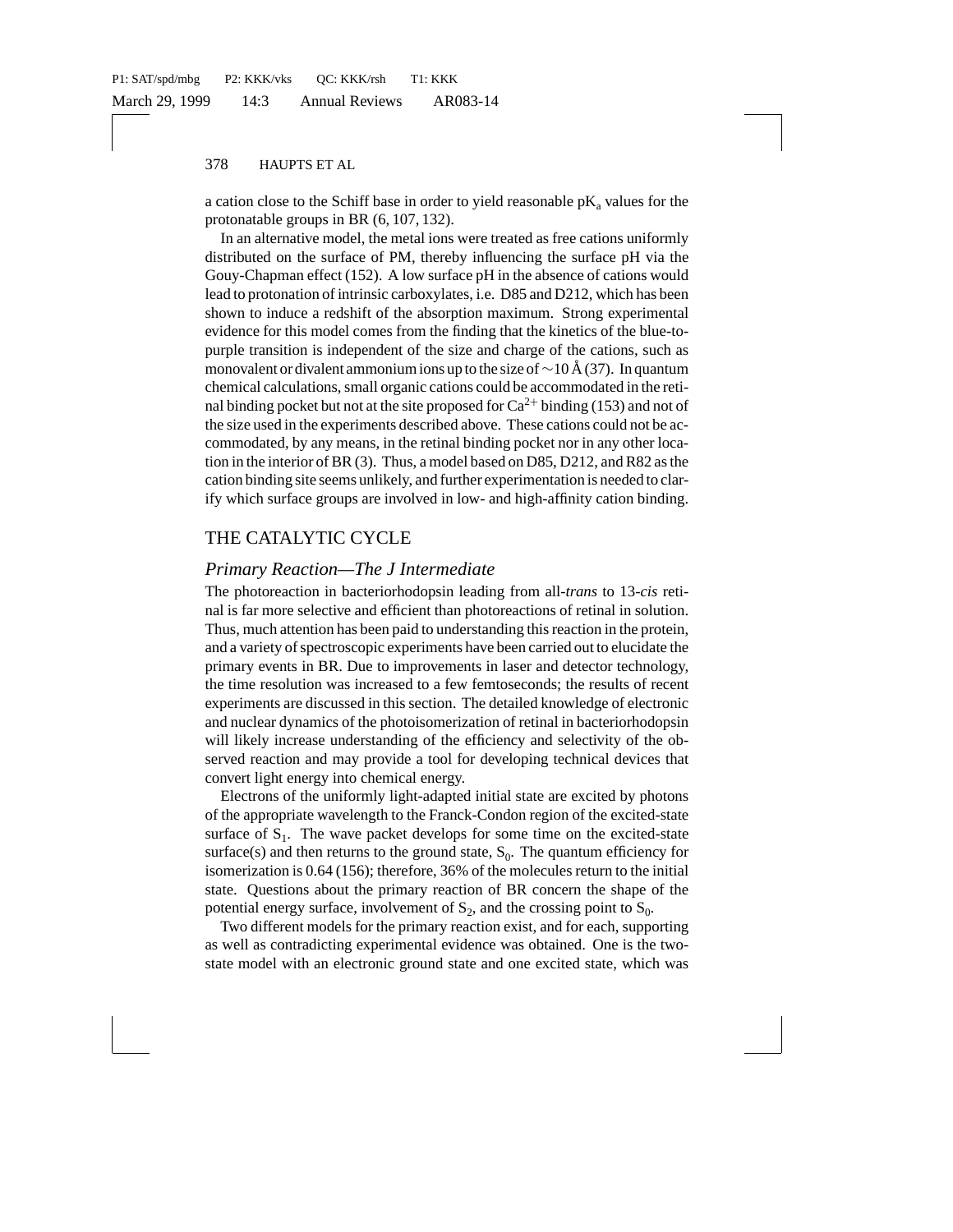introduced first and is therefore called the conventional model. The other is the three-state model, which includes a second electronic excited state.

The two-state model is represented by a sequential and barrierless reaction scheme on the  $S_1$  potential surface in the form

hν 200 fs 500 fs 5 ps  $BR \rightarrow BR^*(FC) \rightarrow BR^* \rightarrow J_{625} \rightarrow K_{590}$ .

Here  $J_{625}$  represents a thermal intermediate in the electronic ground state  $S_0$ . Experiments in the wavelength range from 600 to 900 nm reported decay times for stimulated emission measured at about 200 and 500 fs and set the lower limit for the excited-state decay (26, 96). The 200-fs component was interpreted as the development of the wave-packet from the Franck-Condon state downhill by about 2800 cm<sup>−</sup><sup>1</sup> to the minimum in the excited-state potential curve along the isomerization coordinate.

Fluorescence upconversion measurements revealed time constants of 90 to 240 fs and 600 to 900 fs for the fluorescence decay at wavelengths ranging from 680 to 900 nm and an additional third one of 9 to 13 ps that is not seen in stimulated emission (31). The occurrence of this third component in the fluorescence decay questions the one-dimensional potential surface model above and could indicate branching in the excited state. Excited-state absorbance with maxima around 480 nm (26, 120) and 760 nm (47) was found in transient absorption measurements and could interfere with stimulated emission.

Anti-Stokes Raman scattering reveals a decay time of 2.5 ps of the ethylenic stretch intensity of the chromophore (13, 27). This type of Raman scattering can be observed only from vibrationally excited molecules and argues for J being the vibrationally hot K intermediate. However, the difficulty in distinguishing in this type of experiment between the vibrationally excited BR ground state (36% after deexcitation) and the vibrationally excited photoproduct weakens the argument.

From more recent time-resolved absorbance measurements, a three-state model for the reaction sequence was proposed (38, 47). These authors attributed the positive absorbance change at ∼700 nm to the residual difference between the excited-state absorbance band ranging from 600 nm up to 900 nm and the stimulated emission band observed in the same wavelength range. Thus, the hot ground-state intermediate, J, of the conventional model appears in the three-state model as an excited-state phenomenon. Because both the excitedstate absorption band and the stimulated emission band can not be measured separately but have to be calculated from the difference spectrum, the nature of J remains unknown. A stronger argument against the conventional model is based on the following experimental facts. Two independent studies show that the stimulated emission spectrum does not change from 50 fs to about 1 ps,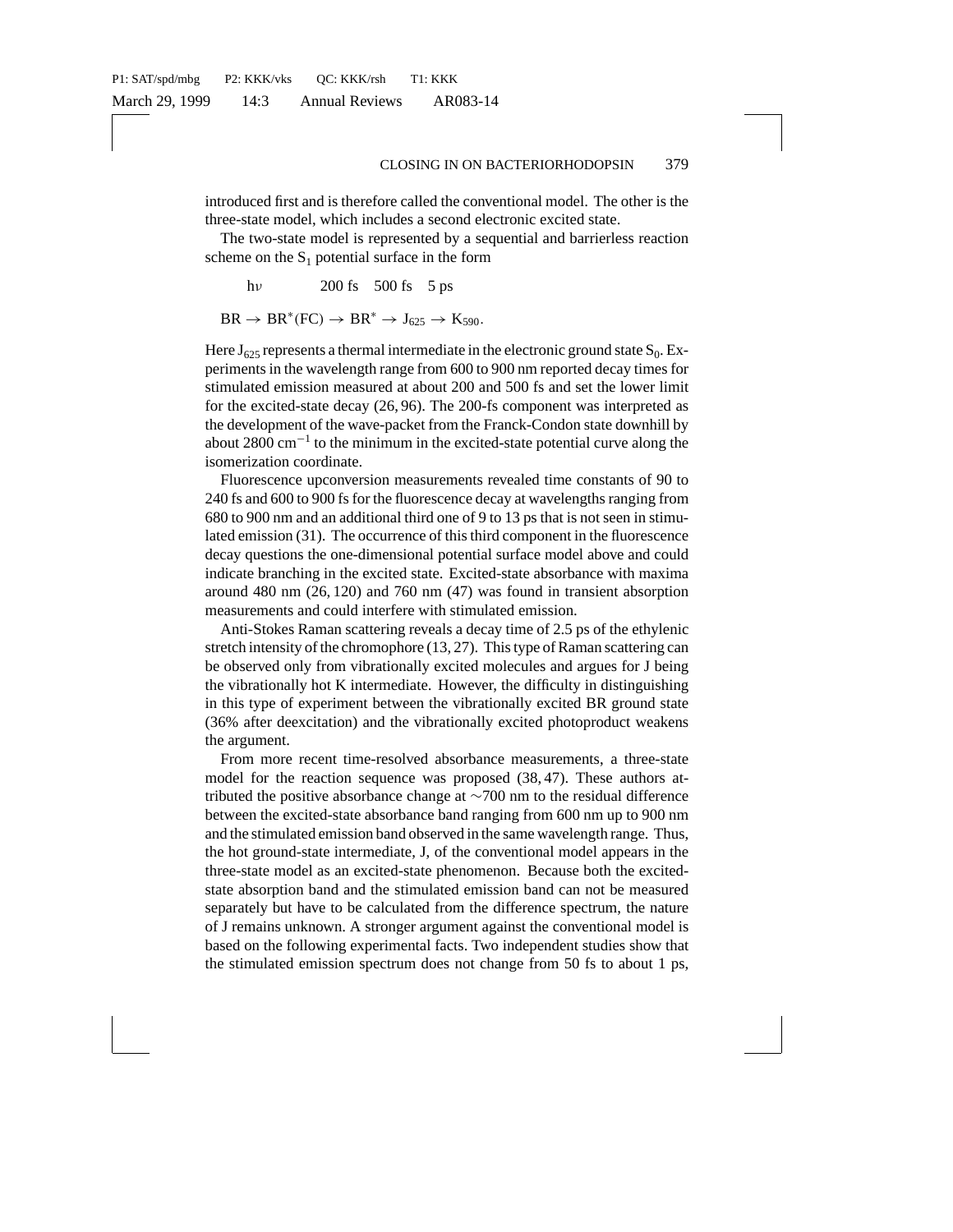indicating a small barrier on the  $S_1$  surface incompatible with the conventional model (46, 47) and implying a temperature dependence of the decay time. However, excited-state decay was found to be temperature independent down to  $4° K$ (89). The barrier is assumed to arise from an avoided crossing region of the  $S_1$ and  $S_2$  states. During this time the twist around the  $C_{13}=C_{14}$  bond should be near zero. Crossing the small barrier leads to fast progress in the isomerization process and population of the first 13-*cis* intermediate K. In this model the transition from the first, nonreactive part of the excited-state surface to the reactive part of  $S_1$  with a steep slope along the isomerization coordinate occurs in 500 fs and then retinal twists and is directed by the protein into a second avoided crossing region between  $S_1$  and  $S_0$  to reach the 13-*cis* ground state, K. The protein is assumed to control the quantum yield, but retinal provides the driving force for isomerization. This model explains differently from the conventional model why it is not possible to trap the J intermediate even at 4◦ K, but it cannot account for the anti-Stokes Raman scattering results if they are not attributable to hot ground-state BR.

Additional important information about the primary reaction comes from experiments with BR containing locked retinal to prevent isomerization around the  $C_{13}=C_{14}$  bond. A 200-fs decay constant for excited-state dynamics was determined independent of temperature (78 $\degree$  K to 273 $\degree$  K) by determining the time correlation function of absorption spectra (1). In experiments with picosecond time resolution, an intermediate was found (called T5.12) with properties similar to those of  $J_{625}$  (22). If T5.12 is identical to  $J_{625}$ , then isomerization around  $C_{13}=C_{14}$  is not a prerequisite for producing the absorbance change; it might be that it represents excited-state absorbance (38, 47). Atomic force microscopy could detect a presumed change in the absence of retinal isomerization (130). Surprisingly, this conformational change lasts long enough to allow lightenhanced reduction of the Schiff base by hydroxylamine (129). This would be in accordance with molecular dynamics calculations showing that the polarization change in the excited state of retinal could trigger a protein dielectric polarization relaxation (168). Although this relaxation was calculated to occur on the ps time scale, it could lead to a conformational change of the protein, which might persist even after the chromophore has returned to the  $S_0$  state. Such a phenomenon was found for the primary photoreaction of photoactive yellow protein where a nonisomerizable chromophore triggers a complete photocycle (21).

To summarize the current understanding of the primary events in the primary reaction of bacteriorhodopsin, both models are neither unequivocally disproved nor proved, and more experimental work is needed.

#### *K/KL Intermediates*

It is generally accepted that the K intermediate rises within a few picoseconds. Assuming that the intermediate following K is L, which rises in 1  $\mu$ s,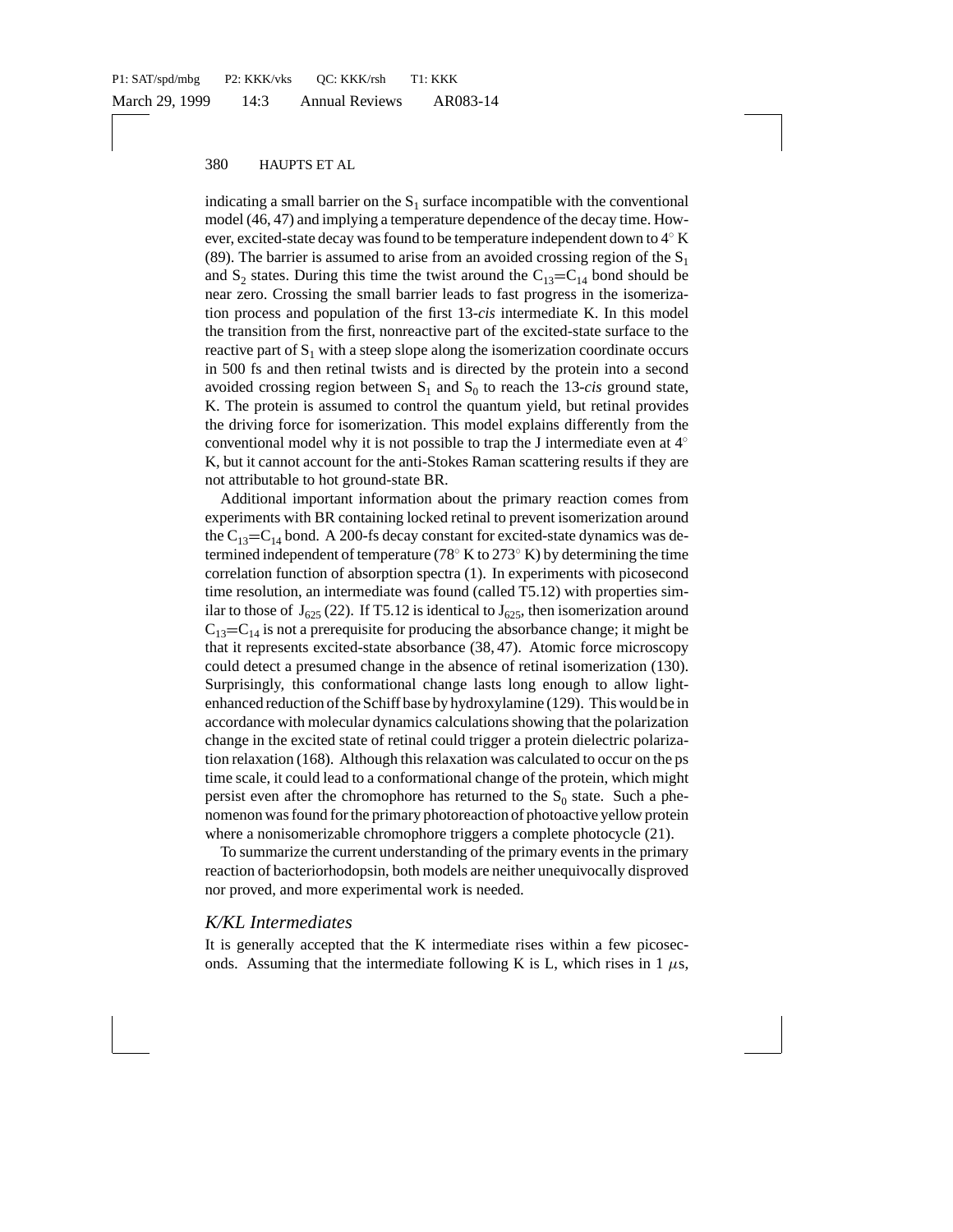following excitation implies that the lifetime of K is about 6 orders of magnitude greater than prior intermediates and therefore is the relatively longest-lived intermediate.

An SVD analysis (134) of time-resolved FTIR data showed a marked difference between FTIR spectra taken at 10 ns and 1000 ns, especially at the hydrogen out-of-plane modes at 958 cm<sup>-1</sup> and 985 cm<sup>-1</sup>; these spectra were assigned to the KL intermediate described earlier (142). The HOOP mode at 985 cm<sup>-1</sup> is not detected if BR is illuminated at  $77°$  K but is detected if illuminated at 135 $\degree$  K. The band at 985 cm<sup>-1</sup> was assigned to the C<sub>15</sub> HOOP and can be taken as a band indicative for KL (165). A similar conclusion was reached by an independent study (44). On the other hand, the change in the ethylenic stretch region expected to accompany the shift in absorption maximum (4) could not be found. In accordance with these results, an earlier transient absorbance study (98) determined a change in the difference spectra between 50 ns and  $3 \mu s$  with a clear isosbestic point and an activation barrier for that transition.

Keeping the many degrees of freedom in mind that are described by only a single reaction coordinate, it is not surprising that the  $K \rightarrow KL$  transition is silent with respect to some spectroscopic features (within the applied resolution, e.g. C=C stretch frequency), whereas it shows up in others ( $\lambda_{\text{max}}$ ). A similar phenomenon applies to the different M-species discussed below. In summary, it seems justified to regard KL as an intermediate, i.e. it represents a local energy minimum along the reaction coordinate.

#### *The L Intermediate*

The KL-to-L transition has been studied by step-scan FTIR spectroscopy (44). The temporal behavior at different wavelengths could be fitted with a single exponential in each case. However, two groups of bands appeared that are characteristic for changes in the vicinity of the  $\beta$ -ionone ring or the Schiff base and develop with time constants of 400 ns and 2  $\mu$ s, respectively. It was concluded that the structural relaxations during the KL-to-L transition proceed with different kinetics, e.g. a fast change near the  $\beta$ -ionone ring followed by a slow change at the SB.

In the L intermediate, the stage must be set for the subsequent proton transfer from the SBH to D85 in the L-to-M transition. This implies a strong interaction between D85 and SBH in L. Indeed, in a NMR study (65) it was found that the interaction between the SBH and its counterion is much stronger in L than in either N or BR. The chemical shift value of the SB nitrogen argued for doublebond strain, in particular around the  $C=N$  bond. Also, it was concluded that the chromophore is not in a 13,14-di*cis* configuration, as invoked in some models of the catalytic cycle (39, 140). Based on a series of FTIR studies (74, 169–171), a very detailed picture of hydrogen bonding between water molecules, peptide carbonyls, and side chains in the L intermediate was suggested (94). Briefly,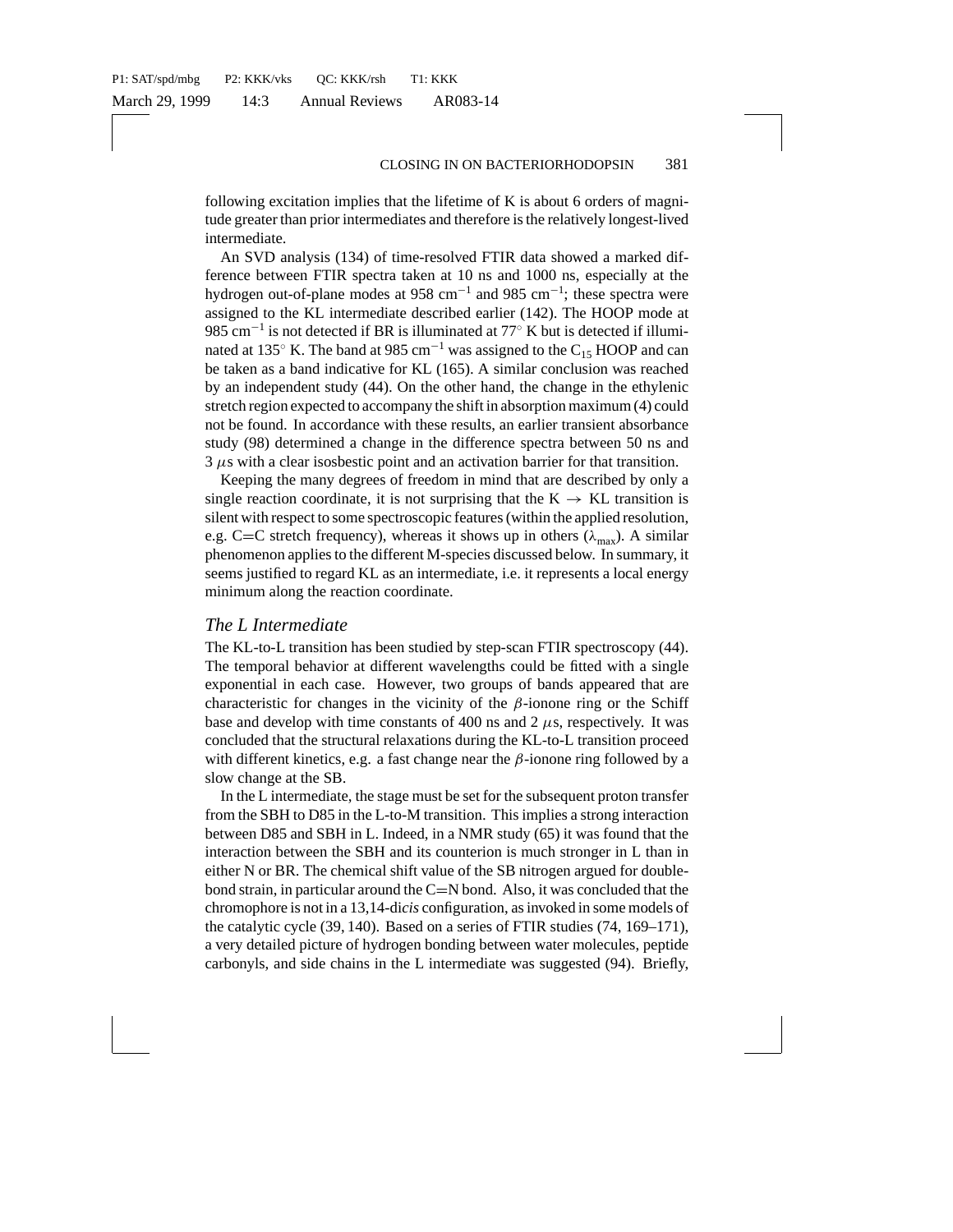a water molecule that is bound to the SBH and D85 in the initial state forms stronger hydrogen bonds to both these groups in the L intermediate, and in addition, a further hydrogen bond is established to D212 that is necessary for proton transfer (74). These changes near D85 are suggested to be transmitted to D96 in the CP channel through an H-bonding interaction involving water molecules, T46, the C=O of V49, and D96 (169, 171). Trp182 interacts with the 9-methyl group of retinal, thereby affecting the equilibrium between M and L, and its substitution in the W182F mutant slows M formation (170).

Since no global structural changes were detected in an electron diffraction study of the L intermediate (55), the signals detected by FTIR spectroscopy represent relatively small local perturbations, yet these lead to a decrease of the  $pK_a$  of the SBH (16, 41) and an increase of the  $pK_a$  of D85 (14, 127) to allow the proton transfer in the L-to-M transition. Concomitant to this transition, a proton that appears at the extracellular surface (2, 52) must be released by an entity other than D85, named XH. Amino acid side chains  $R_{82}$ ,  $E_{204}$ ,  $E_{194}$ , or a hydrogen-bonded network including these and water molecules, have been suggested (92, 124).

# *M Intermediates*

To allow vectorial proton transport, de- and reprotonation of the Schiff base must occur from different sides of the membrane. Therefore, at least two M intermediates must exist that differ in the accessibility of the Schiff base and are interconverted in a step called the "switch," i.e.  $M_{ec} \rightarrow M_{co}$ , where ec and cp indicate extracellular and cytoplasmic accessibility, respectively. In addition, the switch should increase the Schiff base  $pK_a$  to make it a proton acceptor. The exact nature of changes that represent the switch has eluded experimental identification. Two extremes can be envisioned as to what molecular changes represent the switch. On the one hand, the switch could be induced by small changes in the chromophore retinal, such as a single bond rotation from a 13*cis*-14*cis* to a 13*cis*-14*trans* configuration (140). The other extreme attributes the switch completely to conformational transitions of the protein moiety changing from a T- to a C-geometry that can accommodate the all-*trans* and 13-*cis*retinal, respectively (36). Most likely, the actual mechanism involves both components. Regarding the identification of two M substates, there is no clear experimental evidence whether intermediates designated  $M_1$  and  $M_2$  throughout the literature are identical to  $M_{\text{ee}}$  and  $M_{\text{ce}}$ . Even worse, due to the different experimental conditions, it is unlikely that the same M species have been described in the different studies. For example, the different M states have been stabilized by low temperature (110), the use of mutants D96N (18) or D96G (149), or incubation with arginine or guanidine hydrochloride at high pH (24, 106), osmotically active substances like sucrose and glycerol (19), or by dehydration (80).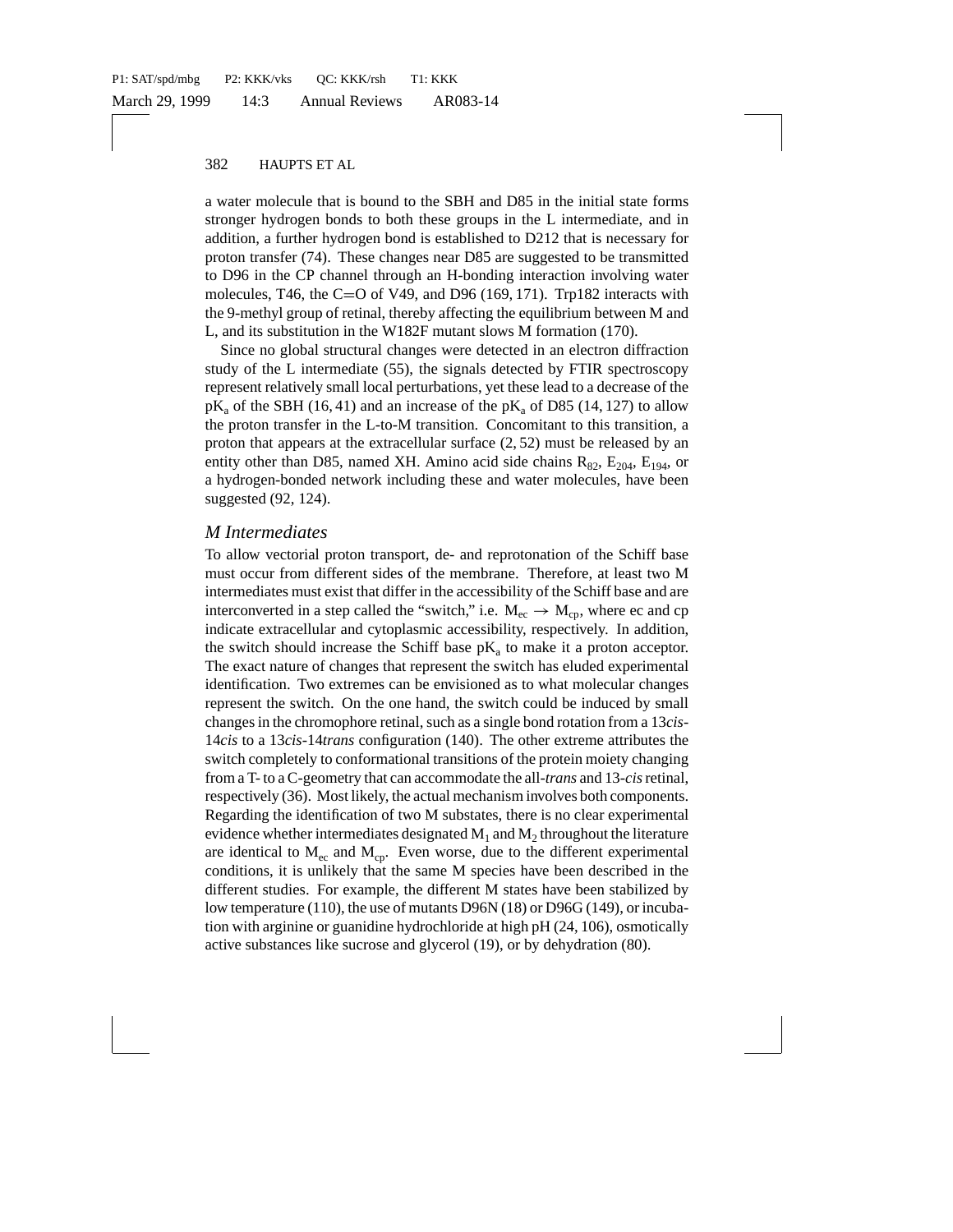In time-resolved absorption studies, it has long been recognized that the M intermediate rises and decays with more than one time constant, giving indirect kinetic evidence for the existence of several M species (see 87). In a series of studies, Varo & Lanyi introduced a linear photocycle model (K  $\leftrightarrow L \leftrightarrow$  $M_1 \rightarrow M_2 \leftrightarrow N \leftrightarrow O \rightarrow BR$ ) including an irreversible  $M_1 \rightarrow M_2$  step that was required to model the kinetic data (158–160). Similar results were obtained from an analysis of resonance Raman data (3, 105). From the enthalpy and entropy changes of this transition, it was concluded that it is associated with major conformational changes that could thus provide the switch (159). The specific deceleration of the  $M_1 \rightarrow M_2$  transition found at lower relative humidities (161) or in the presence of osmotically active substances (19) points to a crucial role of water in changes associated with M. Whereas  $M_1$  and  $M_2$ absorb maximally at 411 nm in the case of WT-BR, a blueshift to 404 nm of the  $M<sub>2</sub>$  absorption maximum in the case of mutant D96N (173) and a redshift of 4 nm for the  $M_1$  state of solubilized BR (158) were detected.

Fourier-transform difference spectroscopy is very sensitive to conformational changes of proteins, which show up as spectral features in the amide I (1650  $\pm$ 30 cm<sup>1</sup>) and amide II (1550  $\pm$  30 cm<sup>-1</sup>) regions. FTIR has been used to study M species trapped at  $240-260°$  K (110). The M species at  $240°$  K was characterized by a strong positive band at  $1762 \text{ cm}^{-1}$ , representing protonated D85 and negative bands in the amide I region (1670 cm<sup>-1</sup>, 1660 cm<sup>-1</sup>, 1650 cm<sup>-1</sup>). Specifically, the ratio of 1670 cm<sup>-1</sup>/1660 cm<sup>-1</sup> was < 1, and absorption at 1550 cm<sup>−</sup><sup>1</sup> was slightly negative. The positive, broad amide II band was located at 1564 cm<sup>−</sup><sup>1</sup> and displayed a shoulder at higher wave numbers. In contrast, the M species at 260◦ K showed a band at 1755 cm<sup>−</sup><sup>1</sup> for D85 and the ratio of 1670 cm<sup>-1</sup>/1660 cm<sup>-1</sup> was > 1; at 1650 cm<sup>-1</sup>, a strong positive band appeared, and the amide II band was more narrow and shifted to 1556 cm<sup>-1</sup>. These differences were interpreted to be indicative for  $M_1$  and  $M_2$ , respectively. However, this assignment was later revised (111) on the basis of experiments supposedly yielding pure M/BR difference spectra. After trapping M at different temperatures, blue light was used to selectively drive back the M intermediate to the initial state. The resulting spectra at 220◦ K and 270◦ K were found to be virtually identical and similar to the M spectrum at 240◦ K in previous work (111). Differences seen before at  $260°$  K were attributed to the presence of some N intermediate, an interpretation that was in turn questioned (135; see below).

The mutant D96N conveniently allows M accumulation due to the drastically slowed M-decay at high pH values (18, 62, 157). The resulting FTIR difference spectrum at 274◦ K was suggested to be composed of contributions of two species. M, for which a pure spectrum could be recorded at 230◦ K (similar to  $M_1$ ; 110, 119), and a species defined as  $M_N$ , which displayed features in the amide I region typically found for the N intermediate, whereas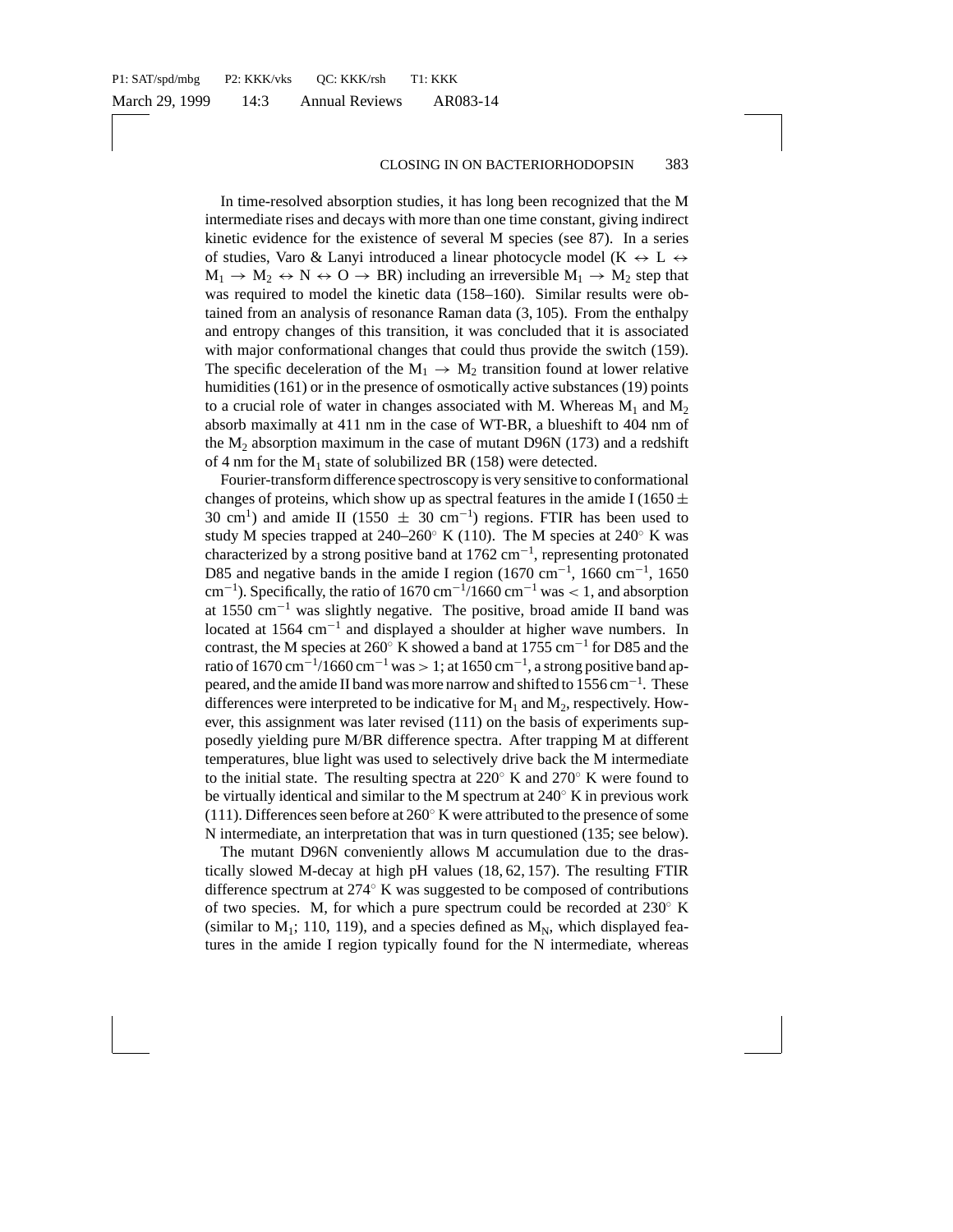the chromophore bands suggested a deprotonated Schiff base (133). The most significant differences to the M spectrum recorded at 230◦ K were the shifted D85 band at 1755 cm<sup>-1</sup>, a strong negative band at 1670 with only a shoulder at 1660 cm<sup>−</sup><sup>1</sup> , a strong positive band at 1650 cm<sup>−</sup><sup>1</sup> , and a narrow amide II band at 1557 cm<sup>-1</sup>. Thus, in  $M_N$  the protein has already adopted the conformation of the N state but proton transfer to the Schiff base has not yet occurred. This intermediate might be undetectable in the catalytic cycle of wild-type (WT) BR.

Low temperature was also used to stabilize M states in glucose-embedded WT-BR at 81% relative humidity (r.h.) (119). Species trapped at 204◦ K and  $260°$  K were designated M<sub>1</sub> and M<sub>2</sub>, respectively, and could be distinguished by the same features pointed out before (110), although visible spectra suggested no significant contributions of intermediates other than M (118), in contrast to results of earlier work (110, 111). To resolve this discrepancy, the blue-light reversal experiment (111) was repeated with glucose-embedded samples (164). At 240◦ K trapping temperature, the difference spectrum was similar to the ones obtained before (110, 111, 119) and designated M (probably equivalent to  $M<sub>2</sub>$ ). The spectrum at 260 $\degree$  K, on the other hand, displayed N-typical features and was interpreted to represent a mixture of M and  $M_N$ .

The selective photo-back reaction of M was also used in a time-resolved study at room temperature (56). The presence of  $M_1$  and  $M_2$  at early and late times was inferred from model calculations (30, 160) and from the different time constants obtained for the photo-back reaction of early and late M intermediates. The authors suggest a reaction sequence  $M \rightarrow BR' \rightarrow BR$  and that the measured difference spectra would represent M-BR'. Assuming that BR'<sub>1</sub> and  $BR<sub>2</sub>$  are identical (a question not addressed by the authors), the fact that only minute differences were found in the  $M_1$ -BR'<sub>1</sub> and  $M_2$ -BR'<sub>2</sub> difference spectra would argue for only slight changes between  $M_1$  and  $M_2$ . Consequently, the switch would involve only very small conformational changes. Both difference spectra resemble mostly  $M_1$  or low-temperature (< 240 $\degree$  K) M of former work (110, 111, 119, 133, 164).

A comparative study (136) demonstrated that low temperature mimics the effect of low hydration, either in wt or the mutant D96N. The ratio of 1670  $\text{cm}^{-1}/1660 \text{ cm}^{-1}$  absorption was found to be > 1 at high r.h./temperature but < 1 at low r.h./temperature. All spectra displayed an D85 band at 1761 cm<sup>−</sup><sup>1</sup> , although with a shoulder at lower wave numbers in case of D96N at r.h.  $> 75\%$ and WT at 250 $\degree$  K. This band was completely shifted to 1755 cm<sup>-1</sup> in a sample of WT-BR incubated with guanidine hydrochloride at pH 9.6, and the negative band at 1670 cm<sup>−</sup><sup>1</sup> was almost twice as large as in any other sample, and most specifically, a negative band at 1742 cm<sup>-1</sup> indicated a deprotonated D96. The proton must then be released toward the CP side of the membrane. It was argued that the ratio of 1670 : 1660 and the shape of the D85 band are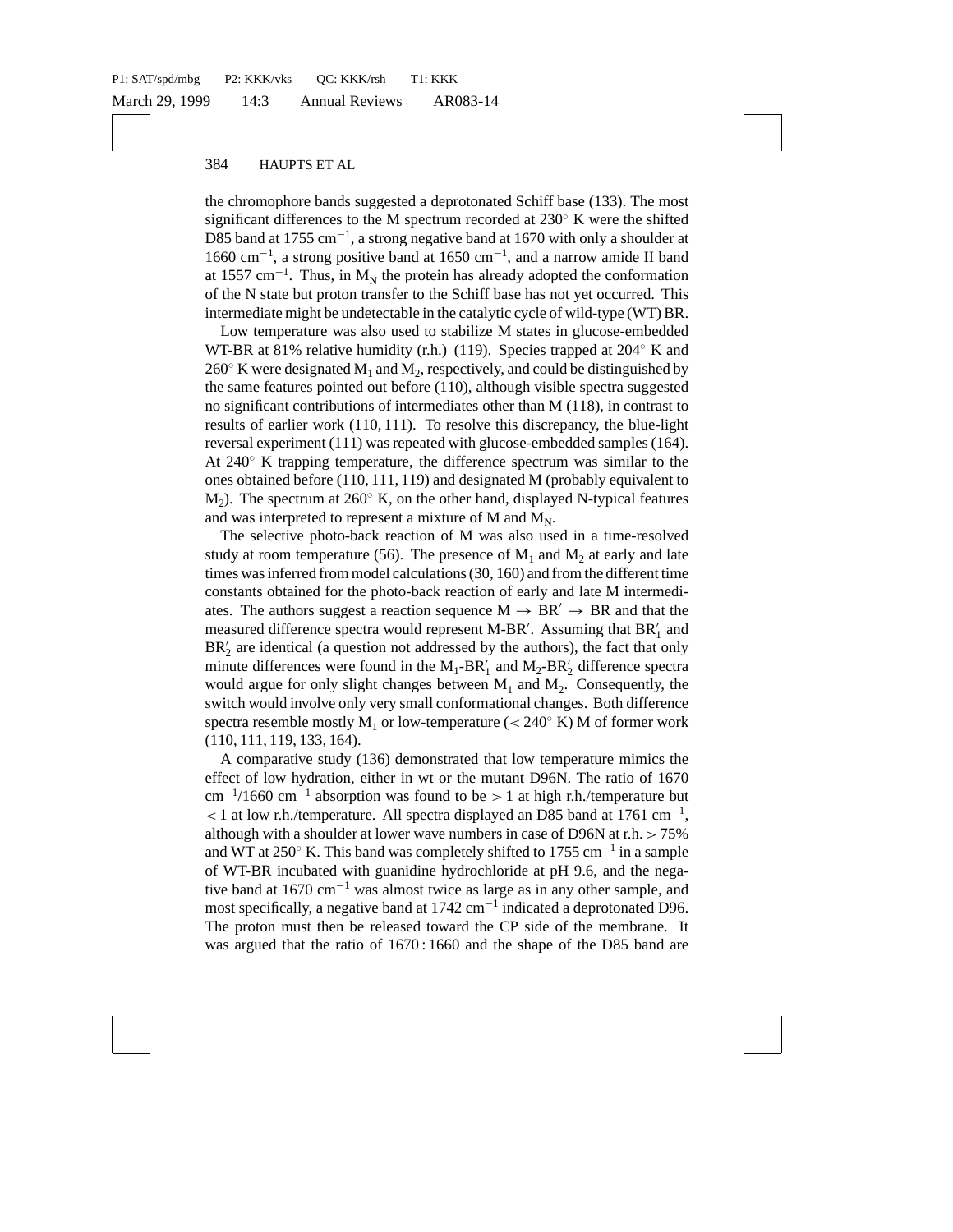indicative for  $M_1$  (ratio < 1; 1761 cm<sup>-1</sup>) and  $M_2$  (ratio >1; 1761 with shoulder toward 1755) and the shift of the D85 band to 1755 cm<sup>-1</sup> for the M<sub>N</sub> state. Consequently, the M state of D96N at high pH was identified as  $M_2$  with no significant contributions of  $M_N$ . Whereas the structural changes monitored by the ratio of 1670 cm<sup>-1</sup>/1660 cm<sup>-1</sup> continue beyond the M<sub>2</sub> state into M<sub>N</sub>, those seen by X-ray diffraction are completed with the formation of  $M<sub>2</sub>$  (136; see below). In a study of the D38R mutant, the M state at pH 6.7 was found to be  $M_1$ , whereas it was identified as  $M_2$  at pH 9.6 with and without GuaHCl (135).

Taken together, the results from FTIR measurements have introduced a new intermediate  $M_N$  that suggests a reaction sequence of  $L \rightarrow M_1 \rightarrow M_2 \rightarrow$  $M_N \rightarrow N$ . In  $M_N$ , the protein has adopted the conformation typical for the N intermediate, but the Schiff base is still deprotonated. It seems to be stabilized whenever there is no proton available to reprotonate the Schiff base, e.g. in the D96N mutant (133) or in the presence of GuaHCl or arginine (136), but does not accumulate in WT-BR. In summary, whether  $M_N$  as defined by FTIR experiments is a transient intermediate of the catalytic cycle of WT-BR or is specific to the conditions used to trap it is not known and needs further experimentation. The results of the FTIR studies are summarized in Table 2.

The crystalline nature of the PM allows the study of structural changes during the photocycle by diffraction methods, which provide the most direct evidence for global conformational changes. Namely, neutron (24, 50, 167) X-ray (72, 78, 106, 136) and electron diffraction (40, 148–150, 163) have been applied. Difference maps between illuminated and unilluminated samples allow the identification of projected areas with changed densities. It should be kept in mind, however, that most of the mutants introduce structural perturbations even in the dark state, which is evident from difference maps between unilluminated WT and mutant. The different mutants and experimental conditions used (summarized in Table 3) probably lead to the trapping of different photocycle intermediates or possibly even side products. In some cases, parallel FTIR difference spectra under similar conditions have been recorded that allow correlation with the  $M_1$ ,  $M_2$ , and  $M_N$  intermediates defined by their specific difference bands. Otherwise, the trapped intermediate is inferred from other experiments (Table 3, last column).

Consistently, when the  $M_1$  intermediate was trapped either by low temperature (40), low hydration (136, 167), or mutation D38R (136, 150), only very small changes were detected, hardly above the noise level. This was also true for the preceding L intermediate (55). Consequently, the catalytic cycle up to intermediate  $M_1$ , in which the Schiff base proton is transferred to D85, is not associated with large conformational changes. In these cases, the ratio of the 1670/1660 amide I bands is < 1, as discussed above (compare; Table 2).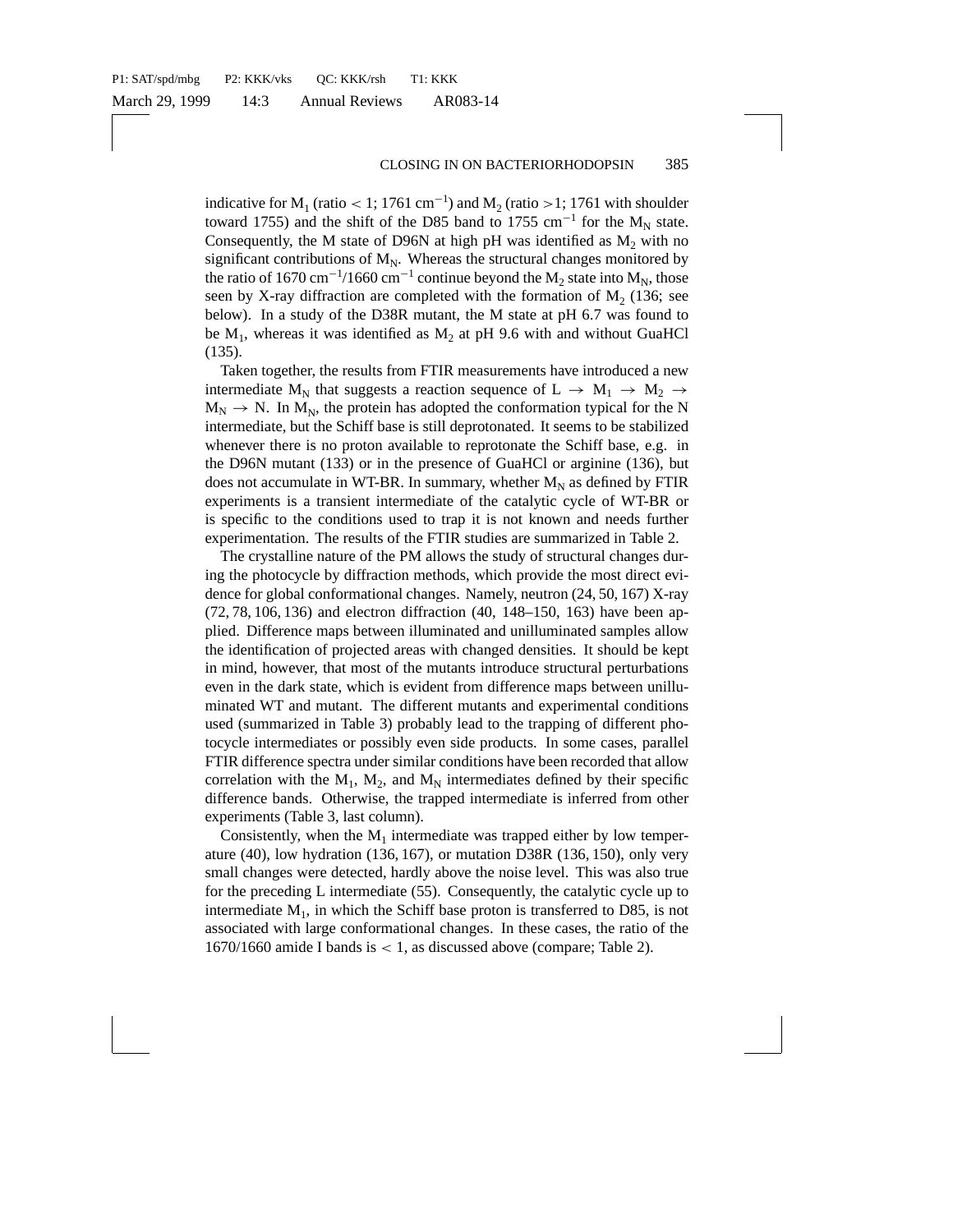**Table 2** Summary of spectral features used to characterize the different M species by Fourier transform infrared difference spectroscopy. +/− and the number of signs indicate the sign and (qualitatively) the amplitude of the respective band. *Sp*: species; *n*: narrow; *b*: broad; *s*: shoulder which indicates broadening toward 1755 cm<sup>-1</sup> in the case of D85H band, toward higher wave numbers in the case of the amide II band, and a shoulder to the 1670 cm−<sup>1</sup> band in the case of the 1660 cm−<sup>1</sup> amide I band; <sup>∗</sup>calculated spectrum

|      | D85                          | D96                                | Amide I $[cm^{-1}]$ |      |                    | Amide II                  |                                                                |                         |  |
|------|------------------------------|------------------------------------|---------------------|------|--------------------|---------------------------|----------------------------------------------------------------|-------------------------|--|
| Ref. | $\lfloor$ cm <sup>-1</sup> ] | $\lceil$ cm <sup>-1</sup> $\rceil$ | 1670                | 1660 | 1650               | $\lceil$ cm <sup>-1</sup> | Sample                                                         | Sp.                     |  |
| 110  | $+1761$<br>$+1755$           | $\pm 0$<br>$-1742$                 |                     |      | $^{++}$            | $+1564n$<br>$+1556b$      | WT, $240^\circ$ K<br>WT, 260° K                                | $M_1$<br>$M_{2}$        |  |
| 111  | $+1762$                      | $+1738$                            |                     |      |                    | $+1557b$                  | WT. 220° K-270° K                                              | $M^*$                   |  |
| 133  | $+1755$                      | $+1742$                            |                     | S.   | $++$               | $+1557n$                  | D96N, pH10                                                     | $MN^*$                  |  |
| 119  | $+1762$                      | $\pm 0$                            |                     |      |                    | $+1560b$                  | WT, $240^\circ$ K, glucose,<br>81% r.h.                        | $M_1$                   |  |
|      | $+1762$                      | $\pm 0$                            |                     |      | $++$               | $+1560n$                  | WT, $260^\circ$ K, glucose,<br>81% r.h.                        | M <sub>2</sub>          |  |
| 164  | $+1761$                      | $\pm 0$                            |                     |      | $\pm 0$            | $+1566b$                  | WT, $240^\circ$ K, glucose,<br>81% r.h.                        | М                       |  |
|      | $+1761$                      | $\pm 0$                            |                     |      | $++$               | $+1560n$                  | WT, 260° K, glucose,<br>81% r.h.                               | $M+M_N$                 |  |
| 56   | $+1761$                      | $+1738$                            |                     |      |                    | $+1554$                   | WT, pH 7.5                                                     | $M_1$                   |  |
|      | $+1761$                      | $+1738$                            |                     |      |                    | $+1554$                   | WT, pH 7.5                                                     | M <sub>2</sub>          |  |
| 73   | $+1755$<br>$+1762$           | $+1742$<br>$+1742$                 |                     |      | $++$<br>$_{\pm 0}$ | $+1555n$<br>$+1564b$      | D96N, pH 10, 100% r.h.<br>D96N, pH 10, 75% r.h.                | $M_N$<br>M <sub>2</sub> |  |
| 136  | $+1761$                      | $+1742$                            |                     |      |                    | $+1569b$                  | D96N, 38% r.h.<br>WT, 50% r.h.<br>WT, $\leq$ 240° K, 100% r.h. | $M_1$<br>$M_1$<br>$M_1$ |  |
|      | $+1761s$                     | $+1742$                            |                     |      | $++$               | $+1556n$                  | D96N, $>75\%$ r.h.<br>WT, 250° K                               | $M_{2}$<br>$M + N$      |  |
|      | $+1755$                      | $-1742$                            |                     | S.   | $++$               | $+1556n$                  | WT, Gua, pH 9.6                                                | $M_N$<br>$(M_G)$        |  |
| 135  | $+1761$                      | $+1738$                            | $\pm 0$             | —    | $\pm 0$            | $+1662b$                  | D38R, pH 6.7                                                   | $M_1$                   |  |
|      | $+1761s$                     | $-1742$                            |                     | S.   | $\pm 0$            | $+1556n$                  | D38R, pH 9.6<br>$\pm$ GuaHCl                                   | $M_{2}$                 |  |

Further development of M leads to changes in electron density mainly near helices B, G, and F (24, 45, 50, 55, 78, 106, 149), as found in studies using conditions that presumably trapped  $M_N$  (133). Using slightly tilted samples, these structural changes could be mostly confined to the cytoplasmic side of the membrane (149), which was confirmed for the N intermediate (163). In the case of D96G at high pH (148), it was suggested that ordering of the cytoplasmic part of helix G and an outward movement by  $2 \text{ Å}$  of helix F, possibly by pivoting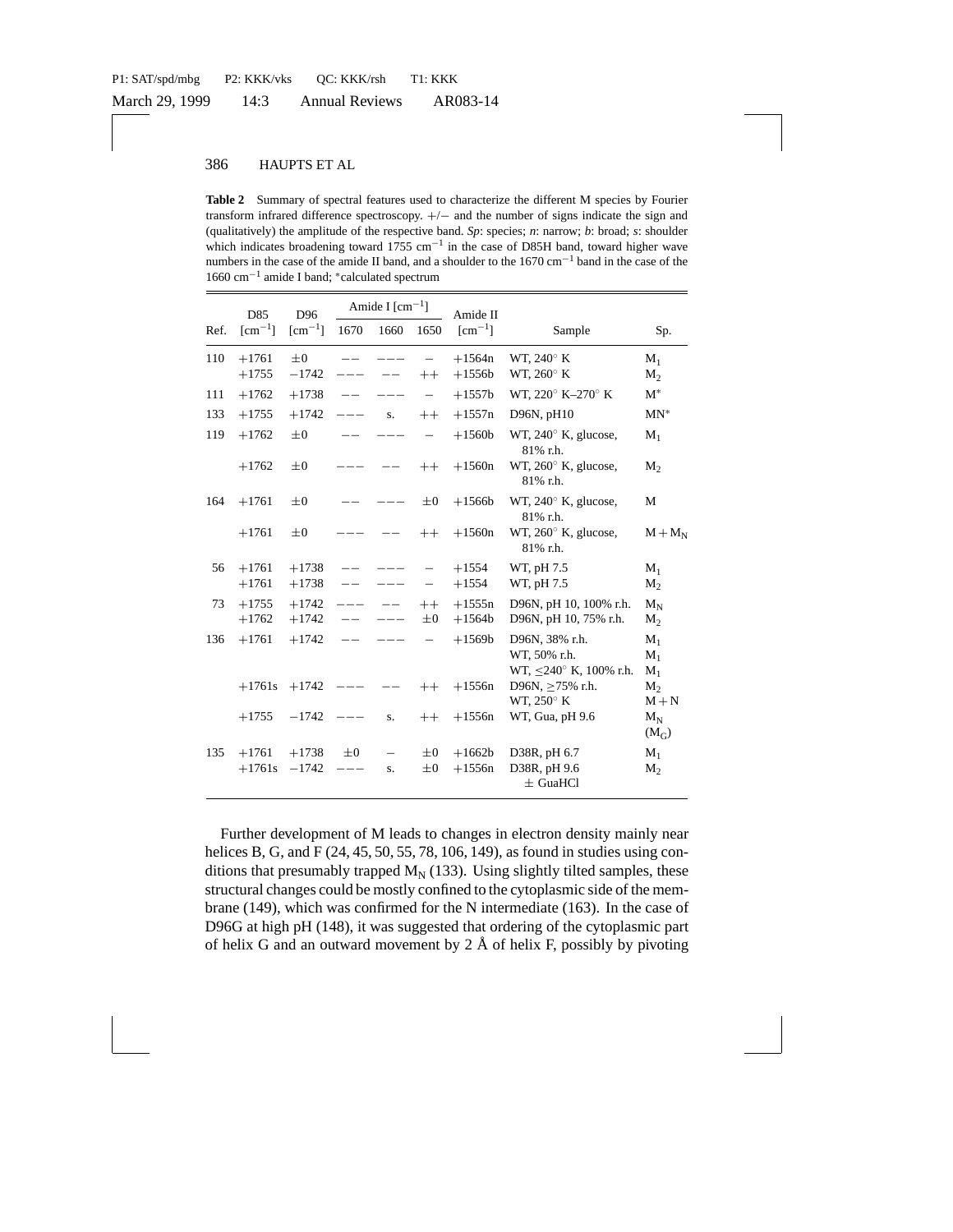|               |      |                                                                     |           | Light-induced changes near helices                 |                            |           |        |                             |                               |                              |  |
|---------------|------|---------------------------------------------------------------------|-----------|----------------------------------------------------|----------------------------|-----------|--------|-----------------------------|-------------------------------|------------------------------|--|
| Ref.<br>Tech. |      | Sample                                                              |           | B                                                  | $\mathsf{C}$               | D         | E      | F                           | G                             | Sp.                          |  |
| 40            | e.d. | WT, glucose embedded, dried                                         | no change |                                                    |                            |           |        |                             |                               | $[M_1]$                      |  |
| 24            | n.d. | WT., Gnd-HCl, high pH                                               |           | b                                                  |                            |           |        | F                           | G                             | $[M_N]$                      |  |
| 106           | x.d. | WT, arginine, high pH                                               |           | B                                                  |                            |           |        | $\mathbf f$                 | G                             | $[M_N]$                      |  |
| 78            | x.d. | D96N, pH 9.6                                                        |           | b                                                  |                            |           |        | F                           | G                             | [M <sub>2</sub> ]            |  |
| 148           | e.d. | D96G, pH 8.5<br>WT, 5°C                                             | a         | B                                                  | $\mathbf c$                | $\rm d$   | e      | $\mathbf F$                 | G<br>G                        | [M <sub>2</sub> ]<br>$[M_2]$ |  |
| 50            | n.d. | WT, Gnd-HCl, high pH                                                |           |                                                    |                            |           |        | $\mathbf{F}$                | G                             | $[M_N]$                      |  |
| 45            | e.d. | WT, glucose embedded 240° K<br>WT, glucose embedded $260^{\circ}$ K |           | B                                                  |                            |           | E      | F                           | G<br>g                        | M<br>$M + M_N$               |  |
| 72            | x.d. | F171C, 5°C<br>D96N, pH11                                            |           | B                                                  |                            |           |        | F<br>F                      | G<br>G                        | N<br>$[M_N]$                 |  |
| 163           | e.d. | F219L                                                               |           | b                                                  |                            |           |        | F                           | G                             | N                            |  |
| 73            | x.d. | D96N, pH 10, 76% r.h.<br>D96N, pH 10, 100% r.h.                     |           | B<br>b                                             |                            |           |        | f<br>F                      | G<br>G                        | $M_2$<br>$M_N$               |  |
| 136           | x.d. | D96N, 15%-57% r.h.<br>D96N, 75%-100% r.h.                           |           | B                                                  | $\mathbf c$                |           |        | g<br>G                      | F                             | $M_1$<br>$M_2$               |  |
| 149           | e.d. | L93A, pH 5.2, 6°C                                                   |           | B                                                  | $\mathsf{C}$               | D         |        | G                           | f                             | $O_{\text{cis}}$             |  |
| 166           | n.d. | D96N, 57% r.h.<br>D96N, 75% r.h.<br>D96N, 86% r.h.                  |           | no change<br>B<br>F<br>G<br>e<br>$\mathbf{F}$<br>e |                            |           |        | G                           | $[M_1]$<br>$[M_2]$<br>$[M_2]$ |                              |  |
| 135           | x.d. | D38R pH 6.7<br>D38R pH 9.6 $\pm$ GuaHCl                             |           | b                                                  |                            |           |        | $\mathbf f$<br>$\mathbf{F}$ | g<br>G                        | $M_1$<br>$M_2$               |  |
| 150           | e.d. | WT, pH $6.0, 5^{\circ}$ C, 1 ms                                     |           | B                                                  | $\mathbf c$                |           |        | $\mathbf f$                 | G                             | [M]                          |  |
|               |      | WT, pH 6.0, 5°C, 35 ms                                              |           | B                                                  | $\mathbf c$                |           | e      | f                           | G                             | [M, N]                       |  |
|               |      | WT, pH 9.5, 5°C, 35 ms<br>D96N, pH 6.0/9.5, 10 ms                   |           | B<br>B                                             | $\mathbf c$<br>$\mathbf c$ |           | e<br>e | f<br>F                      | G<br>G                        | [M, N]                       |  |
|               |      | D96G, pH 6.0, 5°C, 150 ms                                           |           | B                                                  | $\mathbf c$                |           |        | F                           | G                             | $[M_N]$<br>$[M_N]$           |  |
|               |      | F219L, 6 ms                                                         |           | b                                                  |                            |           |        | $\mathbf f$                 | G                             | [M]                          |  |
|               |      | F219L, 35 ms                                                        |           | B                                                  | $\mathbf c$                |           | e      | $\mathbf f$                 | G                             | [N]                          |  |
|               |      | D38R, 10 ms                                                         |           | b                                                  |                            |           |        | f                           | g                             | $[M_1]$                      |  |
|               |      | T46V, pH 6.0, 5°C, 10 ms                                            |           | B                                                  | $\mathbf c$                |           | e      | $\mathbf f$                 | G                             | [N]                          |  |
|               |      | D96G, F171C, F219L                                                  | no change |                                                    |                            |           |        |                             |                               | [M, O]                       |  |
| 55            | e.d. | WT, glucose embedded, $170^{\circ}$ K                               |           |                                                    |                            | no change |        |                             |                               | L                            |  |
|               |      | WT, glucose embedded, 240° K                                        |           | b                                                  |                            | d         | e      | F                           | G                             | $M + M_N$                    |  |

**Table 3** Summary of structural changes observed with diffraction techniques. *Tech.*: applied technique; *e.d.*: electron diffraction; *n.d.*: neutron diffraction; *x.d.*: X-ray diffraction; *Sp.*: species; small/capital letters qualitatively indicate the extent of change found near the respective helices. Brackets indicate that the assignment of the intermediate is *not* based on accompanying FTIR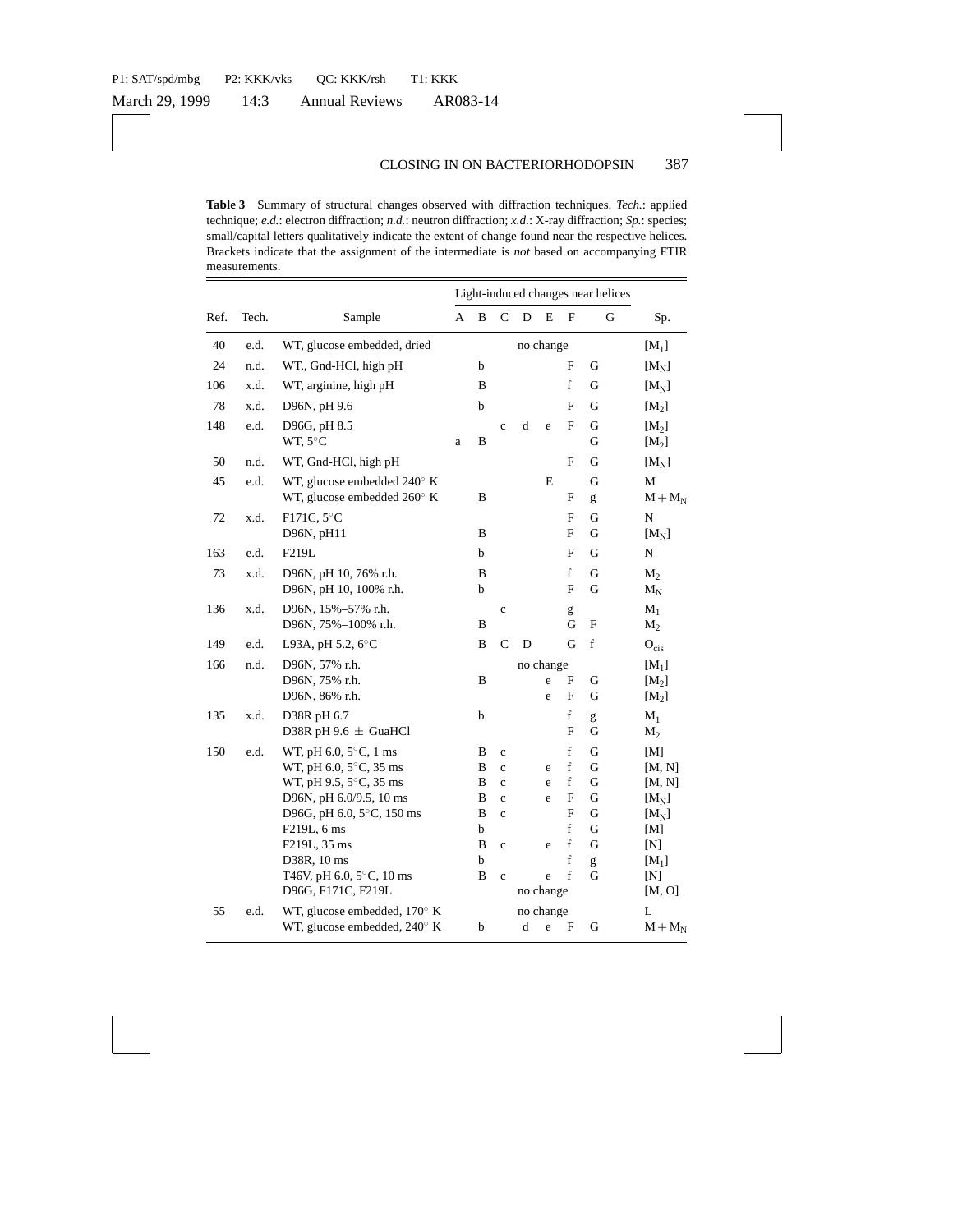about Pro186, caused the density changes. The latter change was not found for WT-BR at  $5^{\circ}$ C, in which case M<sub>2</sub> might have been trapped.

Two studies determined conformational changes in the N intermediate that is selectively accumulated in mutants F219L (163) and F171C (72) as confirmed by FTIR difference and absorption spectroscopy, respectively. The difference density maps were found to be basically identical to those of the late M intermediate (24, 50, 106). Both find major changes in the vicinity of helices F and G and smaller ones near helix B. It is suggested that structural changes near helix B and G occur in the early M state (72). Assuming that the difference maps showing no significant changes (40, 136, 167) represent M1, it would follow that helix B and G change during the  $M_1 \rightarrow M_2$  transition. Movement of helix F, on the other hand, replaces changes near helix B and is expected to occur with the  $M_2 \rightarrow N$  and  $M_2 \rightarrow M_N$  transition in wt and mutant D96N BR, respectively (72). This is confirmed in a study with D96N at different hydration levels (73). Changes at helices B, F, and G are found at hydration levels of both 100% r.h. and 75% r.h. However, changes near helix F were stronger compared to those near helix B in the case of a high level of hydration, while the opposite applied at a low hydration level. FTIR spectra under similar conditions showed the accumulation of  $M_2$  and  $M_N$  at 75% and 100% r.h., respectively.

Changes in FTIR difference spectra were correlated with those seen in electron density difference maps (135, 136). The FTIR spectra have been discussed above (Table 2). For samples with a 1670/1660 ratio  $\lt 1$  (D96N at  $\leq 57\%$ r.h.; WT at 50% r.h.; WT at  $\leq 240^{\circ}$  K), no changes were found, whereas in the case of  $1670/1660 > 1$ , changes near helices B, F, and G were detected. It was concluded that the large structural changes seen in the diffraction experiments occur in a single step from  $M_1$  to  $M_2$  (i.e. within the resolution of trapping experiments), whereas the FTIR bands in the amide I region develop more gradually from  $M_1$  through  $M_2$  to  $M_N$ . It is noted that infrared absorption coefficients may change considerably even upon small structural perturbations, leading to strong amplitudes of the difference bands, even though the global structural model doesn't change appreciably (e.g. in  $M_2$  versus  $M_N$ ).

In a comparative study using a special cryo trapping method, time-resolved structural changes of different mutants were compared to WT, both of the unilluminated state and of photo-intermediates (150). It is suggested that the same fundamental scheme of structural changes (e.g. near helices B, G, and F) is able to describe changes for WT and mutants. Differences detected between mutants and wt are interpreted as variations of that scheme rather than being specific for that particular mutant. Some mutants display structural perturbations even in the unilluminated state that mimic light-induced changes. Particularly interesting in this respect is the triple mutant D96G/F171C/F219L, the dark state of which shows almost the full extent of conformational changes normally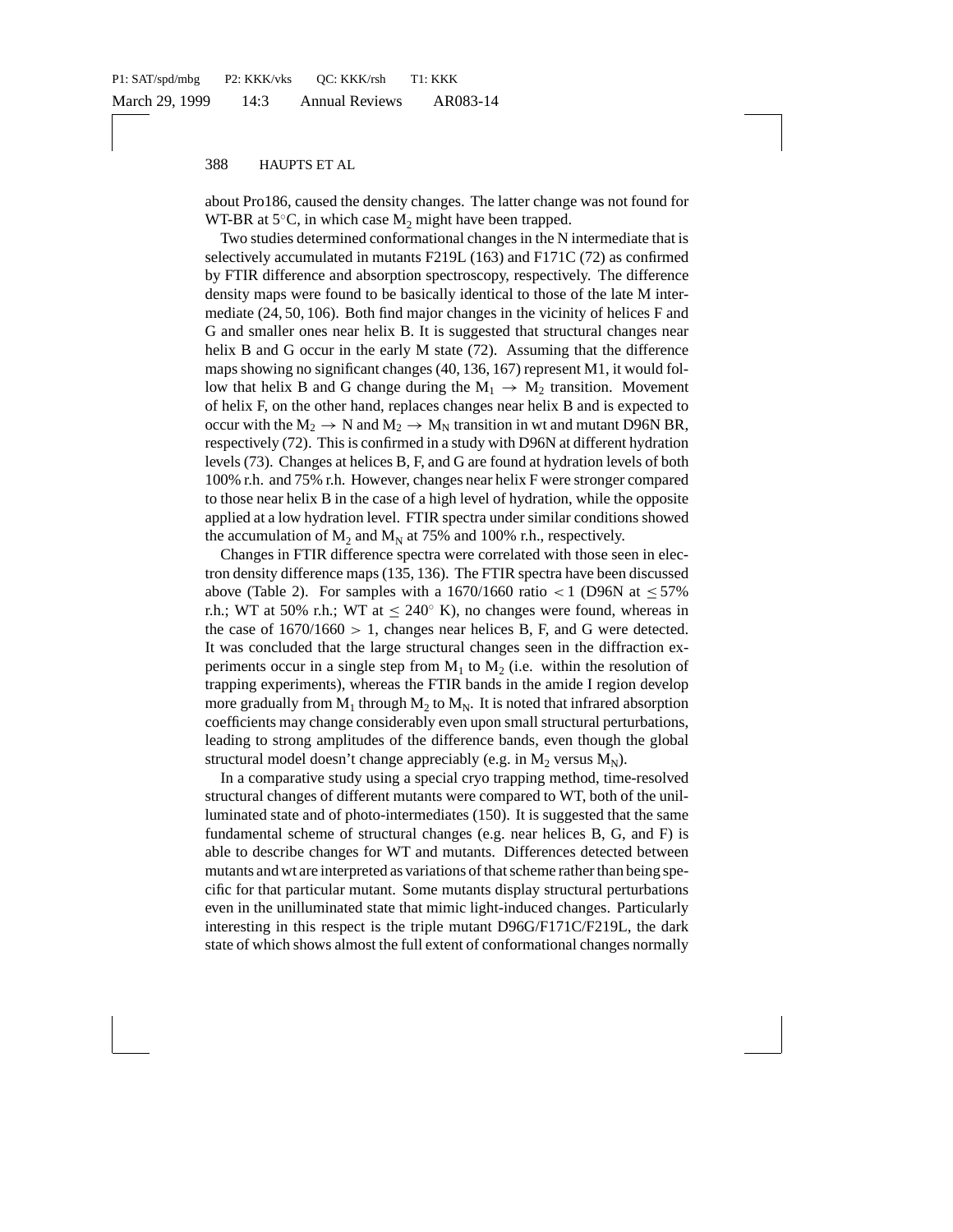induced by light. No additional changes are found upon illumination, yet the mutant has a specific proton-transport activity similar to that of the WT (J Tittor & D Oesterhelt, unpublished). This proves that the switch resides not only in large protein conformational changes, as widely assumed, but at least partially in the retinal moiety. A different bending of the retinal polyene chain with protonated and unprotonated SB is suggested to be part of the switch (150).

A three-phase scenario is invoked to describe the components of the switch (73, 74). First, the connection of the SB to D85 is disrupted, followed by a reorientation toward the CP channel, and finally, an outward movement of helix F. The latter has been interpreted as a widening of the cytoplasmic channel, allowing water molecules to enter and interact with D96, thereby decreasing its pK and rendering it a proton donor (J Heberle, personal communication). The increased binding of water was also suggested by the specific deceleration of the  $M_1 \rightarrow M_2$  step by osmotically active substances (19) and photothermal beam deflection measurements detecting a volume increase in M corresponding to 11 water molecules (139). The pressure dependence of rate constants suggested up to 20 bound water molecules in the later part of the photocycle (162), which is also compatible with expected volume changes from the increased lattice constant in M (24). However, a neutron diffraction study ruled out changes in the projected proton channel hydration exceeding 20% (167), which would account for less than 2 water molecules on the basis of the experimentally found 6–8 essential water molecules in the projection map (51).

Movement of helix F was also suggested by the effects of bulky groups coupled to engineered cysteines at the cytoplasmic ends of helices A to G (17). Only when helix F was labeled the reprotonation of the SB significantly was slowed down, while reprotonation of D96 was accelerated. Crosslinking of helix F with benzophenon, although unspecific, caused the opposite effects and seems to confirm the conclusion that movements of helix F strongly affect proton transfer rates. In a similar approach, WT and mutant D96N were treated with glutaraldehyde or  $LuCl<sub>3</sub>$  (123). The dependence of the azide-induced acceleration of the M-decay in D96N on azide concentration was shifted to higher azide concentrations. It was suggested that two M forms with different accessibilities of the SB for azide are in equilibrium and that the agents shift the equilibrium toward the less accessible M form.

Time-resolved electron spin resonance spectroscopy of BR labeled at the AB, CD, and EF loop detected a light-induced increase of the distance between the EF loop and either the AB or CD loop (147, 154). This increase is on the order of  $5 \text{ Å}$  and occurs with the decay of the M intermediate. This would be compatible with the structural studies, which found a large movement of helix F upon formation of  $M_N$  or N, respectively. The movements of loops,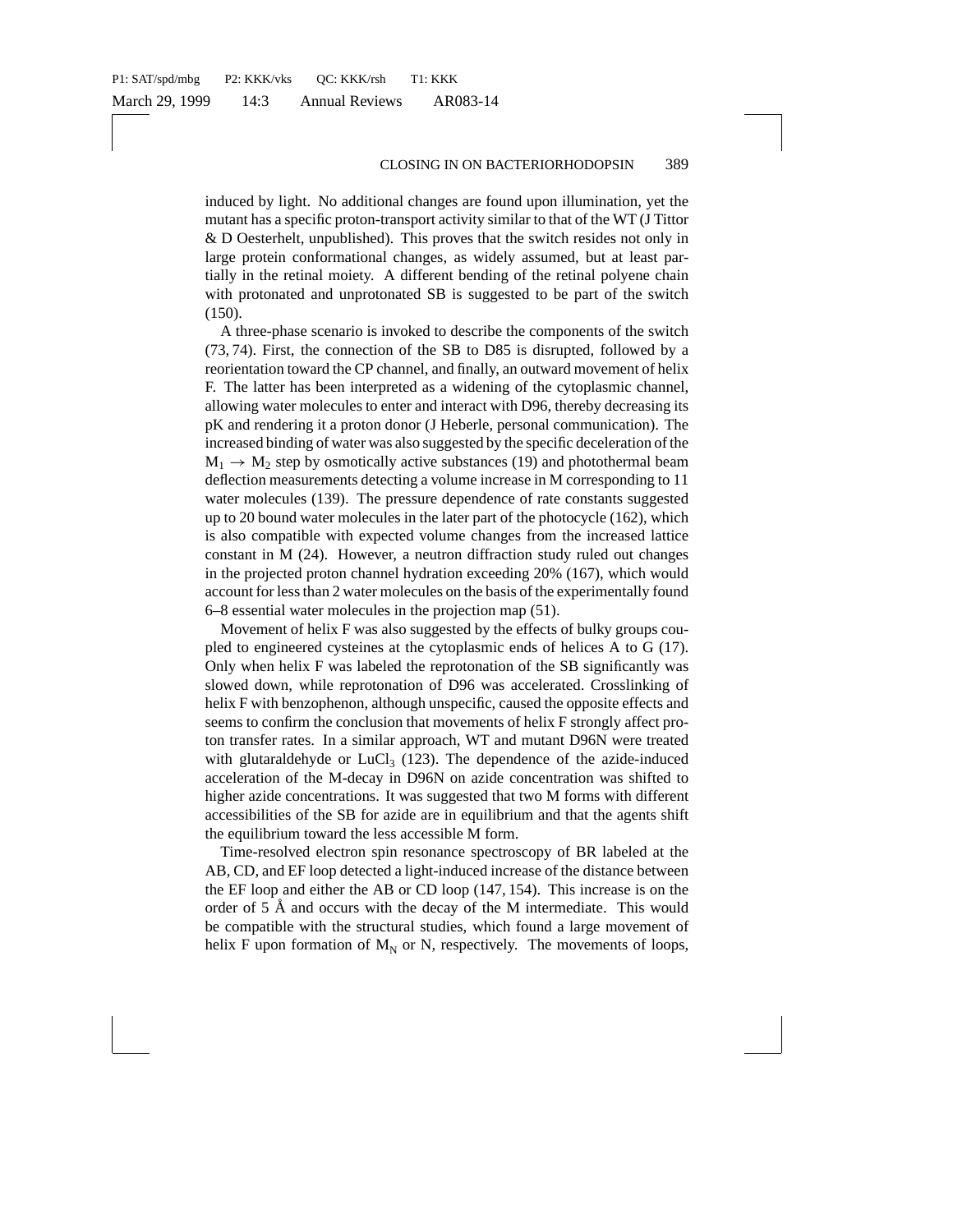on the other hand, do not necessarily reflect the conformational changes of helices.

Solid-state NMR (64) of isotopically labeled BR at low temperature demonstrated for the first time the actual interconversion of different M species, characterized by the distinct chemical shifts of their SB nitrogens, e.g.  $M_0 \rightarrow$  $M_n + N \rightarrow BR$  (subscripts "o" and "n" stand for "old" and "new", not to be mistaken with intermediates O and N).  $M<sub>o</sub>$  itself, however, was decomposed into two substates,  $M_{o1}$  and  $M_{o2}$ . On the basis of measurements of [1–<sup>13</sup>C] Vallabeled BR, substantial structural changes were seen in the  $M_0 \rightarrow M_n$  transition that could be part of the reprotonation switch.

Photoelectric and absorbance measurements of the M back-reaction provided evidence for the existence of two M substates that gave rise to different kinetics of the response (25). The relative amplitude of the slower component increased with the delay of the second flash with respect to the first actinic flash, suggesting a linear reaction sequence of two M intermediates. Expression of BR in oocytes (104) and patch clamping the cell membrane allow the application of defined potentials across the membrane and recording of current-voltage curves. The current could be extrapolated to zero at a potential of −250 mV, which would represent the thermodynamic driving force of the proton pump, very close to the −280 mV found for the membrane potential of *H. salinarium* cells (97). It was found that the blue-light quenching effect strongly depends on the applied voltage. This was explained by an equilibrium between  $M_1$  and  $M_2$ , which is shifted toward  $M_1$  upon application of a pump-inhibiting potential (103). Therefore, the switch  $M_{cp} \rightarrow M_{ec}$  must be connected to a charge movement, although spectroscopic measurements have identified the  $M \rightarrow BR$  as the major electrogenic step (28, 75). The large free energy decrease during the switch event of  $-250$  mV is in accordance with an irreversible  $M_1 \rightarrow M_2$ transition (158–160) but incompatible with a "flickering" between EC and CP accessibilities of the Schiff base, i.e. an equilibrium of  $M_1$  and  $M_2$  close to 1 (15, 86).

### *Completing the Cycle*

The transition of the M to the N intermediate is chemically dominated by a proton transfer from D96 to the Schiff base; however, N must include two substates as reprotonation of D96 from CP occurs during its lifetime. The structural changes, as analyzed by X-rays or EM crystallography, during the  $M_1 \rightarrow M_2$  transition persist in the N state, and additional secondary structural changes have been observed during  $M_2$ -N transition as a changing ratio in the amide-1 region (see above). The outward tilt of helix F in its cytoplasmic half was suggested to be caused by a hinge consisting of tyrosine 185 and proline 186 on the basis of site-specific labeling of tyrosine residues and the demonstration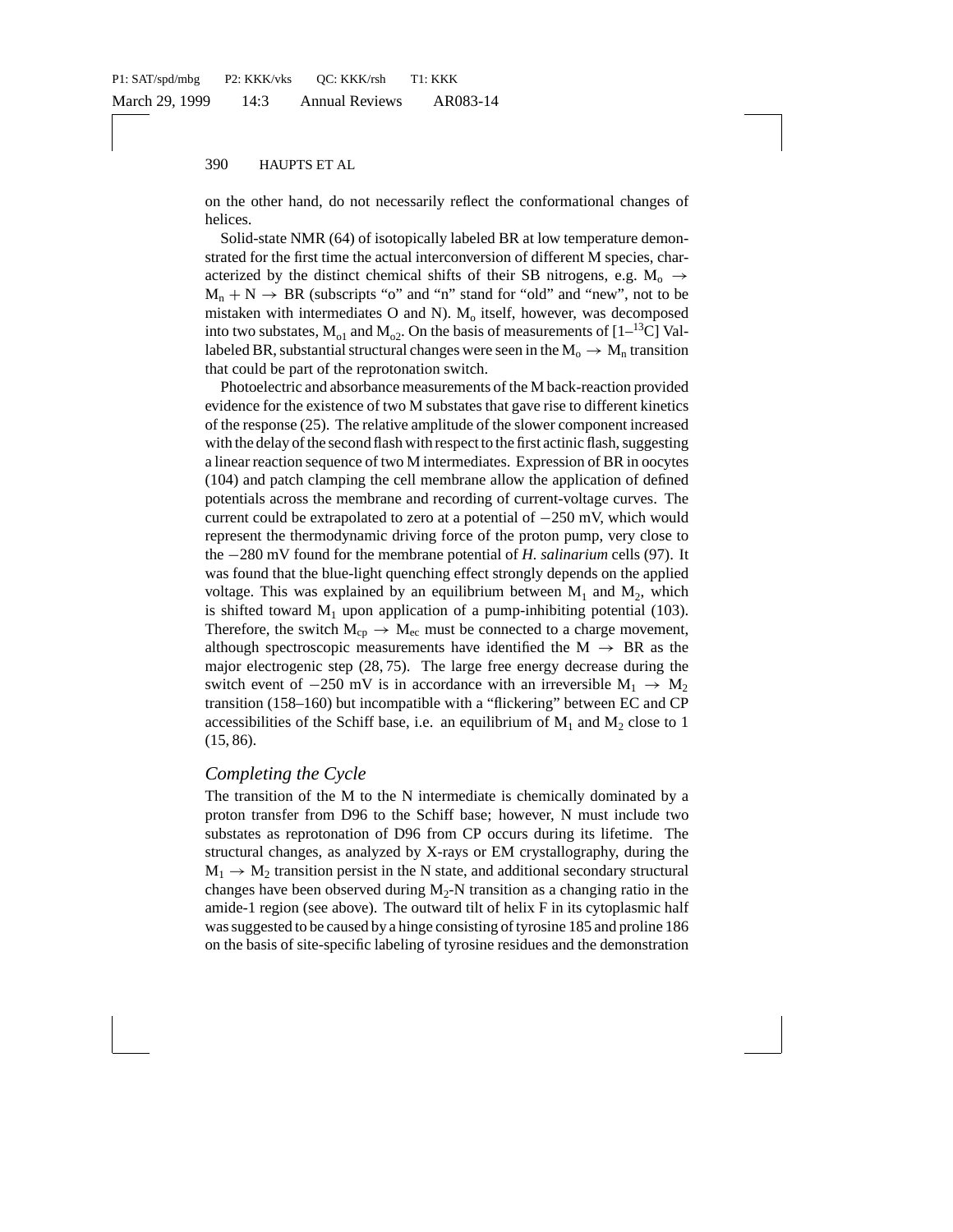that the carbonyl group of Y185 changes its position. The intermediate N was shown to be a 13-*cis* intermediate but must involve two substates because the reprotonation of D96 from the cytoplasmic surface occurs during its lifetime.

Electron crystallographic and X-ray diffraction experiments on the mutants F219L and F171C reveal the basic features of the cytoplasmic part of the helix F in the N intermediate (72, 163), as was seen before in D96G mutants. Although it might be that the early observed changes of helix G toward a more ordered structure occur before the tilt of helix F, all work on mutants is faced with the problem of possibly not reporting changes occurring in wild type. Thus, it has to be considered as an open question what the real structural changes are during the wild-type catalytic cycle. In any case, the N intermediate exhibits all features of a large structural change reported for late M intermediates. Chemically, the N intermediate is characterized by the 13-*cis* configuration of the chromophore and its capacity to photochemically reconvert to BR as do the intermediates K, L, and M (91).

The  $N \rightarrow O$  transition, after reprotonation of D96, is considered as the 13*cis* to all-*trans* isomerization of retinal in the environment of a protonated D85 (144). The attempt to prolong the lifetime of the O intermediate for structural studies leads to intensive investigation of the L93A mutant of BR, which produces a red-shifted long-living intermediate in the photocycle and which, however, was shown to contain a 13-*cis* intermediate (23) and to conserve the structural changes occurring in the M-state. This leaves the question of the exact time point of isomerization of retinal in wild type as an unsolved problem. The O intermediate itself in wild type is characterized by its preferential occurrence at high temperatures due to the activation energy barriers of conversion to BR initial state. It exhibits an unusual photochemical reaction of low quantum yield, e.g. a conversion to 9-*cis* retinal. This isomer is formed at the expense of all *trans* retinal, not 13-*cis* retinal as shown by extraction analysis (122a). This might be used as an additional argument for O in wild type as being *trans*, because mutants in the D85 position showing the same absorption maximum as the O intermediate are also converted in a photochemical reaction to the persisting photoproduct 9-*cis*. This becomes interesting for possible technical application as a thermally stable state.

After *cis-trans*isomerization, the BR molecule deprotonates D85H, restoring the protonation state of the EC H-bonded network, and the protein conformation returns in its initial state. It is unclear whether release of a proton from D85 or the conformational rechange to the initial state is the immediate consequence of the thermal isomerization step.

Much information has been compiled over the past 28 years; no doubt this molecule is now the best characterized active ion translocator. However, its structure is not solved to atomic resolution, and the structural changes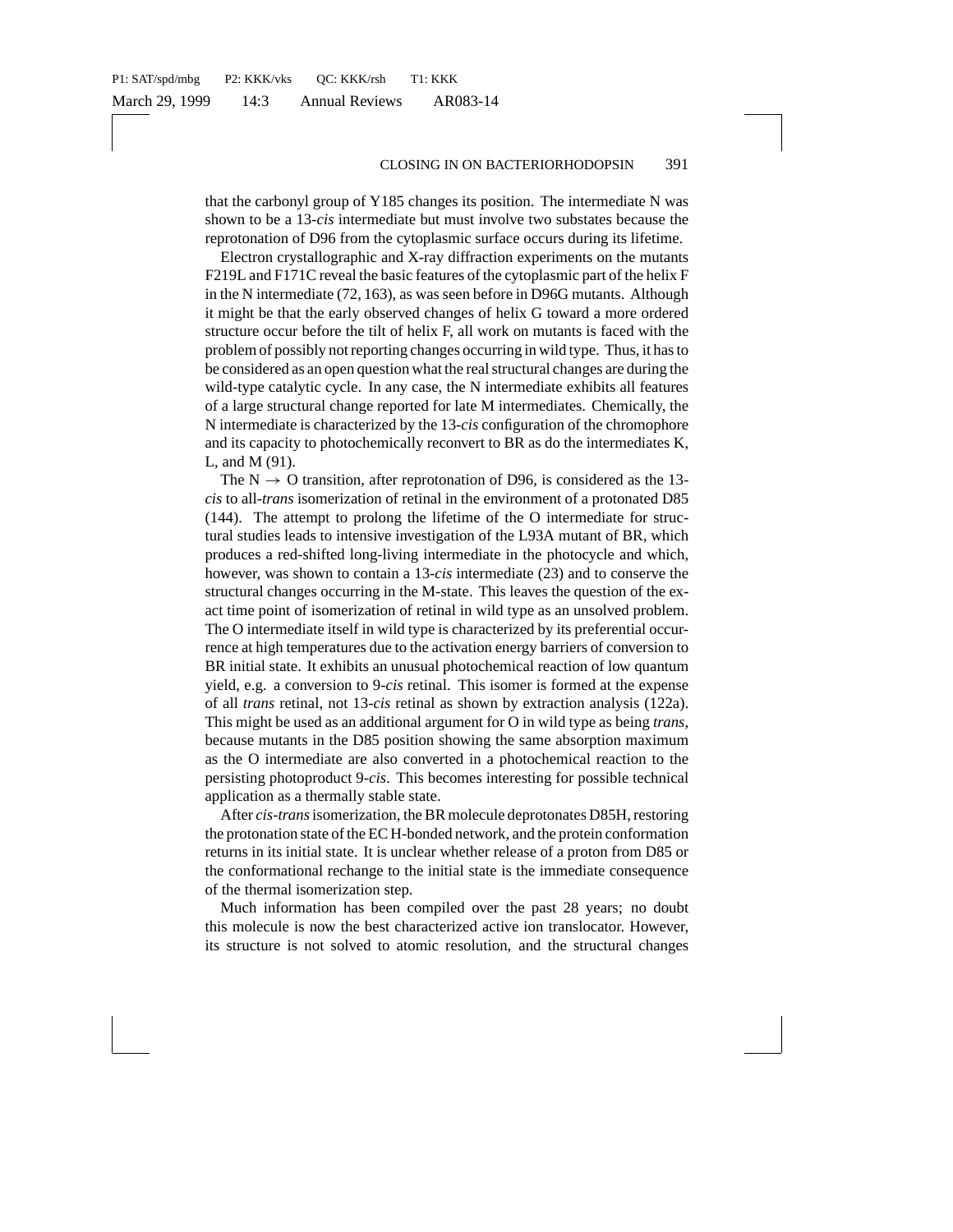responsible for the accessibility change of the active center for protons are not known. Further, the time-resolved migration of protons along the conduction pathways in the structure has eluded a complete description so far. For this, knowledge of the complete structural dynamics of the molecule is required.

> **Visit the** *Annual Reviews home page* **at http://www.AnnualReviews.org**

#### *Literature Cited*

- 1. Akiyama R, Yoshimori A, Kakitani T, Imamoto Y, Shichida Y, Hatano Y. 1997. Analysis of the excited state dynamics of 13-trans locked bacteriorhodopsin. *J. Phys. Chem.* 101:412–17
- 2. Alexiev U, Mollaaghabada R, Scherrer P, Khorana HG, Heyn MP. 1995. Rapid long-range proton diffusion along the surface of the purple membrane and delayed proton transfer into the bulk. *Proc. Natl. Acad. Sci. USA* 92:372–76
- 3. Ames JB, Mathies RA. 1990. The role of back-reactions and proton uptake during the  $N \rightarrow O$  transition in bacteriorhodopsin's photocycle: a kinetic resonance Raman study. *Biochemistry* 29:7181–90
- 4. Aton B, Doukas AG, Callender RH, Becher B, Ebrey TG. 1977. Resonance Raman studies of purple membrane.*Biochemistry* 16:2995–99
- 5. Bamberg E, Tittor J, Oesterhelt D. 1993. Light-driven proton or chloride pumping by halorhodopsin. *Proc. Natl. Acad. Sci. USA* 90:639–43
- 6. Bashford D, Gerwert K. 1992. Electrostatic calculations of the pKa values of ionizable groups in bacteriorhodopsin. *J. Mol. Biol.* 224:473–86
- 7. Bogomolni R, Stoeckenius W, Szundi I, Perozo E, Olson KD, Spudich JL. 1994. Removal of transducer Htrl allows electrogenic proton translocation by sensory rhodopsin I. *Proc. Natl. Acad. Sci. USA* 91:10188–92
- 8. Booth PJ, Farooq A. 1997. Intermediates in the assembly of bacteriorhodopsin investigated by time-resolved absorption spectroscopy. *Eur. J. Biochem.* 246:674– 80
- 9. Booth PJ, Farooq A, Flitsch SL. 1996. Retinal binding during folding and assembly of the membrane protein bacteriorhodopsin. *Biochemistry* 35:5902–9
- 10. Booth PJ, Flitsch SL, Stern LJ, Greenhalgh DA, Kim PS, Khorana HG. 1995. Intermediates in the folding of the mem-

brane protein bacteriorhodopsin. *Struct. Biol.* 2:139–43

- 11. Booth PJ, Paulsen H. 1996. Assembly of the light harvesting chlorophyll a/b complex in vitro—Time resolved fluorescence measurements. *Biochemistry* 35:5103–8
- 12. Booth PJ, Riley ML, Flitsch SL, Templer RH, Farooq A, et al. 1997. Evidence that bilayer formation bending rigidity affects membrane protein folding. *Biochemistry* 36:197–203
- 13. Brack TL, Atkinson GH. 1991. Vibrationally excited retinal in the bacteriorhodopsin photocycle: picosecond timeresolved anti-Stokes Resonance Raman scattering. *J. Phys. Chem.* 95:2351–56
- 14. Braiman MS, Dioumaev AK, Lewis JR. 1996. A large photolysis-induced pKa increase of the chromophore counterion in bacteriorhodopsin: implications for ion transport mechanisms of retinal proteins. *Biophys. J.* 70:939–47
- 15. Brown LS, Dioumaev AK, Needleman R, Lanyi JK. 1998. Local-access model for proton transfer in bacteriorhodopsin. *Biochemistry* 37:3982–93
- 16. Brown LS, Lanyi JK. 1996. Determination of the transiently lowered pKa of the retinal Schiff base during the photocycle of bacteriorhodopsin. *Proc. Natl. Acad. Sci. USA* 93:1731–34
- 17. Brown LS, Varo G, Needleman R, Lanyi JK. 1995. Functional significance of a protein conformation change at the cytoplasmic end of helix F during the bacteriorhodopsin photocycle. *Biophys. J.* 69:2103–11
- 18. Butt HJ, Fendler K, Bamberg E, Tittor J, Oesterhelt D. 1989. Aspartic acids 96 and 85 play a central role in the function of bacteriorhodopsin as a proton pump. *EMBO J.* 8:1657–63
- 19. Cao Y, Varo G, Chang B, Ni B, Needleman R, Lanyi JK. 1991. Water is required for proton transfer from aspartate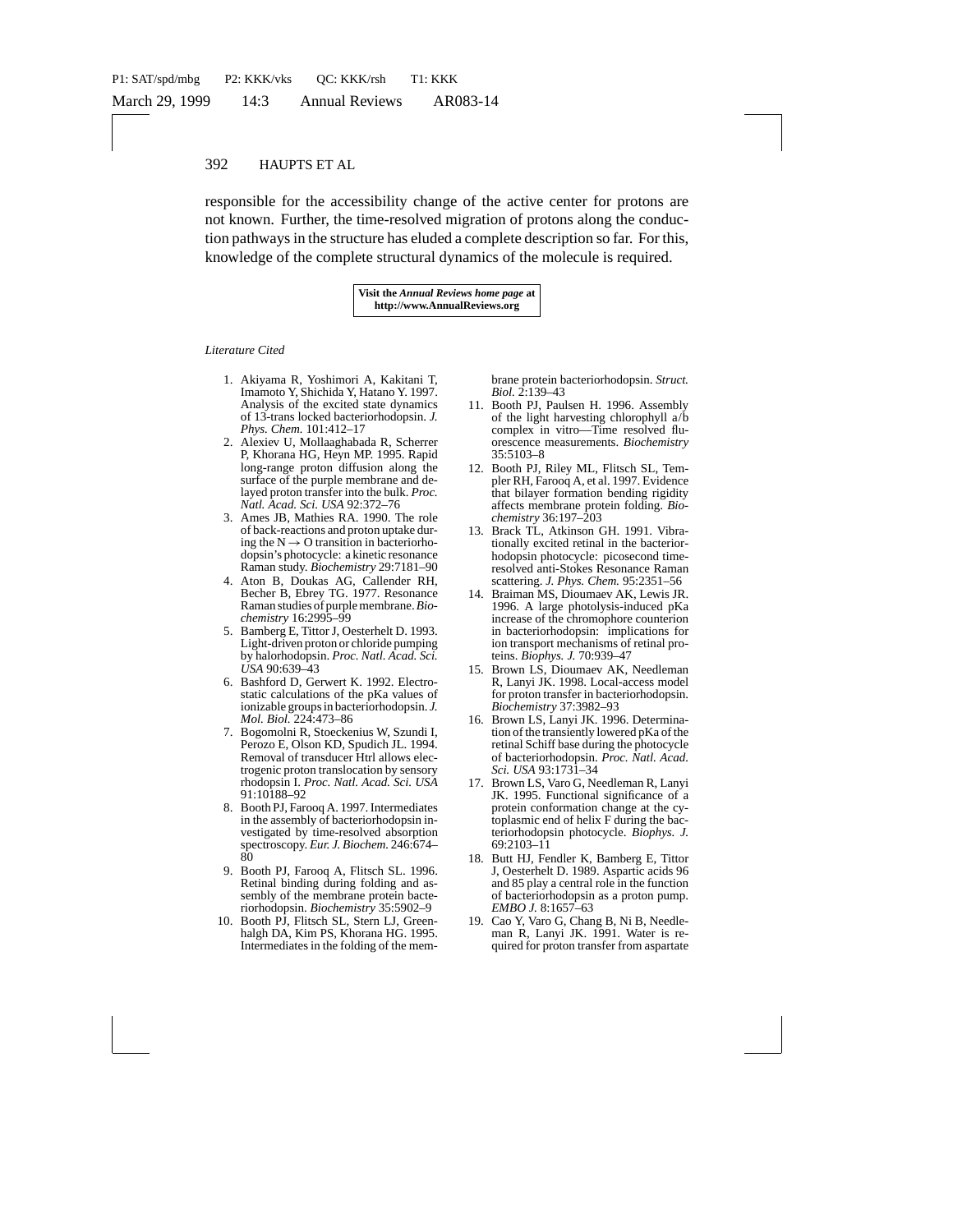96 to the bacteriorhodopsin Schiff base. *Biochemistry* 30:10972–79

- 20. Chekover S, Nachliel E, Dencher NA, Gutman M. 1997. Mechanism of proton entry into the cytoplasmic section of the proton conducting channel of bacteriorhodopsin. *Biochemistry* 36:13919–28
- 21. Cordfunke R, Kort R, Pierik A, Gobets B, Koomen GJ, et al. 1998. Trans/cis (Z/E) photoisomerization of the chromophore of photoactive yellow protein is not a prerequisite for the initiation of the photocycle of this protein. *Proc. Natl. Acad. Sci. USA* 95:7396–401
- 22. Delaney JK, Brack TL, Atkinson GH, Ottolenghi M, Steinberg G, Sheves M. 1995. Primary picosecond molecular events in the photoreaction of the BR5.12 artificial bacteriorhodopsin pigment. *Proc. Natl. Acad. Sci. USA* 92: 2101–5
- 23. Delaney JK, Schweiger U, Subramaniam S. 1995. Molecular mechanism of protein-retinal coupling in bacteriorhodopsin. *Proc. Natl. Acad. Sci. USA* 92: 11120–24
- 24. Dencher NA, Dresselhaus D, Zaccai G, Büldt G. 1989. Structural changes in bacteriorhodopsin during proton translocation revealed by neutron diffraction. *Proc. Natl. Acad. Sci. USA* 86:7876–79
- 25. Dickopf S, Heyn MP. 1997. Evidence for the first phase of the reprotonation switch of bacteriorhodopsin from timeresolved photovoltage and flash photolysis experiments on the photoreversal of the M-intermediate. *Biophys. J.* 73:3171–81
- 26. Dobler J, Zinth W, Kaiser W, Oesterhelt D. 1988. Excited-state reaction dynamics of bacteriorhodopsin studied by femtosecond spectroscopy. *Chem. Phys. Lett.* 144:215–20
- 27. Doig SJ, Reid PJ, Mathies RA. 1991. Picosecond time-resolved resonance Raman spectroscopy of Bacteriorhodopsin's J, K, and KL intermediates. *J. Phys. Chem.* 95:6372–79
- 28. Drachev LA, Kaulen AD, Khitrina LV, Skulachev VP. 1981. Fast stages of photoelectric processes in biological membranes. *Eur. J. Biochem.* 117:461–70
- 29. Dracheva S, Bose S, Hendler RW. 1996. Chemical and functional studies on the importance of purple membrane lipids in bacteriorhodopsin photocycle behavior. *FEBS Lett.* 382:209–12
- 30. Druckmann S, Friedman N, Lanyi JK, Needleman R, Ottolenghi M, Sheves M. 1992. The back reaction of the M intermediate in the photocycle of bacte-

riorhodopsin: mechanism and evidence for two M species. *Photochem. Photobiol.* 56:1041–47

- 31. Du M, Fleming GR. 1993. Femtosecond time-resolved fluorescence spectroscopy of bacteriorhodopsin: direct observation of excited state dynamics in the primary step of the proton pump cycle. *Biophys. Chem.* 48:101–11
- 32. Essen LO, Siegert R, Lehmann WD, Oesterhelt D. 1998. Lipid patches in membrane protein oligomers: crystal structure of the bacteriorhodopsin-lipid complex. *Proc. Natl. Acad. Sci. USA* 95:11673–78
- 33. Fischer U, Oesterhelt D. 1980. Changes in the protonation state of bacterioopsin during reconstitution of bacteriorhodopsin. *Biophys. J.* 31:139–46
- 34. Fischer U, Towner P, Oesterhelt D. 1981. Light induced isomerization at acidic pH initiates hydrolysis of bacteriorhodopsin to bacterio-opsin and 9-*cis* retinal. *Photochem. Photobiol.* 33:529–37
- 35. Fitter J, Verclas SAW, Lechner RE, Seelert H, Dencher NA. 1998. Function and picosecond dynamics of bateriorhodopsin in purple membrane at different lipidation and hydration. *FEBS Lett.* 433:321–25
- 36. Fodor SPA, Ames JB, Gebhard R, vanden Berg EMM, Stoeckenius W, et al. 1988. Chromophore structure in bacteriorhodopsin's N intermediate: implications for the proton-pumping mechanism. *Biochemistry* 27:7097–100
- 37. Fu X, Bressler S, Ottolenghi M, Eliash T, Friedman N, Sheves M. 1997. Titration kinetics of asp-85 in bacteriorhodopsin: exclusion of the retinal pocket as the color-controlling cation binding site. *FEBS Lett.* 416:167–70
- 38. Gai F, Hasson KC, McDonald JC, Anfinrud PA. 1998. Chemical dynamics in proteins: the photoisomerization of retinal in bacteriorhodopsin. *Science* 279:1886–91
- 39. Gerwert K, Siebert F. 1986. Evidence for light-induced 13-*cis* 14-s-*cis*isomerization in bacteriorhodopsin obtained by FTIR difference spectroscopy using isotopically labelled retinals. *EMBO J.* 5:805–11
- 40. Glaeser RM, Baldwin J, Ceska TA, Henderson R. 1986. Electron diffraction analysis of the M412 intermediate of bacteriorhodopsin. *Biophys. J.* 50:913– 20
- 41. Govindjee R, Balashov S, Ebrey T, Oesterhelt D, Steinberg G, Sheves M. 1994. Lowering the intrinsic pKa of the chro-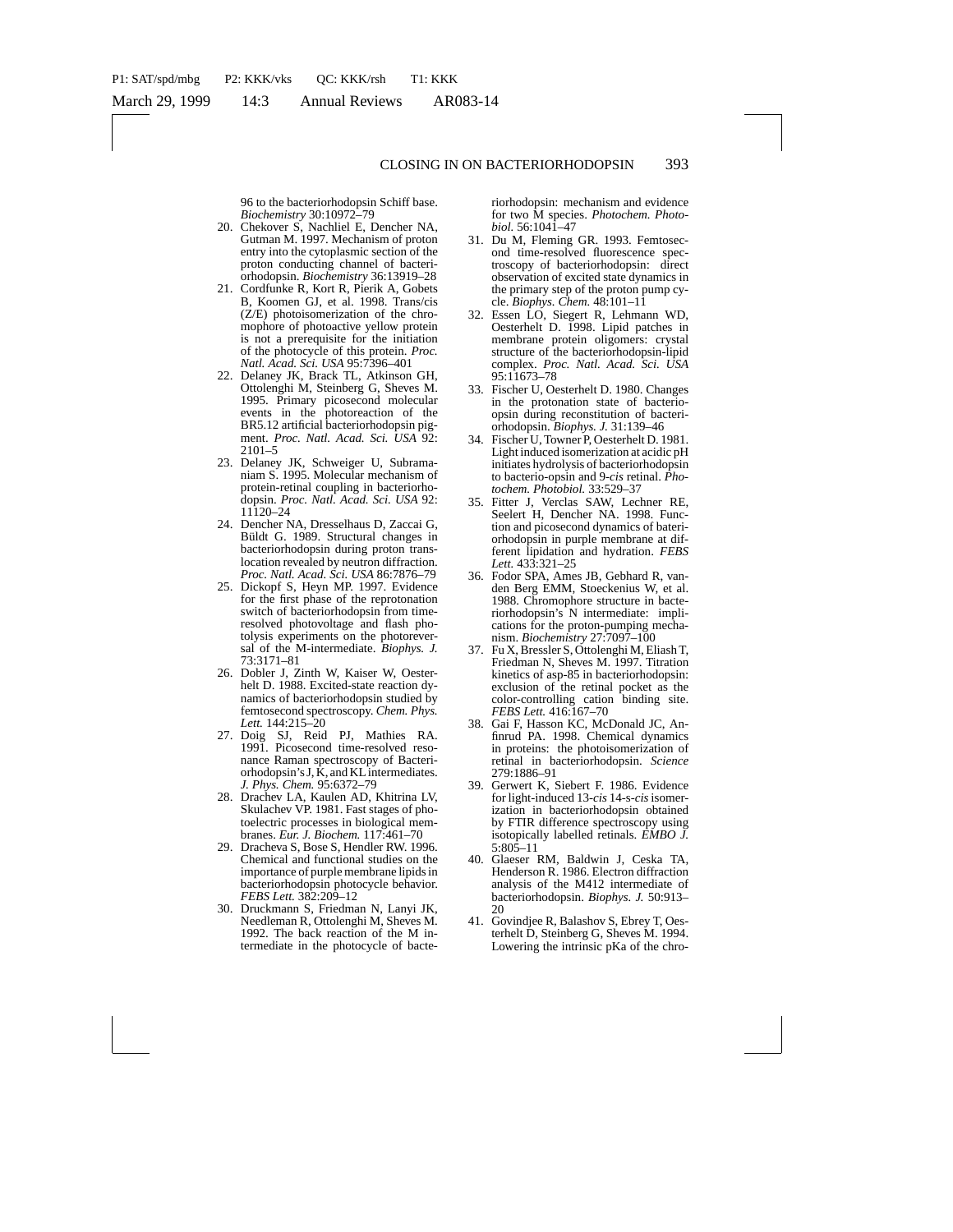mophore's Schiff base can restore its light-induced deprotonation in the inactive Tyr57 $\rightarrow$  asn mutant of bacteriorhodopsin. *J. Biol. Chem.* 269:14353– 54

- 42. Grigorieff N, Beckmann E, Zemlin F. 1995. Lipid location in deoxycholatetreated purple membrane at 2.6 Å. *J. Mol. Biol.* 254:404–15
- 43. Grigorieff N, Ceska TA, Downing KH, Balwin JM, Henderson R. 1996. Electron-crystallographic refinement of the structure of bacteriorhodopsin. *J. Mol. Biol.* 259:393–21
- 44. Hage W, Kim M, Frei H, Mathies RA. 1996. Protein dynamics in the bacteriorhodopsin photocycle: a nanosecond step-scan FTIR investigation of the KL to L transition. *J. Phys. Chem.* 100: 16026–33
- 45. Han BG, Vonck J, Glaeser RM. 1994. The bacteriorhodopsin photocycle: direct structural study of two substates of the M-intermediate. *Biophys. J.* 67: 1179–86
- 46. Haran G, Wynne K, Xie A, He Q, Chance M, Hochstrasser RM. 1996. Excited state dynamics of bacteriorhodopsin revealed by transient stimulated emission spectra. *Chem. Phys. Lett.* 261:389–95
- 47. Hasson KC, Gai F, Anfinrud PA. 1996. The photoisomerization of retinal in bacteriorhodopsin: experimental evidence for a three-state model. *Proc. Natl. Acad. Sci. USA* 93:15124–29
- 48. Haupts U, Bamberg E, Oesterhelt D. 1996. Different modes of proton translocation by sensory rhodopsin I. *EMBO J.* 15:1834–41
- 49. Haupts U, Haupts C, Oesterhelt D. 1995. The photosensory rhodopsin I as a twophoton-driven proton pump. *Proc. Natl. Acad. Sci. USA* 92:3834–38
- 50. Hauss T, Büldt G, Heyn MP, Dencher NA. 1994. Light-induced isomerization causes an increase in the chromophore tilt in the M intermediate of bacteriorhodopsin: a neutron diffraction study. *Proc. Natl. Acad. Sci. USA* 91:11854–58
- 51. Hauss T, Papadopoulos G, Verclas SAW, Büldt G, Dencher NA. 1997. Neutron diffraction on purple membranes: essential water molecules in the light-driven proton pump bacteriorhodopsin. *Physica B* 234:217–19
- 52. Heberle J, Dencher NA. 1992. Surfacebound optical probes monitor proton translocation and surface potential changes during the bacteriorhodopsin photocycle. *Proc. Natl. Acad. Sci. USA* 89:5996–6000
- 53. Heberle J, Riesle J, Thiedemann G, Oesterhelt D, Dencher NA. 1994. Proton migration along the membrane surface and retarded surface to bulk transfer. *Nature* 370:379–82
- 54. Henderson R, Baldwin JM, Ceska TA, Zemlin F, Beckmann E, Downing KH. 1990. Model for the structure of bacteriorhodopsin based on high-resolution electron cryo-microscopy. *J. Mol. Biol.* 213:899–929
- 55. Hendrickson FM, Burkard F, Glaeser RM. 1998. Structural characterization of the L-to-M transition of the bacteriorhodopsin photocycle. *Biophys. J.* 75:1446– 54
- 56. Hessling B, Herbst J, Rammelsberg R, Gerwert K. 1997. Fourier transform infrared double-flash experiments resolve bacteriorhodopsin's M1 to M2 transition. *Biophys. J.* 73:2071–80
- 57. Hessling B, Souvignier G, Gerwert K. 1993. A model independent approach to assigning bacteriorhodopsin's intramolecular reactions to photocycle intermediates. *Biophys. J.* 65:1929–41
- 58. Heyman J, Jager R, Subramaniam S. 1997. Expression of bacteriorhodopsin in Sf9 and COS-1 cells. *J. Bioenerg. Biomembr.* 29:55–59
- 59. Hildebrandt P, Stockburger M. 1984. Role of water in the bacteriorhodopsin<br>chromophore: a resonance Raman a resonance Raman study. *Biochemistry* 23:5539–48
- 60. Hildebrandt V, Ramezani-Rad M, Swida U, Wrede P, Grzesiek S, et al. 1989. Genetic transfer of the pigment bacteriorhodopsin into the eukaryote *Schizosaccharomyces pombe*. *FEBS Lett.* 243:137–40
- 61. Hoff WD, Jung KH, Spudich JL. 1997. Molecular mechanism of photosignaling by archaeal sensory rhodopsins. *Annu. Rev. Biophys. Biomol. Struct.* 26:223–58
- 62. Holz M, Drachev LA, Mogi T, Otto H, Kaulen AD, et al. 1989. Replacement of aspartic acid-96 by asparagine in bacteriorhodopsin slows both the decay of the M-intermediate and the associated proton movement. *Proc. Natl. Acad. Sci. USA* 86:2167–71
- 63. Hu JG, Griffin RG, Herzfeld J. 1997. Interactions between the protonated Schiff base and its counterion in the photointermediates of bacteriorhodopsin. *J. Am. Chem. Soc.* 119:9495–98
- 64. Hu JG, Sun BQ, Bizounok M, Hatcher ME, Lansing JC, et al. 1998. Early and late intermediates in the bacteriorhodopsin photocycle: a solid-state NMR study. *Biochemistry* 37:8088–96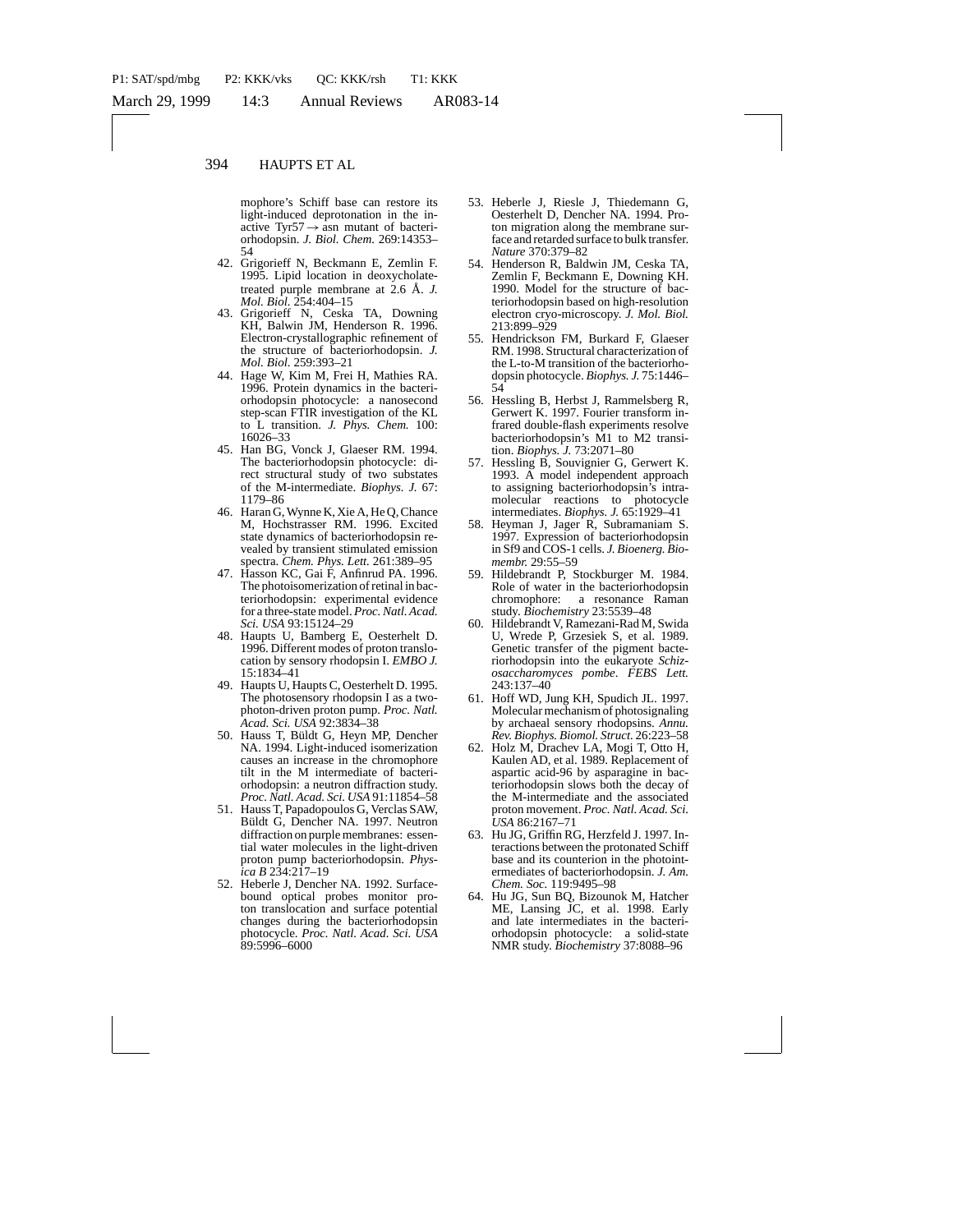- 65. Hu JGG, Sun BQQ, Petkova AT, Griffin RG, Herzfeld J. 1997. The predischarge chromophore in bacteriorhodopsin: a 15N solid state NMR study of the L photointermediate. *Biochemistry* 36:9316–  $22$
- 66. Huang KS, Bayley H, Liao MJ, London E, Khorana HG. 1981. Refolding of an integral membrane protein. *J. Biol. Chem.* 256:3802–9
- 67. Hunt JF, Earnest TN, Bousche O, Kalghatgi K, Reilly K, et al. 1997. A biophysical study of integral membrane protein folding. *Biochemistry* 36:15156–76
- 68. Hunt JF, Rath P, Rotschild KJ, Engelman DM. 1997. Spontaneous pH-dependent membrane insertion of a transbilayer a-helix. *Biochemistry* 36:15177–92
- 69. Jonas R, Ebrey TG. 1991. Binding of a single divalent cation directly correlates with the blue-to-purple transition in bacteriorhodopsin. *Proc. Natl. Acad. Sci. USA* 88:149–53
- 70. Kahn TW, Engelman DM. 1992. Bacteriorhodopsin can be refolded from two independent stable transmembrane helices and the complementary five-helix segment. *Biochemistry* 31:6144–51
- 71. Kahn TW, Sturtevant JM, Engelman DM. 1992. Thermodynamic measurements of the contributions of helix-connecting loops and of retinal to the stability of bacteriorhodopsin. *Biochemistry* 31:8829–39
- 72. Kamikubo H, Kataoka M, Varo G, Oka T, Tokunaga F, et al. 1996. Structure of the N intermediate of bacteriorhodopsin revealed by X-ray diffraction. *Proc. Natl. Acad. Sci. USA* 93:1386–90
- 73. Kamikubo H, Oka T, Imamoto Y, Tokunaga F, Lanyi JK, Kataoka M. 1997. The last phase of the reprotonation switch in bacteriorhodopsin: the transition between the M-type and the N-type protein conformation depends on hydration. *Biochemistry* 36:12282–87
- 74. Kandori H, Yamazaki Y, Sasaki J, Needleman R, Lanyi JK, Maeda A. 1995. Water-mediated proton transfer in proteins: an FTIR study of bacteriorhodopsin. *J. Am. Chem. Soc.* 117:2118– 19
- 75. Keszthelyi L, Ormos P. 1980. Electric signals associated with the photocycle of bacteriorhodopsin. *FEBS Lett.* 109:189-93
- 76. Kimura Y, Ikegami A, Stoeckenius W. 1984. Salt and pH-dependent changes of the purple membrane absorption spectrum. *Photochem. Photobiol.* 40:641– 46
- 77. Kimura Y, Vassylyev DG, Miyazawa A, Kidera A, Matsushima M, et al. 1997. Surface of bacteriorhodopsin by highresolution electron crystallography. *Nature* 389:206–10
- 78. Koch MHJ, Dencher NA, Oesterhelt D, Plöhn HJ, Rapp G, Büldt G. 1991. Timeresolved X-ray diffraction study of structural changes associated with the photocycle of bacteriorhodopsin. *EMBO J.* 10:521–26
- 79. Kollbach G, Steinmüller S, Berndsen T, Buss V, Gärtner W. 1998. The chromophore induces a correct folding of the polypeptide chain of bacteriorhodopsin. *Biochemistry* 37:8227–32
- 80. Korenstein R, Hess B. 1977. Hydration effects on the photocycle of bacteriorhodopsin in thin layers of purple membrane. *Nature* 270:184–86
- 81. Krebs MP, Khorana HG. 1993. Mechanism of light-dependent proton translocation by bacteriorhodopsin. *J. Bacteriol.* 175:1555–60
- 82. Krebs MP, Li W, Halambeck TP. 1998. Intramembrane substitutions in Helix D of bacteriorhodopsin disrupt the purple membrane. *J. Mol. Biol.* 267:172–83
- 83. Lanyi JK. 1994. Proton translocation mechanism and energetics in the lightdriven pump bacteriorhodopsin. *Biochim. Biophys. Acta* 1183:241–61
- 84. Lanyi JK. 1995. Bacteriorhodopsin as a model for proton pumps. *Nature* 375: 461–63
- 85. Lanyi JK. 1997. Mechanism of ion transport across membranes. *J. Biol. Chem.* 272:31209–12
- 86. Lanyi JK. 1998. The local-access mechanism of proton transport by bacteriorhodopsin. *Biochim. Biophys. Acta* 1365: 17–22
- 87. Lanyi JK, Varo G. 1995. The photocycles of bacteriorhodopsin. *Isr. J. Chem.* 35:365–85
- 88. LeCoutre J, Tittor J, Oesterhelt D, Gerwert K. 1995. Experimental evidence for hydrogen-bonded network proton transfer in bacteriorhodopsin shown by Fourier-transform infrared spectroscopy using azide as catalyst. *Proc. Natl. Acad. Sci. USA* 92:4962–66
- 89. Logunov SL, Masciangioli TM, Kamalov VF, El-Sayed MA. 1998. Lowtemperature retinal photoisomerization dynamics in bacteriorhodopsin. *J. Phys. Chem.* 102:2303–6
- 90. London E, Khorana HG. 1982. Denaturation and renaturation of bacteriorhodopsin in detergents and lipid-detergent mixtures. *J. Biol. Chem.* 257:7003–11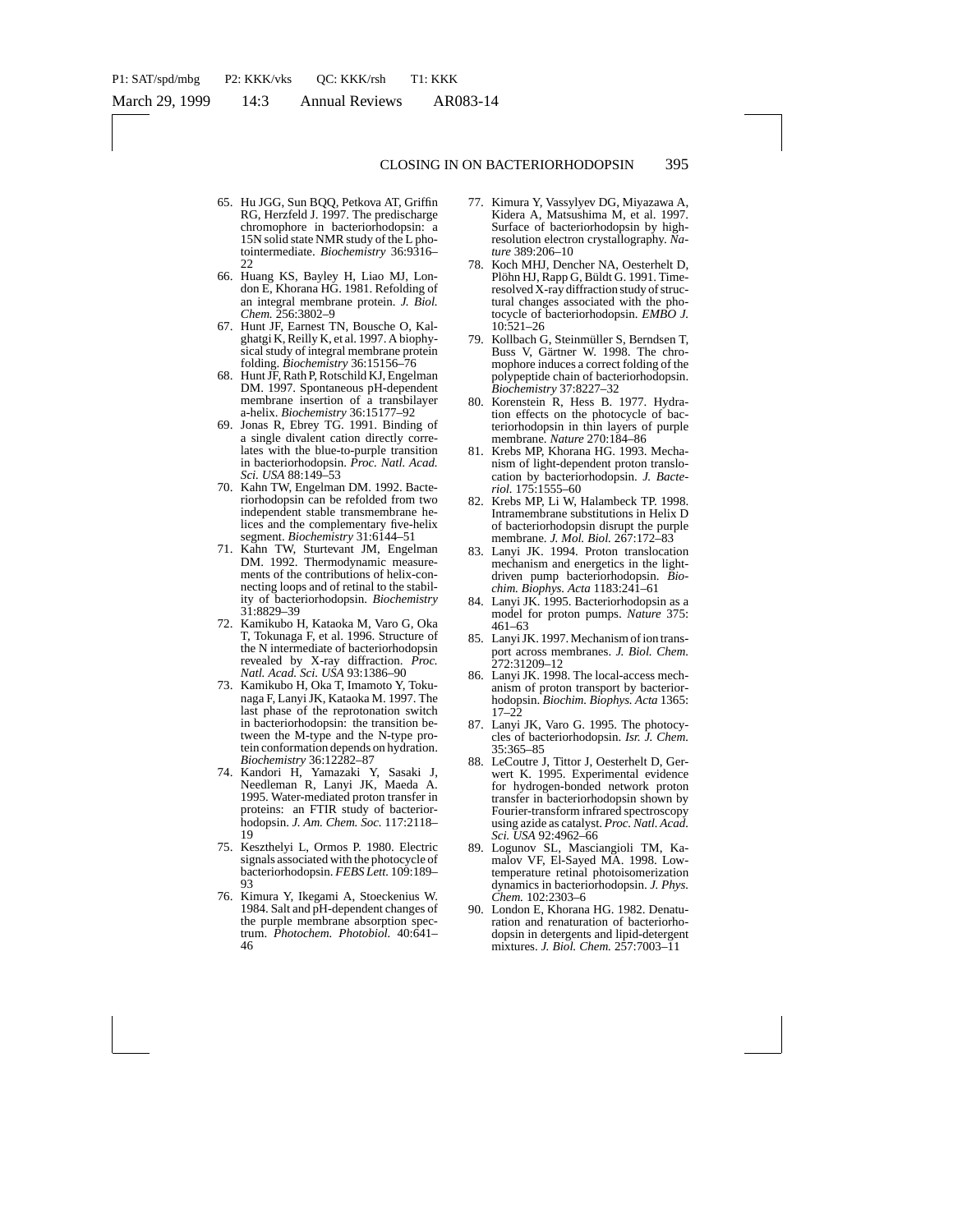- 91. Ludlam CFC, Sonar S, Lee CP, Coleman M, Herzfeld J, et al. 1995. Site-directed isotope labeling and ATR-FTIR difference spectroscopy of bacteriorhodopsin: the peptide carbonyl group of tyr-185 is structurally active during the  $BR \rightarrow N$ transition. *Biochemistry* 34:2–6
- 92. Luecke H, Richter HT, Lanyi JK. 1998. Proton transfer pathways in bacteriorhodopsin at 2.3 Angstrom resolution. *Science* 280:1934–37
- 93. Maeda A, Iwasa T, Yoshizawa T. 1980. Formation of 9-*cis* and 11-*cis*-retinal pigments from bacteriorhodopsin by irradiating purple membrane in acid. *Biochemistry* 19:3825–31
- 94. Maeda A, Kandori H, Yamazaki Y, Nishimura S, Hatanaka M, et al. 1997. Intramembrane signaling mediated by hydrogen-bonding of water and carboxyl groups in bacteriorhodopsin and rhodopsin. *J. Biochem.* 121:399–406
- 95. Marti T. 1997. Refolding of bacteriorhodopsin from expressed polypeptide fragments. *J. Biol. Chem.* 273:9312–  $22$
- 96. Mathies RA, Brito Cruz CH, Pollard WT, Shank CV. 1988. Direct observation of the femtosecond excited-state cis-trans isomerisation in bacteriorhodopsin. *Science* 279:277–79
- 97. Michel H, Oesterhelt D. 1976. Lightinduced changes of the pH gradient and the membrane potential in *Halobacterium halobium*. *FEBS Lett.* 65:175–78
- 98. Milder SJ, Kliger DS. 1988. A timeresolved spectral study of the K and KL intermediates of bacteriorhodopsin. *Biophys. J.* 53:465–68
- 99. Miller A, Oesterhelt D. 1990. Kinetic optimization of bacteriorhodopsin by aspartic acid 96 as an internal proton donor. *Biochim. Biophys. Acta* 1020:57–64
- 100. Mukhopadhyay AK, Dracheva S, Bose S, Hendler RW. 1996. Control of the integral membrane proton pump bacteriorhodopsin by purple membrane lipids of *Halobacterium halobium*. *Biochemistry* 35:9245–52
- 101. Mukohata Y. 1994. Comparative studies on ion pumps of the bacterial rhodopsin family. *Biophys. Chem.* 50:191–201
- 102. Nachliel E, Yaniv-Checover S, Gutman M. 1997. The role of the surface group in funneling of protons towards the protonic channel of bacteriorhodopsin. *Solid State Ionics* 97:75–82
- 103. Nagel G, Kelety B, Möckel B, Büldt G, Bamberg E. 1998. Voltage dependence of proton pumping by bacteriorhodopsin is regulated by the voltage sensitive

ratio of M1 to M2. *Biophys. J.* 68:403– 12

- 104. Nagel G, Möckel B, Büldt G, Bamberg E. 1995. Functional expression of bacteriorhodopsin in oocytes allows direct measurement of voltage dependence of light induced H+ pumping. *FEBS Lett.* 377:263–66
- 105. Nagle JF. 1991. Photocycle kinetics: analysis of Raman data from bacteriorhodopsin. *Photochem. Photobiol.* 54: 897–903
- 106. Nakasako M, Kataoka M, Amemiya Y, Tokunaga F. 1991. Crystallographic characterization by X-ray diffraction of the M-intermediate from the photo-cycle of bacteriorhodopsin at room temperature. *FEBS Lett.* 292:73–75
- 107. Nonella M, Windemuth A, Schulten K. 1991. Structure of bacteriorhodopsin and in situ isomerization of retinal: a molecular dynamics study. *Photochem. Photobiol.* 54:937–48
- 108. Oesterhelt D. 1995. Structure and function of halorhodopsin. *Isr. J. Chem.* 35: 475–94
- 109. Oesterhelt D. 1998. The structure and mechanism of the family of retinal proteins from halophilic archaea. *Curr. Opin. Struct. Biol.* 8:489–500
- 110. Ormos P. 1991. Infrared spectroscopic demonstration of a conformational change in bacteriorhodopsin involved in proton pumping. *Proc. Natl. Acad. Sci. USA* 88:473–77
- 111. Ormos P, Chu K, Mourant J. 1992. Infrared study of the L, M, and N intermediates of bacteriorhodopsin using the photoreaction of M. *Biochemistry* 31: 6933–37
- 112. Ottolenghi M, Sheves M. 1995. Photophysics and photochemistry of retinal proteins. *Isr. J. Chem.* 35(3–4):U3
- 113. Ozawa S, Hayashi R, Masuda A, Iio T, Takahashi S. 1997. Reconstitution of bacteriorhodopsin from a mixture of a proteinase V8 fragment and two synthetic peptides. *Biochim. Biophys. Acta* 1323:145–53
- 114. Papadopoulos G, Dencher NA, Zaccai G. Büldt G. 1990. Water molecules and exchangeable hydrogen ions at the active center of bacteriorhodopsin localized by neutron diffraction. *J. Mol. Biol.* 214:15–19
- 115. Pardo L, Sepulcre F, Cladera J, Dunach M, Labarta A, et al. 1998. Experimental and theoretical characterization of the high-affinity cation-binding site of the purple membrane. *Biophys. J.* 75:777– 84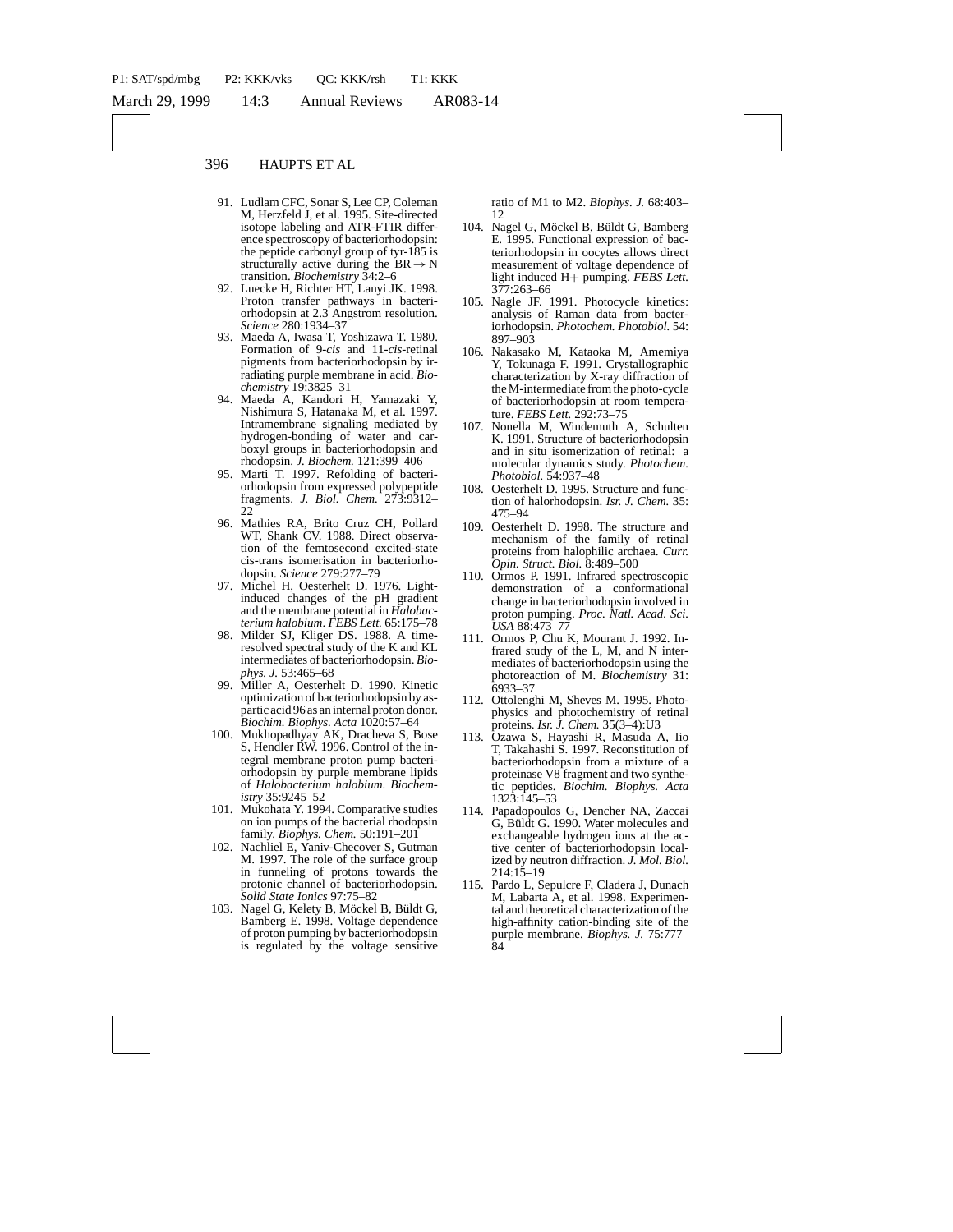- 116. Patzelt H, Ulrich AS, Egbringhoff H, Düx P, Ashurst J, et al. 1997. Towards structural investigations on isotope labelled native bacteriorhodopsin in detergent micelles by solution-state NMR spectroscopy. *J. Biomol. NMR* 10:95– 106
- 117. Pebay-Peyroula E, Rummel G, Rosenbusch JP, Landau EM. 1997. X-ray structure of bacteriorhodopsin at 2.5 Angstroms from microcrystals grown in lipidic cubic phases. *Science* 277:1676– 81
- 118. Perkins GA, Burkard F, Liu E, Glaeser RM. 1993. Glucose alone does not completely hydrate bacteriorhodopsin in glucose-embedded purple membrane. *J. Microsc.* 169:61–65
- 119. Perkins GA, Liu E, Burkard F, Berry EA, Glaeser RM. 1992. Characterization of the conformational change in the M1 and M2 substates of bacteriorhodopsin by the combined use of visible and infrared spectroscopy. *J. Struct. Biol.* 109:142– 51
- 120. Polland HJ, Franz MA, Zinth W, Kaiser W, Kölling E, Oesterhelt D. 1986. Early picosecond events in the photocycle of bacteriorhodopsin. *Biophys. J.* 49:651– 62
- 121. Pomerleau V, Harvey-Girard E, Boucher F. 1995. Lipid-protein interactions in the purple membrane: structural specificity within the hydrophobic domain. *Biochim. Biophys. Acta* 1234:221–24
- 122. Popot JL, Engelman DM. 1990. Membrane protein folding and oligomerisation: the two-stage model. *Biochemistry* 29:4031–37
- 122a. Popp A, Wolperdinger M, Hampp N, Bräuchle C, Oesterhelt D. 1993. Photochemical conversion of the Ointermediate to 9-cis retinal containing products in bacteriorhodopsin films. *Biophys. J.* 65:1449–59
- 123. Radionov AN, Kaulen AD. 1996. Two bacteriorhodopsin M intermediates differing in accessibility of the Schiff base for azide. *FEBS Lett.* 387:122–26
- 124. Rammelsberg R, Huhn G, Lübben M, Gerwert K. 1998. Bacteriorhodopsin's intramolecular proton-release pathway consists of a hydrogen-bonded network. *Biochemistry* 37:5001–9
- 125. Reat V, Patzelt H, Ferrand M, Pfister C, Oesterhelt D, Zaccai G. 1998. Dynamics of different functional parts of bacteriorhodopsin: H-2H labeling and neutron scattering. *Proc. Natl. Acad. Sci. USA* 95:4970–75
- 126. Riley ML, Wallace BA, Flitsch SL,

Booth PJ. 1997. Slow alpha-helix formation during folding of a membrane protein. *Biochemistry* 36:192–96

- 127. Rousso I, Brodsky I, Lewis A, Sheves M. 1995. The role of water in retinal complexation to bacterio-opsin. *J. Biol. Chem.* 270:13860–68
- 128. Rousso I, Friedman N, Lewis A, Sheves M. 1997. Evidence for a controlling role of water in producing the native bacteriorhodopsin structure. *Biophys. J.* 73:2081–89
- 129. Rousso I, Gat Y, Lewis A, Sheves M, Ottolenghi M. 1998. Effective lightinduced hydroxylamine reactions occur with C13=C14 nonisomerizable bacteriorhodopsin pigments. *Biophys. J.* 75:413–17
- 130. Rousso I, Khachatryan E, Gat Y, Brodsky I, Ottolenghi M, et al. 1997. Microsecond atomic force sensing of protein conformational dynamics: implications for the primary light-induced events in bacteriorhodopsin. *Proc. Natl. Acad. Sci. USA* 94:7937–41
- 131. Rüdiger M, Tittor J, Gerwert K, Oesterhelt D. 1997. Reconstitution of bacteriorhodopsin from the apoprotein and retinal studied by Fourier-transform infrared spectroscopy. *Biochemistry* 36: 4867–74
- 132. Sampogna RV, Honig B. 1996. Electrostatic coupling between retinal isomerization and the ionization state of glu204: a general mechanism for proton release in bacteriorhodopsin. *Biophys. J.* 71:1165–71
- 132a. Sasaki J, Brown LS, Chon YS, Kandori H, Maeda A, Needleman R, Lanyi JK. 1995. Conversion of bacteriorhodopsin into a chloride pump. *Science* 269:73– 75
- 133. Sasaki J, Shichida Y, Lanyi JK, Maeda A. 1992. Protein changes associated with reprotonation of the Schiff base in the photocycle of Asp96Asn bacteriorhodopsin. *J. Biol. Chem.* 267:20782– 88
- 134. Sasaki J, Yuzawa T, Kandori H, Maeda A, Hamaguchi H. 1995. Nanosecond time-resolved infrared spectroscopy distinguishes two K species in the bacteriorhodopsin photocycle. *Biophys. J.* 68:2073–80
- 135. Sass HJ, Gessenich R, Koch MHJ, Oesterhelt D, Dencher NA, et al. 1998. Evidence for charge-controlled conformation changes in the photocycle of bacteriorhodopsin. *Biophys. J.* 75:399–405
- 136. Sass HJ, Schachowa IW, Rapp G, Koch MHJ, Oesterhelt D, et al. 1997. The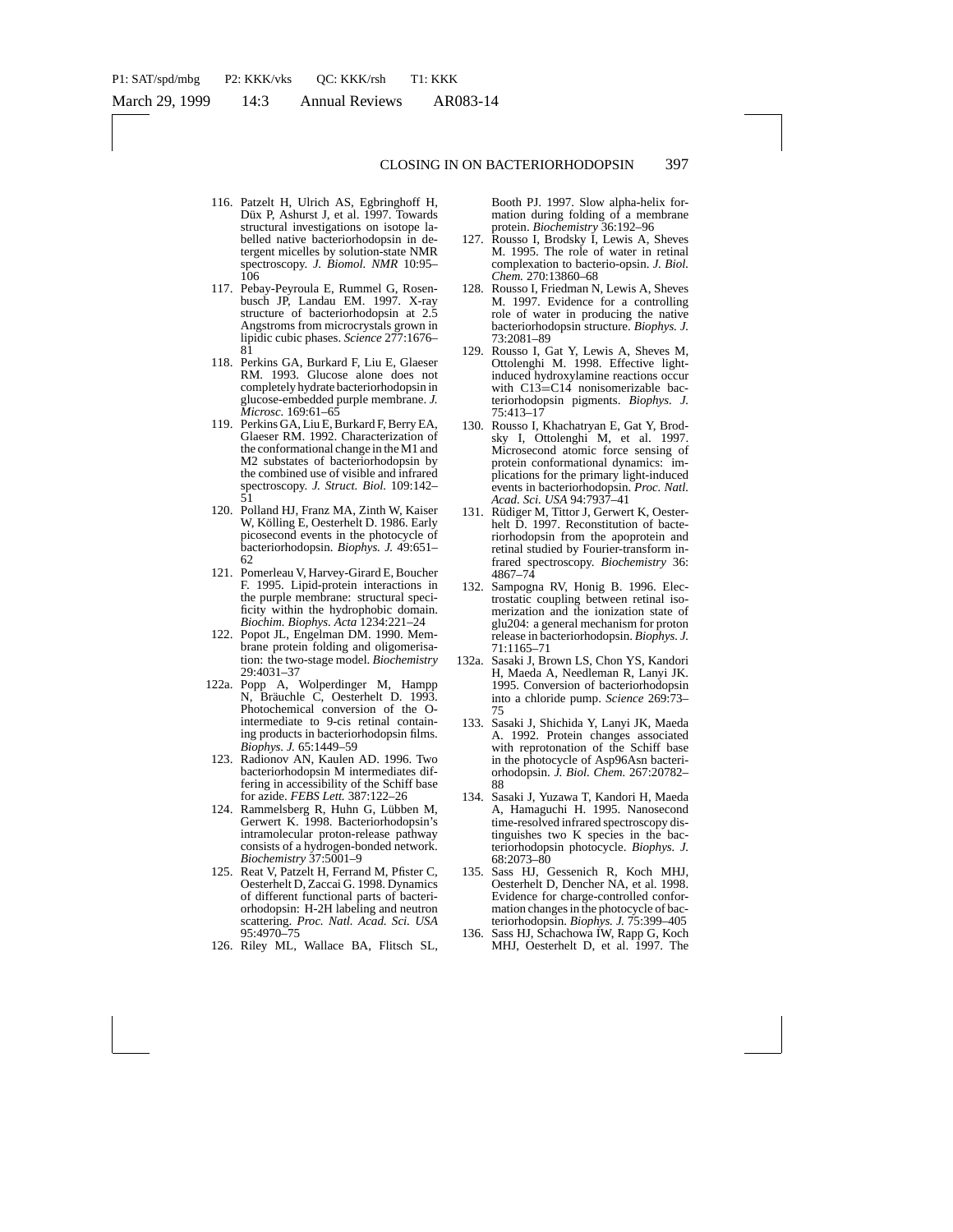tertiary structural changes in bacteriorhodopsin occur between M states. X-ray diffraction and Fourier transform infrared spectroscopy. *EMBO J.* 16:1484–91

- 137. Schreckenbach T, Walckhoff B, Oesterhelt D. 1977. Studies on the retinalprotein interaction in bacteriorhodopsin. *Eur. J. Biochem.* 76:499–511
- 138. Schreckenbach T, Walckhoff B, Oesterhelt D. 1978. Properties of the retinal binding site in bacteriorhodopsin: use of retinol and retinyl moieties as fluorescent probes. *Photochem. Photobiol.* 28:205–11
- 139. Schulenberg PJ, Rohr M, Gärtner W, Braslavsky SE. 1994. Photoinduced volume changes associated with the early transformations of bacteriorhodopsin: a laser induced optoacoustic spectroscopy study. *Biophys. J.* 66:838–43
- 140. Schulten K, Tavan P. 1978. A mechanism for the light-driven proton pump of *Halobacterium halobium*. *Nature* 272:85–86
- 141. Schweiger U, Tittor J, Oesterhelt D. 1994. Bacteriorhodopsin can function without a covalent linkage between retinal and protein.*Biochemistry* 33:535–41
- 142. Shichida Y, Matuoka S, Hidica Y, Yoshizawa T. 1983. Absorption spectra of intermediates of bacteriorhodopsin measured at room temperature. *Biochim. Biophys. Acta* 723:240–46
- 143. Sing AK, Majumdar N. 1997. Role of metal cations in color transition and hydrolysis of the chromophores of retinalbinding photoreceptor proteins. *J. Photochem. Photobiol. B* 39:140–45
- 144. Smith SO, Pardoen JA, Mulder PPJ, Curry B, Lugtenburg J, Mathies RA. 1983. Chromophore structure in bacteriorhodopsin's O640 intermediate. *Biochemistry* 22:6141–48
- 145. Sonar S, Marti T, Rath P, Fischer W, Coleman M, et al. 1994. A redirected proton pathway in the bacteriorhodopsin mutant Tyr57→Asp. *J. Biol. Chem.* 269:28851–58
- 146. Spudich JL. 1998. Variations on a molecular switch: transport and sensory signalling by achaeal rhodopsins. *Mol. Microbiol.* 28:1051–58
- 147. Steinhoff HJ, Mollaaghababa R, Altenbach C, Hideg K, Krebs M, et al. 1994. Time-resolved detection of structural changes during the photocycle of spin-labeled bacteriorhodopsin. *Science* 266:105–7
- 148. Subramaniam S, Faruqi AR, Oesterhelt D, Henderson R. 1997. Electron diffrac-

tion changes in the Leu93Ala bacteriorhodopsin mutant. *Proc. Natl. Acad. Sci. USA* 94:1767–72

- 149. Subramaniam S, Gerstein M, Oesterhelt D, Henderson R. 1993. Electron diffraction analysis of structural changes in the photocycle of bacteriorhodopsin.*EMBO J.* 12:1–8
- 150. Subramaniam S, Lindahl M, Bullogh P, Faruqi W, Tittor J, et al. 1998. Protein conformational changes in the bacteriorhodopsin photocycle. *J. Mol. Biol.* In press
- 151. Surrey T, Jähnig F. 1995. Kinetics of folding and membrane insertion of a B-barrel membrane protein. *J. Biol. Chem.* 270:28199–203
- 152. Szundi I, Stoeckenius W. 1989. Surface pH controls purple-to-blue transition of bacteriorhodopsin. A theoretical model of purple membrane surface. *Biophys. J.* 56:369–83
- 153. Tan EHL, Govender DSK, Birge RR. 1996. Large organic cations can replace  $Mg2+$  and Ca2+ Ions in bacteriorhodopsin and maintain proton pumping ability. *J. Am. Chem. Soc.* 118:2552– 53
- 154. Thorgeirsson TE, Xiao W, Brown LS, Needleman R, Lanyi JK, Shin YK. 1997. Opening of the cytoplasmatic proton channel in bacteriorhodopsin. *J. Mol. Biol.* 273:951–57
- 155. Tittor J, Haupts U, Haupts C, Oesterhelt D, Becker A, Bamberg E. 1997. Chloride and proton transport in bacteriorhodopsin mutant D85T: different modes of ion translocation in a retinal protein. *J. Mol. Biol.* 271:405–16
- 156. Tittor J, Oesterhelt D. 1990. The quantum yield of bacteriorhodopsin. *FEBS Lett.* 263:269–73
- 156a. Tittor J, Schweiger U, Oesterhelt D. Bamberg E. 1994. Inversion of proton translocation in bacteriorhodopsin mutants D85N, D85T and D85,96N. *Biophys. J.* 67:1682–90
- 157. Tittor J, Soell C, Oesterhelt D, Butt HJ, Bamberg E. 1989. A defective proton pump, point mutated bacteriorhodopsin Asp96Asn, is fully reactivated by azide. *EMBO J.* 8:3477–82
- 158. Varo G, Lanyi JK. 1991. Effects of the crystalline structure of purple membrane on the kinetics and energetics of the bacteriorhodopsin photocycle. *Biochemistry* 30:7165–71
- 159. Varo G, Lanyi JK. 1991. Thermodynamics and energy coupling in the bacteriorhodopsin photocycle. *Biochemistry* 30:5016–22